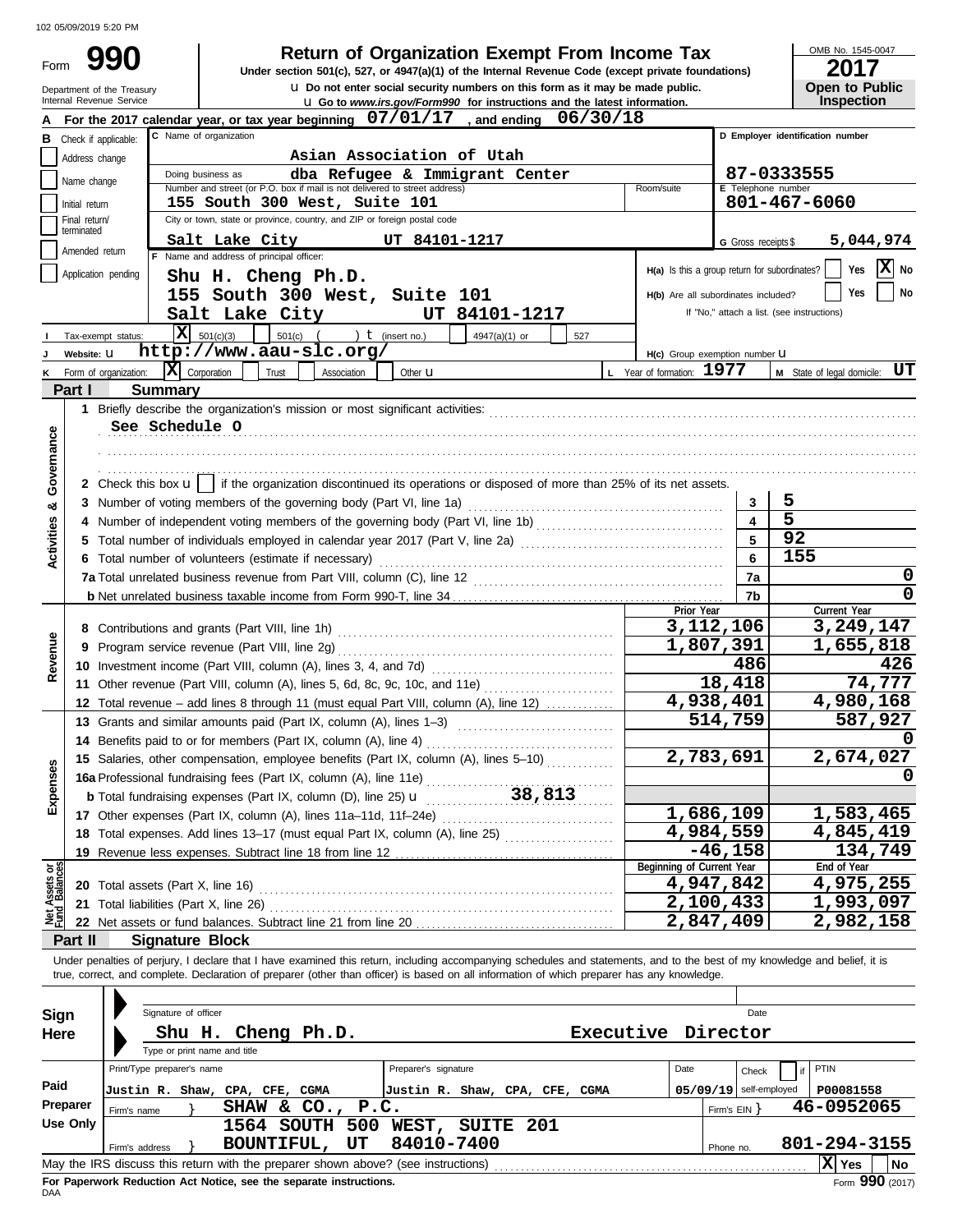| Form 990 (2017) Asian Association of Utah                                                                                                          | 87-0333555                                       | Page 2                           |
|----------------------------------------------------------------------------------------------------------------------------------------------------|--------------------------------------------------|----------------------------------|
| Part III<br><b>Statement of Program Service Accomplishments</b>                                                                                    |                                                  |                                  |
|                                                                                                                                                    |                                                  | $\boxed{\mathbf{X}}$             |
| 1 Briefly describe the organization's mission:                                                                                                     |                                                  |                                  |
| See Schedule O                                                                                                                                     |                                                  |                                  |
|                                                                                                                                                    |                                                  |                                  |
|                                                                                                                                                    |                                                  |                                  |
| 2 Did the organization undertake any significant program services during the year which were not listed on the                                     |                                                  |                                  |
|                                                                                                                                                    |                                                  | Yes $ X $ No                     |
| If "Yes," describe these new services on Schedule O.                                                                                               |                                                  |                                  |
| Did the organization cease conducting, or make significant changes in how it conducts, any program<br>3                                            |                                                  |                                  |
| services?                                                                                                                                          |                                                  | $\vert$ Yes $\vert$ X $\vert$ No |
| If "Yes," describe these changes on Schedule O.                                                                                                    |                                                  |                                  |
| Describe the organization's program service accomplishments for each of its three largest program services, as measured by<br>4                    |                                                  |                                  |
| expenses. Section 501(c)(3) and 501(c)(4) organizations are required to report the amount of grants and allocations to others,                     |                                                  |                                  |
| the total expenses, and revenue, if any, for each program service reported.                                                                        |                                                  |                                  |
|                                                                                                                                                    |                                                  |                                  |
| 4a (Code:  ) (Expenses \$ 2,295,689 including grants of \$ 462,130 ) (Revenue \$ 78,251 )                                                          |                                                  |                                  |
| See Schedule O                                                                                                                                     |                                                  |                                  |
| REFUGEE EMPLOYMENT & SOCIAL SERVICES                                                                                                               |                                                  |                                  |
| The Employment program assist Utah's refugees overcome the challenges of                                                                           |                                                  |                                  |
| unemployment and underemployment and move forward on the path towards                                                                              |                                                  |                                  |
| self-sufficiency and integration. RIC-AAU's job developers, refugees                                                                               |                                                  |                                  |
| themselves, provide intensive employment case management services, job                                                                             |                                                  |                                  |
| skills education, and career planning; taking into consideration each                                                                              |                                                  |                                  |
| client's culture, needs, education, past employment experience and skills,                                                                         |                                                  |                                  |
| and potential barriers.                                                                                                                            | The program has 3 funding streams, each with its |                                  |
| own target population and implementation with the same overall goal of                                                                             |                                                  |                                  |
| assisting refugees find and maintain employment.                                                                                                   |                                                  |                                  |
|                                                                                                                                                    |                                                  |                                  |
| ) (Expenses \$ 747,460 including grants of \$ 12,113 ) (Revenue \$ 1,577,487 )<br>4b (Code:                                                        |                                                  |                                  |
| See Schedule O                                                                                                                                     |                                                  |                                  |
| COMMUNITY WELLNESS                                                                                                                                 |                                                  |                                  |
| The Community Wellness Program is a multi-disciplinary team that consist of<br>a psychiatrist, Advanced Practice Registered Nurse (APRN), Licensed |                                                  |                                  |
| Clinical Social Workers (LCSW), Certified Social Workers (CSW), Certified                                                                          |                                                  |                                  |
|                                                                                                                                                    |                                                  |                                  |
| Mental Health Counselors (CMHC) and Targeted Case Managers. The program<br>provides evidence-based treatment services to refugees and immigrants   |                                                  |                                  |
| experiencing behavioral health issues. The clinical team has decades of                                                                            |                                                  |                                  |
| experience treating the refugee and immigrant population through                                                                                   |                                                  |                                  |
| individual/group psychotherapy, medication management and targeted case                                                                            |                                                  |                                  |
| management services. The program's goals are to not only decrease client's                                                                         |                                                  |                                  |
|                                                                                                                                                    |                                                  |                                  |
|                                                                                                                                                    |                                                  |                                  |
| See Schedule O                                                                                                                                     |                                                  |                                  |
| TRAFFICKING IN PERSONS (TIP) PROGRAM                                                                                                               |                                                  |                                  |
| The Trafficking in Persons (TIP) program provides comprehensive victim                                                                             |                                                  |                                  |
| services to victims of human trafficking. With funding from multiple                                                                               |                                                  |                                  |
| federal grants, we are able to serve all victims of both sex and labor                                                                             |                                                  |                                  |
| trafficking-regardless of age, gender, and immigration status. RIC-AAU's                                                                           |                                                  |                                  |
| team of 3 dedicated case managers carry trafficking-specific caseloads,                                                                            |                                                  |                                  |
| serving as the backbone of support and service coordination as victims                                                                             |                                                  |                                  |
| recover from the trauma of trafficking, navigate complex systems, and work                                                                         |                                                  |                                  |
| toward whole and healthy lives. In addition to providing many services                                                                             |                                                  |                                  |
| in-house, we rely on strong community partnerships and referral networks to                                                                        |                                                  |                                  |
|                                                                                                                                                    |                                                  |                                  |
| 4d Other program services (Describe in Schedule O.)                                                                                                |                                                  |                                  |
| (Expenses $$$ 281,055 including grants of \$                                                                                                       | $43,050$ ) (Revenue \$                           | $80$ )                           |

**3,878,169**

DAA Form **990** (2017)

**4e** Total program service expenses **u**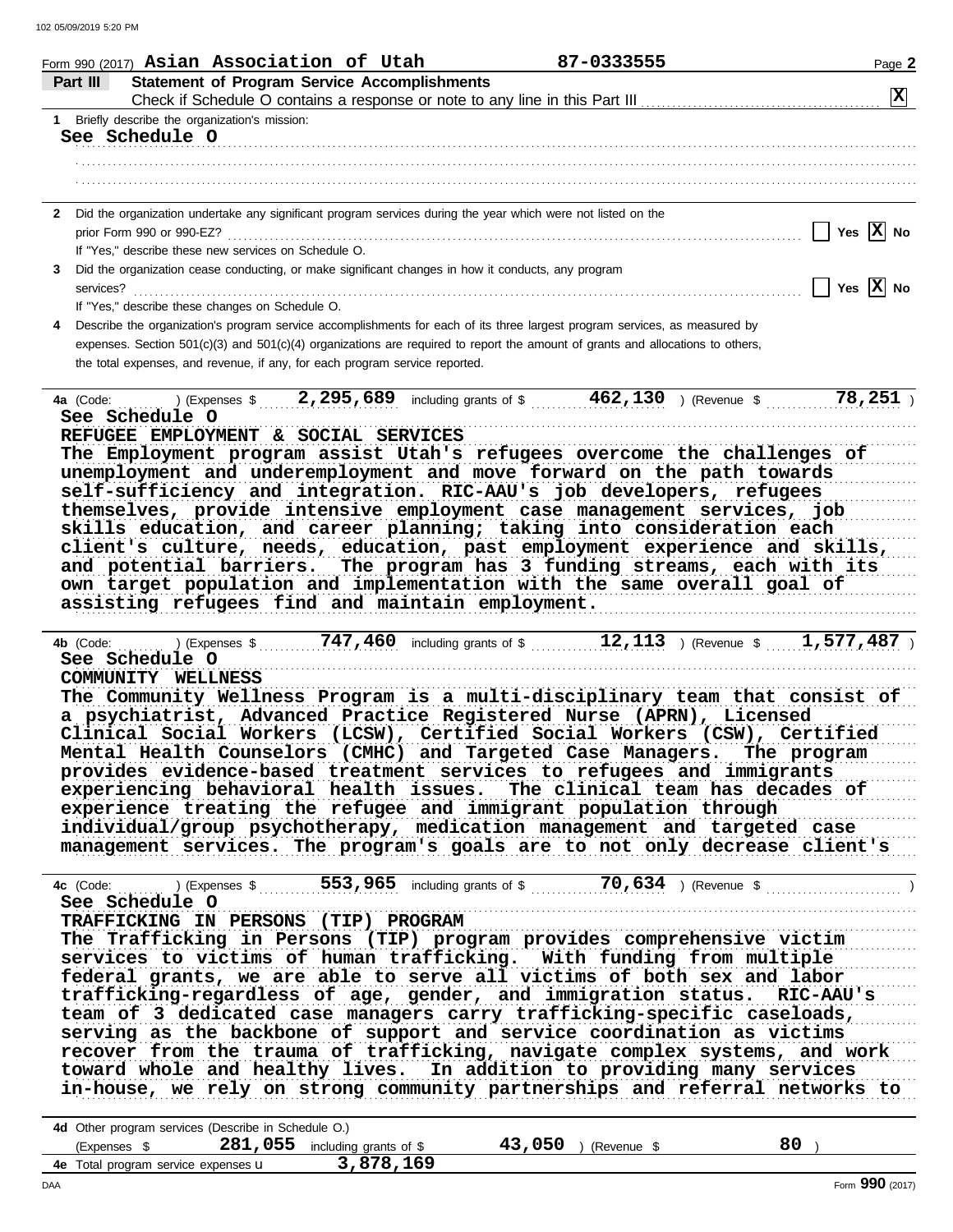### Form 990 (2017) Page **3 Asian Association of Utah 87-0333555**

**Part IV Checklist of Required Schedules**

|     |                                                                                                                                          |                | Yes         | No          |
|-----|------------------------------------------------------------------------------------------------------------------------------------------|----------------|-------------|-------------|
| 1   | Is the organization described in section $501(c)(3)$ or $4947(a)(1)$ (other than a private foundation)? If "Yes,"<br>complete Schedule A | 1              | X           |             |
| 2   |                                                                                                                                          | $\overline{2}$ | $\mathbf x$ |             |
| 3   | Did the organization engage in direct or indirect political campaign activities on behalf of or in opposition to                         |                |             |             |
|     | candidates for public office? If "Yes," complete Schedule C, Part I                                                                      | 3              |             | x           |
| 4   | Section 501(c)(3) organizations. Did the organization engage in lobbying activities, or have a section 501(h)                            |                |             |             |
|     |                                                                                                                                          | 4              |             | X           |
| 5   | Is the organization a section $501(c)(4)$ , $501(c)(5)$ , or $501(c)(6)$ organization that receives membership dues,                     |                |             |             |
|     | assessments, or similar amounts as defined in Revenue Procedure 98-19? If "Yes," complete Schedule C,                                    |                |             |             |
|     | Part III                                                                                                                                 | 5              |             | X           |
| 6   | Did the organization maintain any donor advised funds or any similar funds or accounts for which donors                                  |                |             |             |
|     | have the right to provide advice on the distribution or investment of amounts in such funds or accounts? If                              |                |             |             |
|     | "Yes," complete Schedule D, Part I                                                                                                       | 6              |             | X           |
| 7   | Did the organization receive or hold a conservation easement, including easements to preserve open space,                                |                |             |             |
|     |                                                                                                                                          | 7              |             | X           |
| 8   | Did the organization maintain collections of works of art, historical treasures, or other similar assets? If "Yes,"                      |                |             |             |
|     | complete Schedule D, Part III                                                                                                            | 8              |             | X           |
| 9   | Did the organization report an amount in Part X, line 21, for escrow or custodial account liability, serve as a                          |                |             |             |
|     | custodian for amounts not listed in Part X; or provide credit counseling, debt management, credit repair, or                             |                |             |             |
|     |                                                                                                                                          | 9              |             | X           |
| 10  | Did the organization, directly or through a related organization, hold assets in temporarily restricted                                  |                |             |             |
|     |                                                                                                                                          | 10             |             | X           |
| 11  | If the organization's answer to any of the following questions is "Yes," then complete Schedule D, Parts VI,                             |                |             |             |
|     | VII, VIII, IX, or X as applicable.                                                                                                       |                |             |             |
| а   | Did the organization report an amount for land, buildings, and equipment in Part X, line 10? If "Yes,"                                   |                |             |             |
|     | complete Schedule D, Part VI                                                                                                             | 11a            | X           |             |
| b   | Did the organization report an amount for investments—other securities in Part X, line 12 that is 5% or more                             |                |             |             |
|     |                                                                                                                                          | 11b            |             | X           |
|     | Did the organization report an amount for investments—program related in Part X, line 13 that is 5% or more                              |                |             |             |
|     |                                                                                                                                          | 11c            |             | X           |
| d   | Did the organization report an amount for other assets in Part X, line 15 that is 5% or more of its total assets                         |                |             |             |
|     | reported in Part X, line 16? If "Yes," complete Schedule D, Part IX                                                                      | 11d            |             | X           |
|     |                                                                                                                                          | 11e            | X           |             |
| f.  | Did the organization's separate or consolidated financial statements for the tax year include a footnote that addresses                  |                |             |             |
|     | the organization's liability for uncertain tax positions under FIN 48 (ASC 740)? If "Yes," complete Schedule D, Part X                   | 11f            |             | x           |
| 12a | Did the organization obtain separate, independent audited financial statements for the tax year? If "Yes," complete                      |                |             |             |
|     | Schedule D. Parts XI and XII                                                                                                             | 12a            | X           |             |
|     | <b>b</b> Was the organization included in consolidated, independent audited financial statements for the tax year? If                    |                |             |             |
|     | "Yes," and if the organization answered "No" to line 12a, then completing Schedule D, Parts XI and XII is optional                       | 12b            |             | х           |
| 13  |                                                                                                                                          | 13             |             | $\mathbf x$ |
| 14a |                                                                                                                                          | 14a            |             | $\mathbf x$ |
| b   | Did the organization have aggregate revenues or expenses of more than \$10,000 from grantmaking,                                         |                |             |             |
|     | fundraising, business, investment, and program service activities outside the United States, or aggregate                                |                |             |             |
|     |                                                                                                                                          | 14b            |             | X           |
| 15  | Did the organization report on Part IX, column (A), line 3, more than \$5,000 of grants or other assistance to or                        |                |             |             |
|     |                                                                                                                                          | 15             |             | X           |
| 16  | Did the organization report on Part IX, column (A), line 3, more than \$5,000 of aggregate grants or other                               |                |             |             |
|     | assistance to or for foreign individuals? If "Yes," complete Schedule F, Parts III and IV [[[[[[[[[[[[[[[[[[[                            | 16             |             | X           |
| 17  | Did the organization report a total of more than \$15,000 of expenses for professional fundraising services on                           |                |             |             |
|     |                                                                                                                                          | 17             |             | x           |
| 18  | Did the organization report more than \$15,000 total of fundraising event gross income and contributions on                              |                | X           |             |
|     |                                                                                                                                          | 18             |             |             |
| 19  | Did the organization report more than \$15,000 of gross income from gaming activities on Part VIII, line 9a?                             | 19             |             | X           |
|     |                                                                                                                                          |                |             |             |

Form **990** (2017)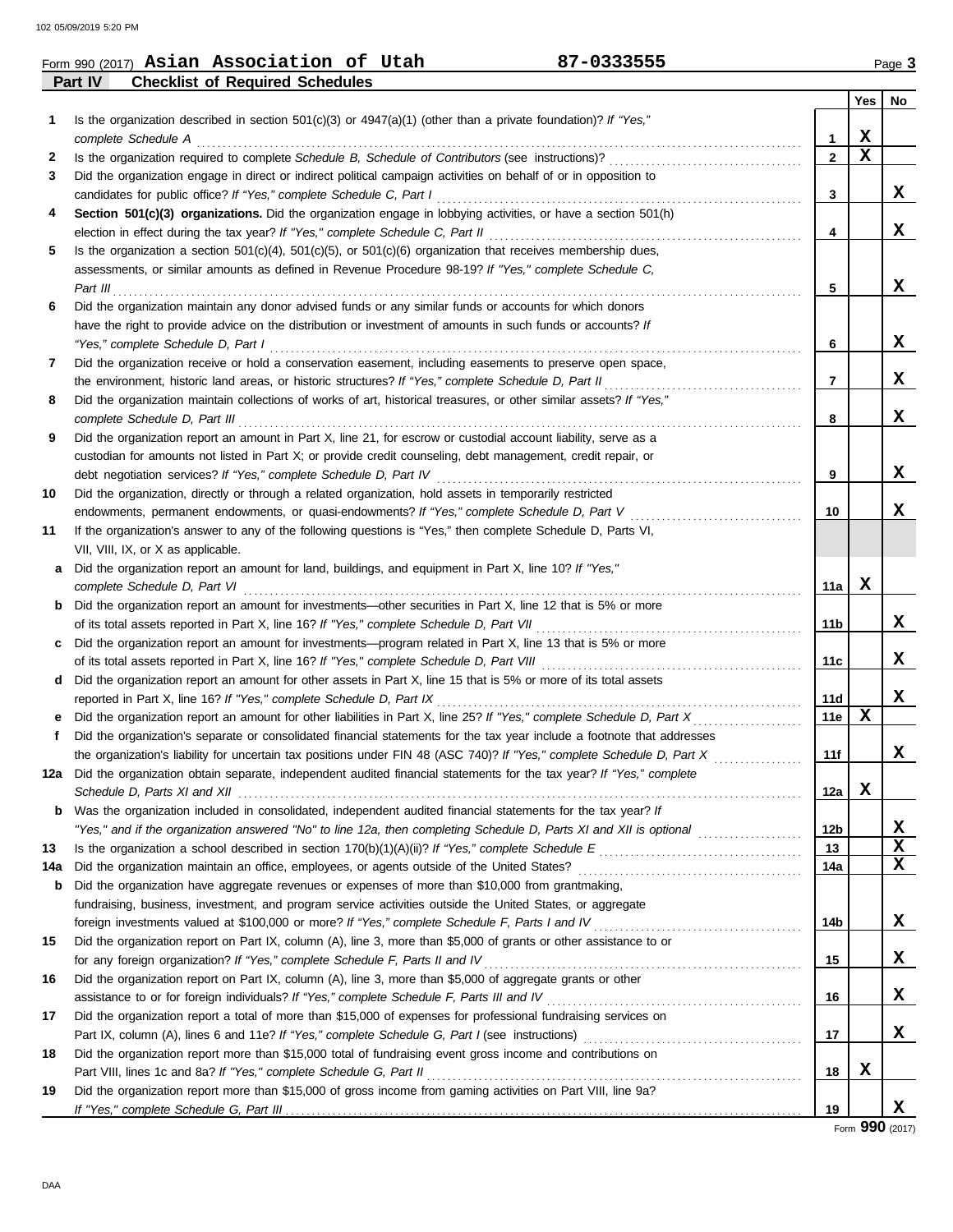**Part IV Checklist of Required Schedules** *(continued)*

|     |                                                                                                                                                                                                                                |                 | Yes | No              |
|-----|--------------------------------------------------------------------------------------------------------------------------------------------------------------------------------------------------------------------------------|-----------------|-----|-----------------|
| 20a | Did the organization operate one or more hospital facilities? If "Yes," complete Schedule H                                                                                                                                    | 20a             |     | X               |
| b   |                                                                                                                                                                                                                                | 20 <sub>b</sub> |     |                 |
| 21  | Did the organization report more than \$5,000 of grants or other assistance to any domestic organization or                                                                                                                    |                 |     |                 |
|     | domestic government on Part IX, column (A), line 1? If "Yes," complete Schedule I, Parts I and II                                                                                                                              | 21              |     | X               |
| 22  | Did the organization report more than \$5,000 of grants or other assistance to or for domestic individuals on                                                                                                                  |                 |     |                 |
|     |                                                                                                                                                                                                                                | 22              | х   |                 |
| 23  | Did the organization answer "Yes" to Part VII, Section A, line 3, 4, or 5 about compensation of the                                                                                                                            |                 |     |                 |
|     | organization's current and former officers, directors, trustees, key employees, and highest compensated                                                                                                                        |                 |     |                 |
|     |                                                                                                                                                                                                                                | 23              |     | x               |
| 24a | Did the organization have a tax-exempt bond issue with an outstanding principal amount of more than                                                                                                                            |                 |     |                 |
|     | \$100,000 as of the last day of the year, that was issued after December 31, 2002? If "Yes," answer lines 24b                                                                                                                  |                 |     |                 |
|     | through 24d and complete Schedule K. If "No," go to line 25a                                                                                                                                                                   | 24a             |     | X.              |
| b   |                                                                                                                                                                                                                                | 24b             |     |                 |
| c   | Did the organization maintain an escrow account other than a refunding escrow at any time during the year                                                                                                                      |                 |     |                 |
|     |                                                                                                                                                                                                                                | 24c             |     |                 |
| d   |                                                                                                                                                                                                                                | 24d             |     |                 |
| 25a | Section 501(c)(3), 501(c)(4), and 501(c)(29) organizations. Did the organization engage in an excess benefit                                                                                                                   |                 |     |                 |
|     |                                                                                                                                                                                                                                | 25a             |     | X               |
| b   | Is the organization aware that it engaged in an excess benefit transaction with a disqualified person in a prior                                                                                                               |                 |     |                 |
|     | year, and that the transaction has not been reported on any of the organization's prior Forms 990 or 990-EZ?                                                                                                                   |                 |     |                 |
|     | If "Yes," complete Schedule L, Part I                                                                                                                                                                                          | 25 <sub>b</sub> |     | x               |
| 26  | Did the organization report any amount on Part X, line 5, 6, or 22 for receivables from or payables to any                                                                                                                     |                 |     |                 |
|     | current or former officers, directors, trustees, key employees, highest compensated employees, or                                                                                                                              |                 |     |                 |
|     |                                                                                                                                                                                                                                | 26              |     | x               |
| 27  | Did the organization provide a grant or other assistance to an officer, director, trustee, key employee,                                                                                                                       |                 |     |                 |
|     | substantial contributor or employee thereof, a grant selection committee member, or to a 35% controlled                                                                                                                        |                 |     |                 |
|     | entity or family member of any of these persons? If "Yes," complete Schedule L, Part III                                                                                                                                       | 27              |     | x               |
| 28  | Was the organization a party to a business transaction with one of the following parties (see Schedule L,                                                                                                                      |                 |     |                 |
|     | Part IV instructions for applicable filing thresholds, conditions, and exceptions):                                                                                                                                            |                 |     |                 |
| а   | A current or former officer, director, trustee, or key employee? If "Yes," complete Schedule L, Part IV                                                                                                                        | 28a             |     | x               |
| b   | A family member of a current or former officer, director, trustee, or key employee? If "Yes," complete                                                                                                                         |                 |     |                 |
|     | Schedule L, Part IV                                                                                                                                                                                                            | 28b             |     | X               |
| c   | An entity of which a current or former officer, director, trustee, or key employee (or a family member thereof)                                                                                                                |                 |     |                 |
|     | was an officer, director, trustee, or direct or indirect owner? If "Yes," complete Schedule L, Part IV                                                                                                                         | 28c             |     | x               |
| 29  |                                                                                                                                                                                                                                | 29              | X   |                 |
| 30  | Did the organization receive contributions of art, historical treasures, or other similar assets, or qualified                                                                                                                 |                 |     |                 |
|     |                                                                                                                                                                                                                                | 30              |     | A               |
| 31  | Did the organization liquidate, terminate, or dissolve and cease operations? If "Yes," complete Schedule N,                                                                                                                    |                 |     |                 |
|     | Part 1                                                                                                                                                                                                                         | 31              |     | X               |
| 32  | Did the organization sell, exchange, dispose of, or transfer more than 25% of its net assets? If "Yes,"                                                                                                                        |                 |     |                 |
|     | complete Schedule N, Part II electron contract and contract and complete Schedule N, Part II electron contract and complete Schedule N, Part II electron contract and contract and contract and contract of the schedule N, Pa | 32              |     | x               |
| 33  | Did the organization own 100% of an entity disregarded as separate from the organization under Regulations                                                                                                                     |                 |     |                 |
|     |                                                                                                                                                                                                                                | 33              |     | X.              |
| 34  | Was the organization related to any tax-exempt or taxable entity? If "Yes," complete Schedule R, Part II, III,                                                                                                                 |                 |     |                 |
|     |                                                                                                                                                                                                                                | 34              |     | X               |
| 35a |                                                                                                                                                                                                                                | <b>35a</b>      |     | x               |
| b   | If "Yes" to line 35a, did the organization receive any payment from or engage in any transaction with a                                                                                                                        |                 |     |                 |
|     |                                                                                                                                                                                                                                | 35 <sub>b</sub> |     |                 |
| 36  | Section 501(c)(3) organizations. Did the organization make any transfers to an exempt non-charitable                                                                                                                           |                 |     |                 |
|     | related organization? If "Yes," complete Schedule R, Part V, line 2                                                                                                                                                            | 36              |     | x               |
| 37  | Did the organization conduct more than 5% of its activities through an entity that is not a related organization                                                                                                               |                 |     |                 |
|     | and that is treated as a partnership for federal income tax purposes? If "Yes," complete Schedule R,                                                                                                                           |                 |     |                 |
|     | Part VI                                                                                                                                                                                                                        | 37              |     | X.              |
| 38  | Did the organization complete Schedule O and provide explanations in Schedule O for Part VI, lines 11b and                                                                                                                     |                 |     |                 |
|     | 19? Note. All Form 990 filers are required to complete Schedule O.                                                                                                                                                             | 38              | x   | Form 990 (2017) |

Form 990 (2017) Page **4 Asian Association of Utah 87-0333555**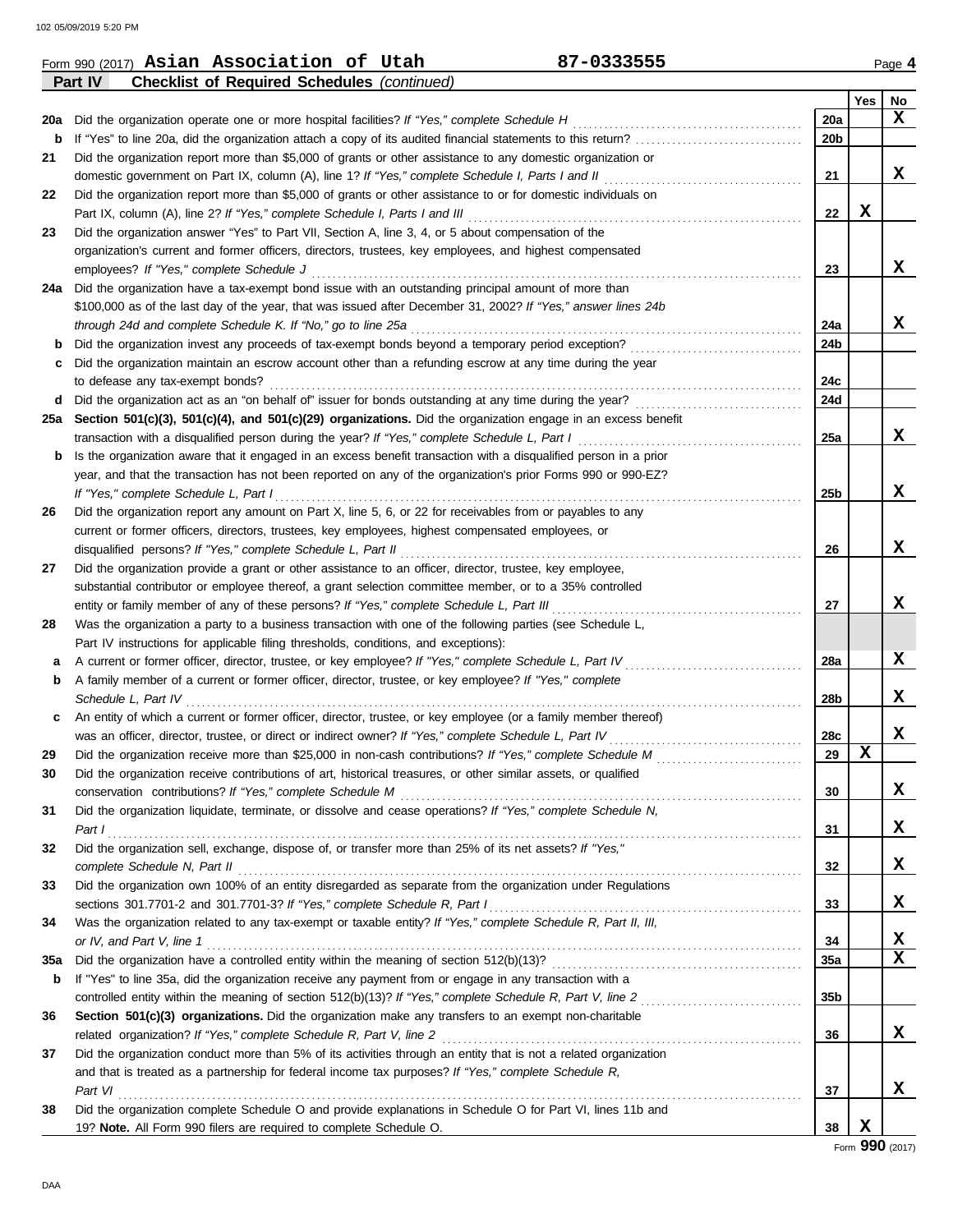|     | <b>Statements Regarding Other IRS Filings and Tax Compliance</b><br>Part V                                                                                                                                         |                 |             |                      |     |    |
|-----|--------------------------------------------------------------------------------------------------------------------------------------------------------------------------------------------------------------------|-----------------|-------------|----------------------|-----|----|
|     |                                                                                                                                                                                                                    |                 |             |                      | Yes | No |
| 1а  | Enter the number reported in Box 3 of Form 1096. Enter -0- if not applicable <i>mumeranous</i>                                                                                                                     | 1а              | 158         |                      |     |    |
| b   | Enter the number of Forms W-2G included in line 1a. Enter -0- if not applicable <i>components</i>                                                                                                                  | 1 <sub>b</sub>  | $\mathbf 0$ |                      |     |    |
| с   | Did the organization comply with backup withholding rules for reportable payments to vendors and                                                                                                                   |                 |             |                      |     |    |
|     | reportable gaming (gambling) winnings to prize winners?                                                                                                                                                            |                 |             | 1c                   |     |    |
|     | 2a Enter the number of employees reported on Form W-3, Transmittal of Wage and Tax                                                                                                                                 |                 |             |                      |     |    |
|     | Statements, filed for the calendar year ending with or within the year covered by this return                                                                                                                      | 2a              | 92          |                      |     |    |
| b   | If at least one is reported on line 2a, did the organization file all required federal employment tax returns?                                                                                                     |                 |             | 2b                   | X   |    |
|     | Note. If the sum of lines 1a and 2a is greater than 250, you may be required to e-file (see instructions)                                                                                                          |                 |             |                      |     |    |
| За  | Did the organization have unrelated business gross income of \$1,000 or more during the year?                                                                                                                      |                 |             | 3a                   |     | x  |
| b   |                                                                                                                                                                                                                    |                 |             | 3b                   |     |    |
| 4a  | At any time during the calendar year, did the organization have an interest in, or a signature or other authority                                                                                                  |                 |             |                      |     |    |
|     | over, a financial account in a foreign country (such as a bank account, securities account, or other financial                                                                                                     |                 |             |                      |     | x  |
|     | account)?                                                                                                                                                                                                          |                 |             | 4a                   |     |    |
| b   |                                                                                                                                                                                                                    |                 |             |                      |     |    |
|     | See instructions for filing requirements for FinCEN Form 114, Report of Foreign Bank and Financial Accounts                                                                                                        |                 |             |                      |     |    |
|     | (FBAR).                                                                                                                                                                                                            |                 |             |                      |     | x  |
| 5a  |                                                                                                                                                                                                                    |                 |             | 5a<br>5 <sub>b</sub> |     | x  |
| b   | Did any taxable party notify the organization that it was or is a party to a prohibited tax shelter transaction?                                                                                                   |                 |             |                      |     |    |
| c   | If "Yes" to line 5a or 5b, did the organization file Form 8886-T?                                                                                                                                                  |                 |             | 5c                   |     |    |
| 6а  | Does the organization have annual gross receipts that are normally greater than \$100,000, and did the                                                                                                             |                 |             |                      |     | x  |
|     | organization solicit any contributions that were not tax deductible as charitable contributions?<br>If "Yes," did the organization include with every solicitation an express statement that such contributions or |                 |             | 6a                   |     |    |
| b   | gifts were not tax deductible?                                                                                                                                                                                     |                 |             |                      |     |    |
|     | Organizations that may receive deductible contributions under section 170(c).                                                                                                                                      |                 |             | 6b                   |     |    |
| 7   | Did the organization receive a payment in excess of \$75 made partly as a contribution and partly for goods                                                                                                        |                 |             |                      |     |    |
| а   | and services provided to the payor?                                                                                                                                                                                |                 |             | 7a                   |     | x  |
| b   |                                                                                                                                                                                                                    |                 |             | 7b                   |     |    |
| с   | Did the organization sell, exchange, or otherwise dispose of tangible personal property for which it was                                                                                                           |                 |             |                      |     |    |
|     |                                                                                                                                                                                                                    |                 |             | 7c                   |     | x  |
| d   |                                                                                                                                                                                                                    | 7d              |             |                      |     |    |
| е   | Did the organization receive any funds, directly or indirectly, to pay premiums on a personal benefit contract?                                                                                                    |                 |             | 7e                   |     | x  |
| f   | Did the organization, during the year, pay premiums, directly or indirectly, on a personal benefit contract?                                                                                                       |                 |             | 7f                   |     | x  |
| g   | If the organization received a contribution of qualified intellectual property, did the organization file Form 8899 as required?                                                                                   |                 |             | 7g                   |     |    |
| h   | If the organization received a contribution of cars, boats, airplanes, or other vehicles, did the organization file a Form 1098-C?                                                                                 |                 |             | 7h                   |     |    |
|     | Sponsoring organizations maintaining donor advised funds. Did a donor advised fund maintained by the                                                                                                               |                 |             |                      |     |    |
|     |                                                                                                                                                                                                                    |                 |             | 8                    |     |    |
| 9   | Sponsoring organizations maintaining donor advised funds.                                                                                                                                                          |                 |             |                      |     |    |
| a   |                                                                                                                                                                                                                    |                 |             | 9а                   |     |    |
| b   |                                                                                                                                                                                                                    |                 |             | 9b                   |     |    |
| 10  | Section 501(c)(7) organizations. Enter:                                                                                                                                                                            |                 |             |                      |     |    |
| а   |                                                                                                                                                                                                                    | 10a             |             |                      |     |    |
| b   | Gross receipts, included on Form 990, Part VIII, line 12, for public use of club facilities                                                                                                                        | 10 <sub>b</sub> |             |                      |     |    |
| 11  | Section 501(c)(12) organizations. Enter:                                                                                                                                                                           |                 |             |                      |     |    |
| а   |                                                                                                                                                                                                                    | 11a             |             |                      |     |    |
| b   | Gross income from other sources (Do not net amounts due or paid to other sources                                                                                                                                   |                 |             |                      |     |    |
|     |                                                                                                                                                                                                                    | 11 <sub>b</sub> |             |                      |     |    |
| 12a | Section 4947(a)(1) non-exempt charitable trusts. Is the organization filing Form 990 in lieu of Form 1041?                                                                                                         |                 |             | 12a                  |     |    |
| b   | If "Yes," enter the amount of tax-exempt interest received or accrued during the year                                                                                                                              | 12b             |             |                      |     |    |
| 13  | Section 501(c)(29) qualified nonprofit health insurance issuers.                                                                                                                                                   |                 |             |                      |     |    |
| а   | Is the organization licensed to issue qualified health plans in more than one state?                                                                                                                               |                 |             | 13а                  |     |    |
|     | Note. See the instructions for additional information the organization must report on Schedule O.                                                                                                                  |                 |             |                      |     |    |
| b   | Enter the amount of reserves the organization is required to maintain by the states in which                                                                                                                       |                 |             |                      |     |    |
|     |                                                                                                                                                                                                                    | 13b             |             |                      |     |    |
| c   | Enter the amount of reserves on hand                                                                                                                                                                               | 13 <sub>c</sub> |             |                      |     |    |
| 14a | Did the organization receive any payments for indoor tanning services during the tax year?                                                                                                                         |                 |             | 14a                  |     | x  |
|     |                                                                                                                                                                                                                    |                 |             | 14b                  |     |    |

| Form 990 (2017) $\operatorname{\mathsf{Asim}}$ $\operatorname{\mathsf{Association}}$ of<br>Utah |  |  |  | $-0333555$ | Page 5 |
|-------------------------------------------------------------------------------------------------|--|--|--|------------|--------|
|-------------------------------------------------------------------------------------------------|--|--|--|------------|--------|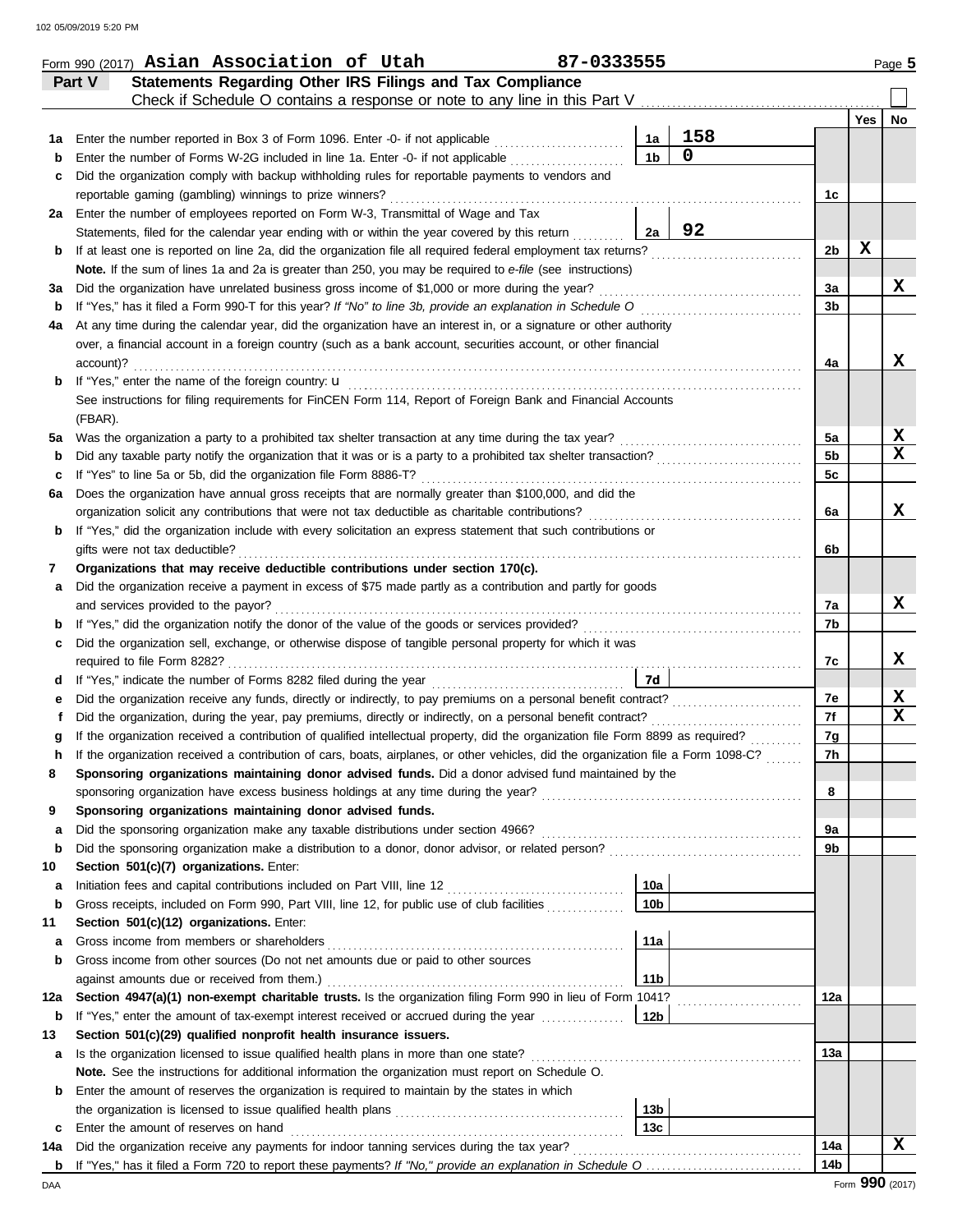|     | 87-0333555<br>Form 990 (2017) Asian Association of Utah                                                                             |                 |             | Page 6          |
|-----|-------------------------------------------------------------------------------------------------------------------------------------|-----------------|-------------|-----------------|
|     | Part VI<br>Governance, Management, and Disclosure For each "Yes" response to lines 2 through 7b below, and for a "No"               |                 |             |                 |
|     | response to line 8a, 8b, or 10b below, describe the circumstances, processes, or changes in Schedule O. See instructions.           |                 |             |                 |
|     |                                                                                                                                     |                 |             | x               |
|     | Section A. Governing Body and Management                                                                                            |                 |             |                 |
|     |                                                                                                                                     |                 | Yes         | No              |
| 1а  | 5<br>1a<br>Enter the number of voting members of the governing body at the end of the tax year                                      |                 |             |                 |
|     | If there are material differences in voting rights among members of the governing body, or                                          |                 |             |                 |
|     | if the governing body delegated broad authority to an executive committee or similar                                                |                 |             |                 |
|     | committee, explain in Schedule O.                                                                                                   |                 |             |                 |
|     | 5<br>1 <sub>b</sub><br>Enter the number of voting members included in line 1a, above, who are independent                           |                 |             |                 |
| b   |                                                                                                                                     |                 |             |                 |
| 2   | Did any officer, director, trustee, or key employee have a family relationship or a business relationship with                      |                 |             | X               |
|     | any other officer, director, trustee, or key employee?                                                                              | $\mathbf{2}$    |             |                 |
| 3   | Did the organization delegate control over management duties customarily performed by or under the direct                           |                 |             |                 |
|     | supervision of officers, directors, or trustees, or key employees to a management company or other person?                          | 3               |             | X               |
| 4   | Did the organization make any significant changes to its governing documents since the prior Form 990 was filed?                    | 4               |             | X               |
| 5   |                                                                                                                                     | 5               |             | X               |
| 6   | Did the organization have members or stockholders?                                                                                  | 6               |             | X               |
| 7а  | Did the organization have members, stockholders, or other persons who had the power to elect or appoint                             |                 |             |                 |
|     | one or more members of the governing body?                                                                                          | 7а              |             | x               |
| b   | Are any governance decisions of the organization reserved to (or subject to approval by) members,                                   |                 |             |                 |
|     | stockholders, or persons other than the governing body?                                                                             | 7b              |             | x               |
| 8   | Did the organization contemporaneously document the meetings held or written actions undertaken during the year by the following:   |                 |             |                 |
| а   | The governing body?                                                                                                                 | 8а              | X           |                 |
| b   | Each committee with authority to act on behalf of the governing body?                                                               | 8b              | х           |                 |
| 9   | Is there any officer, director, trustee, or key employee listed in Part VII, Section A, who cannot be reached at                    |                 |             |                 |
|     |                                                                                                                                     | 9               |             | x               |
|     | Section B. Policies (This Section B requests information about policies not required by the Internal Revenue Code.)                 |                 |             |                 |
|     |                                                                                                                                     |                 | Yes         | No              |
|     |                                                                                                                                     |                 |             | x               |
| 10a | Did the organization have local chapters, branches, or affiliates?                                                                  | 10a             |             |                 |
| b   | If "Yes," did the organization have written policies and procedures governing the activities of such chapters,                      |                 |             |                 |
|     | affiliates, and branches to ensure their operations are consistent with the organization's exempt purposes?                         | 10 <sub>b</sub> |             |                 |
| 11а | Has the organization provided a complete copy of this Form 990 to all members of its governing body before filing the form?         | 11a             | x           |                 |
| b   | Describe in Schedule O the process, if any, used by the organization to review this Form 990.                                       |                 |             |                 |
| 12a | Did the organization have a written conflict of interest policy? If "No," go to line 13                                             | 12a             | X           |                 |
| b   | Were officers, directors, or trustees, and key employees required to disclose annually interests that could give rise to conflicts? | 12 <sub>b</sub> | X           |                 |
| c   | Did the organization regularly and consistently monitor and enforce compliance with the policy? If "Yes,"                           |                 |             |                 |
|     | describe in Schedule O how this was done                                                                                            | 12c             | $\mathbf x$ |                 |
| 13  | Did the organization have a written whistleblower policy?                                                                           | 13              | х           |                 |
| 14  | Did the organization have a written document retention and destruction policy?                                                      | 14              | X           |                 |
| 15  | Did the process for determining compensation of the following persons include a review and approval by                              |                 |             |                 |
|     | independent persons, comparability data, and contemporaneous substantiation of the deliberation and decision?                       |                 |             |                 |
| a   |                                                                                                                                     | 15a             | х           |                 |
| b   | Other officers or key employees of the organization                                                                                 | 15b             |             | x               |
|     | If "Yes" to line 15a or 15b, describe the process in Schedule O (see instructions).                                                 |                 |             |                 |
| 16a | Did the organization invest in, contribute assets to, or participate in a joint venture or similar arrangement                      |                 |             |                 |
|     | with a taxable entity during the year?                                                                                              | 16a             |             | x               |
| b   | If "Yes," did the organization follow a written policy or procedure requiring the organization to evaluate its                      |                 |             |                 |
|     | participation in joint venture arrangements under applicable federal tax law, and take steps to safeguard the                       |                 |             |                 |
|     |                                                                                                                                     |                 |             |                 |
|     |                                                                                                                                     | 16 <sub>b</sub> |             |                 |
|     | <b>Section C. Disclosure</b>                                                                                                        |                 |             |                 |
| 17  | List the states with which a copy of this Form 990 is required to be filed $\mathbf{u}$ UT                                          |                 |             |                 |
| 18  | Section 6104 requires an organization to make its Forms 1023 (or 1024 if applicable), 990, and 990-T (Section 501(c)(3)s only)      |                 |             |                 |
|     | available for public inspection. Indicate how you made these available. Check all that apply.                                       |                 |             |                 |
|     | $ \mathbf{X} $ Another's website $ \mathbf{X} $ Upon request<br>Own website<br>Other (explain in Schedule O)                        |                 |             |                 |
| 19  | Describe in Schedule O whether (and if so, how) the organization made its governing documents, conflict of interest policy, and     |                 |             |                 |
|     | financial statements available to the public during the tax year.                                                                   |                 |             |                 |
| 20  | State the name, address, and telephone number of the person who possesses the organization's books and records: u                   |                 |             |                 |
|     | Anil K C<br>155 South 300 West                                                                                                      |                 |             |                 |
|     | 84101-1217 801-467-6060<br>UT<br>Salt Lake City                                                                                     |                 |             |                 |
| DAA |                                                                                                                                     |                 |             | Form 990 (2017) |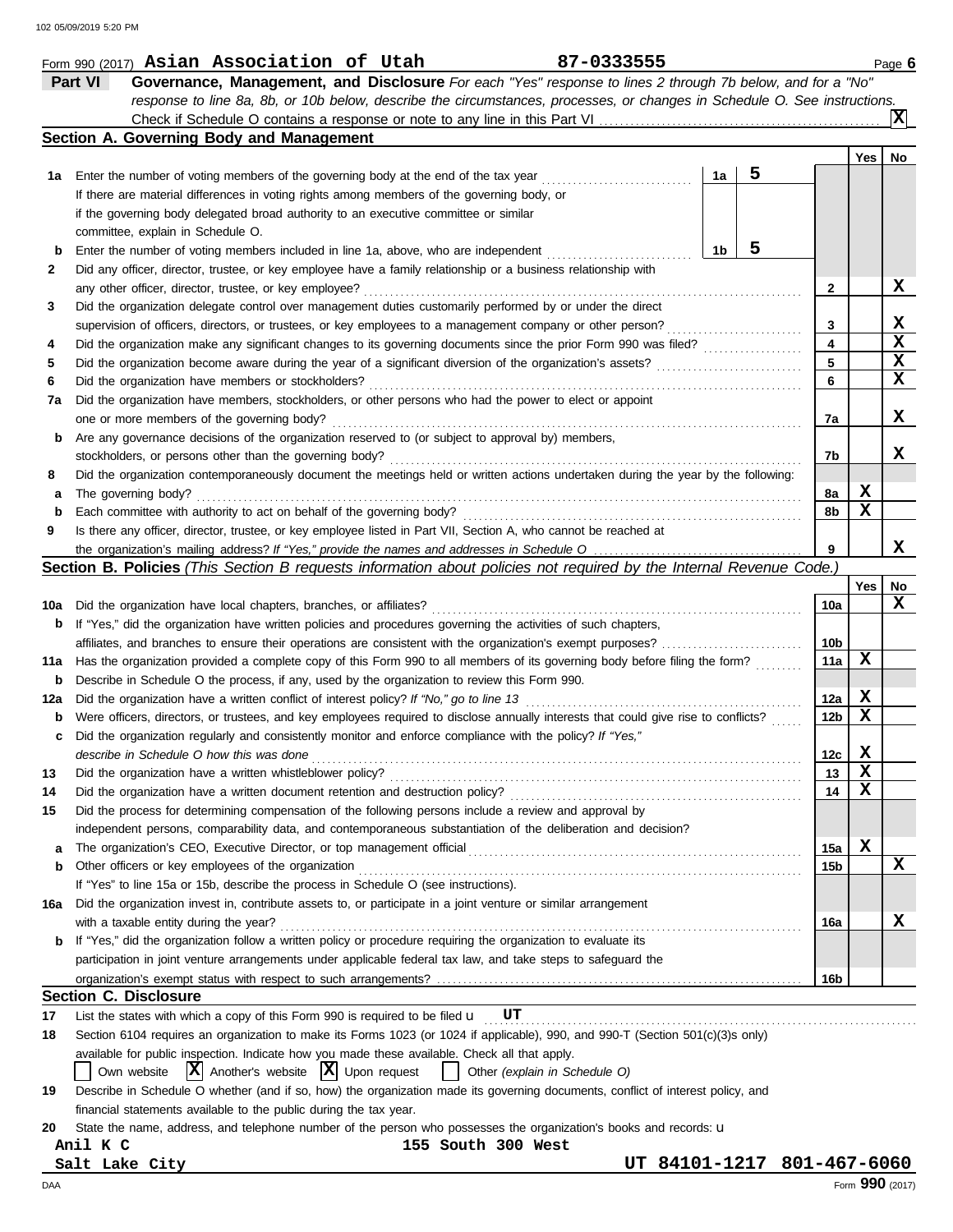|            | Form 990 (2017) Asian Association of Utah                                       | 87-0333555                                                                                       | Page 7 |
|------------|---------------------------------------------------------------------------------|--------------------------------------------------------------------------------------------------|--------|
| Part VII   |                                                                                 | Compensation of Officers, Directors, Trustees, Key Employees, Highest Compensated Employees, and |        |
|            | Independent Contractors                                                         |                                                                                                  |        |
|            | Check if Schedule O contains a response or note to any line in this Part VII    |                                                                                                  |        |
| Section A. | Officers, Directors, Trustees, Key Employees, and Highest Compensated Employees |                                                                                                  |        |

**1a** Complete this table for all persons required to be listed. Report compensation for the calendar year ending with or within the organization's tax year.

■ List all of the organization's **current** officers, directors, trustees (whether individuals or organizations), regardless of amount of compensation. Enter -0- in columns (D), (E), and (F) if no compensation was paid.

● List all of the organization's **current** key employees, if any. See instructions for definition of "key employee."

who received reportable compensation (Box 5 of Form W-2 and/or Box 7 of Form 1099-MISC) of more than \$100,000 from the organization and any related organizations. ■ List the organization's five **current** highest compensated employees (other than an officer, director, trustee, or key employee)<br> **•** Preceived reportable compensation (Box 5 of Form W-2 and/or Box 7 of Form 1099-MISC)

List all of the organization's **former** officers, key employees, and highest compensated employees who received more than • List all of the organization's **former** officers, key employees, and highest compensate \$100,000 of reportable compensation from the organization and any related organizations.

■ List all of the organization's **former directors or trustees** that received, in the capacity as a former director or trustee of the<br>paization, more than \$10,000 of reportable compensation from the organization and any r organization, more than \$10,000 of reportable compensation from the organization and any related organizations. List persons in the following order: individual trustees or directors; institutional trustees; officers; key employees; highest

compensated employees; and former such persons.

Check this box if neither the organization nor any related organization compensated any current officer, director, or trustee.

| (A)<br>Name and Title     | (B)<br>Average<br>hours per<br>week<br>(list any               |                                   |                       | (C)<br>Position |              | (do not check more than one<br>box, unless person is both an<br>officer and a director/trustee) |        | (D)<br>Reportable<br>compensation<br>from<br>the<br>organization | (E)<br>Reportable<br>compensation from<br>related<br>organizations<br>(W-2/1099-MISC) | (F)<br>Estimated<br>amount of<br>other<br>compensation   |
|---------------------------|----------------------------------------------------------------|-----------------------------------|-----------------------|-----------------|--------------|-------------------------------------------------------------------------------------------------|--------|------------------------------------------------------------------|---------------------------------------------------------------------------------------|----------------------------------------------------------|
|                           | hours for<br>related<br>organizations<br>below dotted<br>line) | Individual trustee<br>or director | Institutional trustee | Officer         | Key employee | Highest compensated<br>employee                                                                 | Former | (W-2/1099-MISC)                                                  |                                                                                       | from the<br>organization<br>and related<br>organizations |
| (1) Michael Kwan          | 2.00                                                           |                                   |                       |                 |              |                                                                                                 |        |                                                                  |                                                                                       |                                                          |
| Chair                     | 0.00                                                           | $\mathbf x$                       |                       |                 |              |                                                                                                 |        | 0                                                                | 0                                                                                     | 0                                                        |
| (2) Shilpi Chakravarty    | Blandhat                                                       |                                   |                       |                 |              |                                                                                                 |        |                                                                  |                                                                                       |                                                          |
|                           | 2.00                                                           |                                   |                       |                 |              |                                                                                                 |        |                                                                  |                                                                                       |                                                          |
| 2nd Vice Chair            | 0.00                                                           | $\mathbf x$                       |                       |                 |              |                                                                                                 |        | 0                                                                | 0                                                                                     | $\mathbf 0$                                              |
| (3) Eunice Lane           |                                                                |                                   |                       |                 |              |                                                                                                 |        |                                                                  |                                                                                       |                                                          |
|                           | 2.00                                                           |                                   |                       |                 |              |                                                                                                 |        |                                                                  |                                                                                       |                                                          |
| 1st Vice Chair            | 0.00                                                           | $\mathbf x$                       |                       |                 |              |                                                                                                 |        | 0                                                                | 0                                                                                     | 0                                                        |
| (4) Jennifer Ha           |                                                                |                                   |                       |                 |              |                                                                                                 |        |                                                                  |                                                                                       |                                                          |
|                           | 2.00                                                           |                                   |                       |                 |              |                                                                                                 |        |                                                                  |                                                                                       |                                                          |
| Secretary                 | 0.00                                                           | $\mathbf x$                       |                       |                 |              |                                                                                                 |        | 0                                                                | $\mathbf 0$                                                                           | $\mathbf 0$                                              |
| (5) Heru Hendarto         | 2.00                                                           |                                   |                       |                 |              |                                                                                                 |        |                                                                  |                                                                                       |                                                          |
| Treasurer                 | 0.00                                                           | $\mathbf x$                       |                       |                 |              |                                                                                                 |        | 0                                                                | $\mathbf 0$                                                                           | $\mathbf 0$                                              |
| $(6)$ Shu H. Cheng Ph. D. |                                                                |                                   |                       |                 |              |                                                                                                 |        |                                                                  |                                                                                       |                                                          |
|                           | 40.00                                                          |                                   |                       |                 |              |                                                                                                 |        |                                                                  |                                                                                       |                                                          |
| Executive Director        | 0.00                                                           |                                   |                       | $\mathbf x$     |              |                                                                                                 |        | 118,618                                                          | 0                                                                                     | 28,563                                                   |
| (7)                       |                                                                |                                   |                       |                 |              |                                                                                                 |        |                                                                  |                                                                                       |                                                          |
|                           |                                                                |                                   |                       |                 |              |                                                                                                 |        |                                                                  |                                                                                       |                                                          |
| (8)                       |                                                                |                                   |                       |                 |              |                                                                                                 |        |                                                                  |                                                                                       |                                                          |
|                           |                                                                |                                   |                       |                 |              |                                                                                                 |        |                                                                  |                                                                                       |                                                          |
| (9)                       |                                                                |                                   |                       |                 |              |                                                                                                 |        |                                                                  |                                                                                       |                                                          |
|                           |                                                                |                                   |                       |                 |              |                                                                                                 |        |                                                                  |                                                                                       |                                                          |
| (10)                      |                                                                |                                   |                       |                 |              |                                                                                                 |        |                                                                  |                                                                                       |                                                          |
|                           |                                                                |                                   |                       |                 |              |                                                                                                 |        |                                                                  |                                                                                       |                                                          |
| (11)                      |                                                                |                                   |                       |                 |              |                                                                                                 |        |                                                                  |                                                                                       |                                                          |
|                           |                                                                |                                   |                       |                 |              |                                                                                                 |        |                                                                  |                                                                                       |                                                          |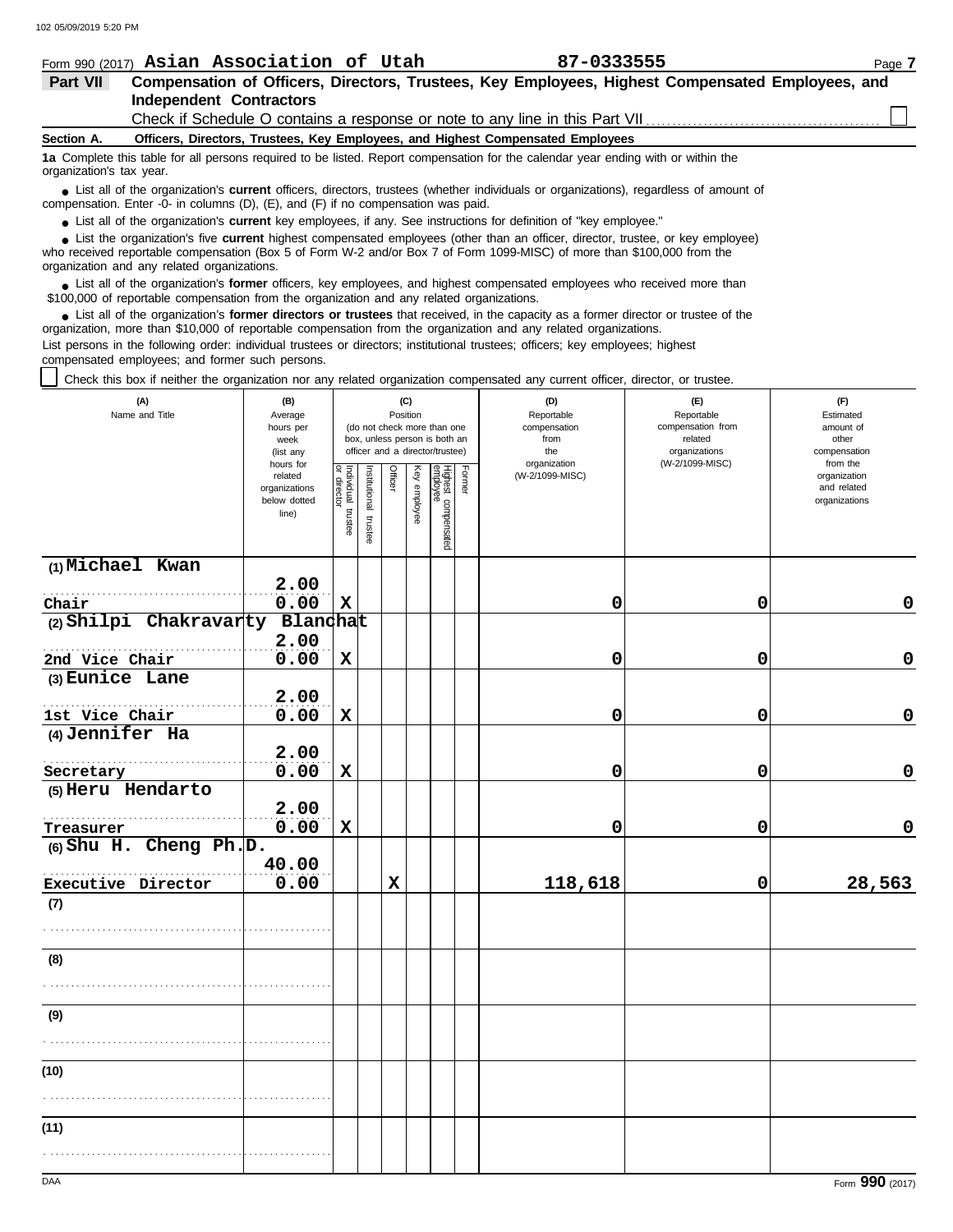| 102 05/09/2019 5:20 PM |                                          |  |
|------------------------|------------------------------------------|--|
|                        | Form 990 (2017) Asian Association of Uta |  |

|              | Form 990 (2017) Asian Association of Utah                                                                                                                                                                                                                                                                                                                                                                                                                                                                          |                                                               |                                   |                      |          |              |                                                                                                 |        | 87-0333555                                                                                             |                                                                                       |              |                                                                    | Page 8  |
|--------------|--------------------------------------------------------------------------------------------------------------------------------------------------------------------------------------------------------------------------------------------------------------------------------------------------------------------------------------------------------------------------------------------------------------------------------------------------------------------------------------------------------------------|---------------------------------------------------------------|-----------------------------------|----------------------|----------|--------------|-------------------------------------------------------------------------------------------------|--------|--------------------------------------------------------------------------------------------------------|---------------------------------------------------------------------------------------|--------------|--------------------------------------------------------------------|---------|
|              | Part VII                                                                                                                                                                                                                                                                                                                                                                                                                                                                                                           |                                                               |                                   |                      |          |              |                                                                                                 |        | Section A. Officers, Directors, Trustees, Key Employees, and Highest Compensated Employees (continued) |                                                                                       |              |                                                                    |         |
|              | (A)<br>Name and title                                                                                                                                                                                                                                                                                                                                                                                                                                                                                              | (B)<br>Average<br>hours per<br>week<br>(list any<br>hours for |                                   |                      | Position | (C)          | (do not check more than one<br>box, unless person is both an<br>officer and a director/trustee) |        | (D)<br>Reportable<br>compensation<br>from<br>the<br>organization                                       | (E)<br>Reportable<br>compensation from<br>related<br>organizations<br>(W-2/1099-MISC) |              | (F)<br>Estimated<br>amount of<br>other<br>compensation<br>from the |         |
|              |                                                                                                                                                                                                                                                                                                                                                                                                                                                                                                                    | related<br>organizations<br>below dotted<br>line)             | Individual trustee<br>or director | nstitutional trustee | Officer  | Key employee | Highest compensated<br>employee                                                                 | Former | (W-2/1099-MISC)                                                                                        |                                                                                       |              | organization<br>and related<br>organizations                       |         |
|              |                                                                                                                                                                                                                                                                                                                                                                                                                                                                                                                    |                                                               |                                   |                      |          |              |                                                                                                 |        |                                                                                                        |                                                                                       |              |                                                                    |         |
|              |                                                                                                                                                                                                                                                                                                                                                                                                                                                                                                                    |                                                               |                                   |                      |          |              |                                                                                                 |        |                                                                                                        |                                                                                       |              |                                                                    |         |
|              |                                                                                                                                                                                                                                                                                                                                                                                                                                                                                                                    |                                                               |                                   |                      |          |              |                                                                                                 |        |                                                                                                        |                                                                                       |              |                                                                    |         |
|              |                                                                                                                                                                                                                                                                                                                                                                                                                                                                                                                    |                                                               |                                   |                      |          |              |                                                                                                 |        |                                                                                                        |                                                                                       |              |                                                                    |         |
|              |                                                                                                                                                                                                                                                                                                                                                                                                                                                                                                                    |                                                               |                                   |                      |          |              |                                                                                                 |        |                                                                                                        |                                                                                       |              |                                                                    |         |
|              |                                                                                                                                                                                                                                                                                                                                                                                                                                                                                                                    |                                                               |                                   |                      |          |              |                                                                                                 |        |                                                                                                        |                                                                                       |              |                                                                    |         |
|              |                                                                                                                                                                                                                                                                                                                                                                                                                                                                                                                    |                                                               |                                   |                      |          |              |                                                                                                 |        |                                                                                                        |                                                                                       |              |                                                                    |         |
|              |                                                                                                                                                                                                                                                                                                                                                                                                                                                                                                                    |                                                               |                                   |                      |          |              |                                                                                                 |        |                                                                                                        |                                                                                       |              |                                                                    |         |
|              |                                                                                                                                                                                                                                                                                                                                                                                                                                                                                                                    |                                                               |                                   |                      |          |              |                                                                                                 |        | 118,618                                                                                                |                                                                                       |              |                                                                    | 28,563  |
| $\mathbf{2}$ | d Total (add lines 1b and 1c) $\ldots$ $\ldots$ $\ldots$ $\ldots$ $\ldots$ $\ldots$ $\ldots$ $\ldots$ $\ldots$ $\ldots$ $\ldots$ $\ldots$ $\ldots$ $\ldots$ $\ldots$ $\ldots$ $\ldots$ $\ldots$ $\ldots$ $\ldots$ $\ldots$ $\ldots$ $\ldots$ $\ldots$ $\ldots$ $\ldots$ $\ldots$ $\ldots$ $\ldots$ $\ldots$ $\ldots$ $\ldots$<br>Total number of individuals (including but not limited to those listed above) who received more than \$100,000 of<br>reportable compensation from the organization $\mathbf{u}$ 1 |                                                               |                                   |                      |          |              |                                                                                                 |        |                                                                                                        |                                                                                       |              |                                                                    | 28,563  |
| 3<br>4       | Did the organization list any former officer, director, or trustee, key employee, or highest compensated<br>employee on line 1a? If "Yes," complete Schedule J for such individual meridian contains and the 1a? If "Yes," complete Schedule J for such individual<br>For any individual listed on line 1a, is the sum of reportable compensation and other compensation from the<br>organization and related organizations greater than \$150,000? If "Yes," complete Schedule J for such                         |                                                               |                                   |                      |          |              |                                                                                                 |        |                                                                                                        |                                                                                       | $\mathbf{3}$ | Yes                                                                | No<br>X |
| 5            | individual <b>construction in the construction of the construction</b> in the construction of the construction of the construction of the construction of the construction of the construction of the construction of the construct<br>Did any person listed on line 1a receive or accrue compensation from any unrelated organization or individual                                                                                                                                                               |                                                               |                                   |                      |          |              |                                                                                                 |        |                                                                                                        |                                                                                       | 4<br>5       |                                                                    | X<br>X  |
|              | Section B. Independent Contractors                                                                                                                                                                                                                                                                                                                                                                                                                                                                                 |                                                               |                                   |                      |          |              |                                                                                                 |        |                                                                                                        |                                                                                       |              |                                                                    |         |
| 1            | Complete this table for your five highest compensated independent contractors that received more than \$100,000 of<br>compensation from the organization. Report compensation for the calendar year ending with or within the organization's tax year.                                                                                                                                                                                                                                                             |                                                               |                                   |                      |          |              |                                                                                                 |        |                                                                                                        |                                                                                       |              |                                                                    |         |
|              |                                                                                                                                                                                                                                                                                                                                                                                                                                                                                                                    | (A)<br>Name and business address                              |                                   |                      |          |              |                                                                                                 |        |                                                                                                        | (B)<br>Description of services                                                        |              | (C)<br>Compensation                                                |         |
|              |                                                                                                                                                                                                                                                                                                                                                                                                                                                                                                                    |                                                               |                                   |                      |          |              |                                                                                                 |        |                                                                                                        |                                                                                       |              |                                                                    |         |
|              |                                                                                                                                                                                                                                                                                                                                                                                                                                                                                                                    |                                                               |                                   |                      |          |              |                                                                                                 |        |                                                                                                        |                                                                                       |              |                                                                    |         |
|              |                                                                                                                                                                                                                                                                                                                                                                                                                                                                                                                    |                                                               |                                   |                      |          |              |                                                                                                 |        |                                                                                                        |                                                                                       |              |                                                                    |         |
|              |                                                                                                                                                                                                                                                                                                                                                                                                                                                                                                                    |                                                               |                                   |                      |          |              |                                                                                                 |        |                                                                                                        |                                                                                       |              |                                                                    |         |
| $\mathbf{2}$ | Total number of independent contractors (including but not limited to those listed above) who<br>received more than \$100,000 of compensation from the organization u                                                                                                                                                                                                                                                                                                                                              |                                                               |                                   |                      |          |              |                                                                                                 |        |                                                                                                        | 0                                                                                     |              |                                                                    |         |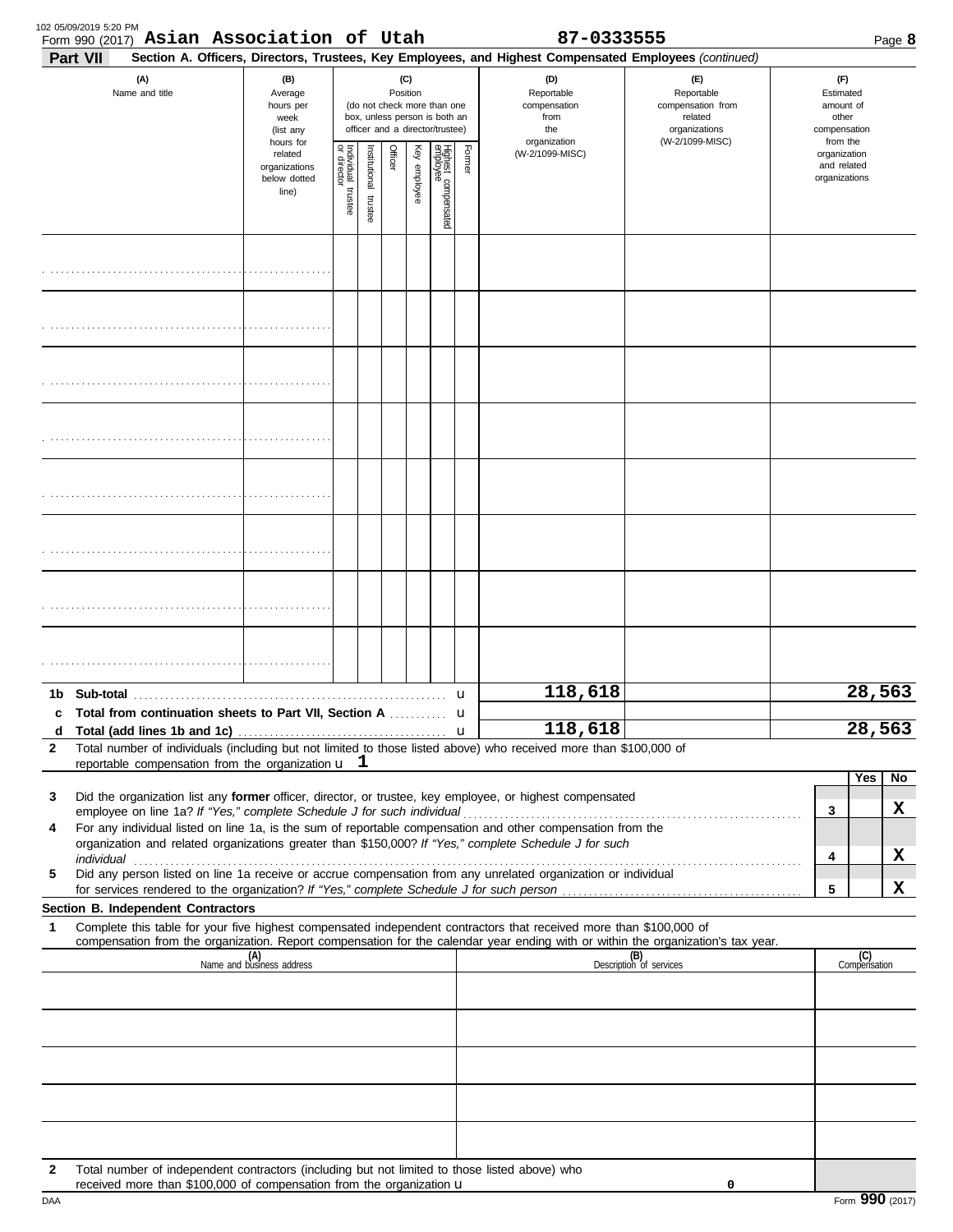#### Form 990 (2017) Page **9 Asian Association of Utah 87-0333555**

# **Part VIII Statement of Revenue**

|                                                             | Part VIII | Statement of Revenue                                               |                |   |               |                      |                                                    |                                         |                                                                  |
|-------------------------------------------------------------|-----------|--------------------------------------------------------------------|----------------|---|---------------|----------------------|----------------------------------------------------|-----------------------------------------|------------------------------------------------------------------|
|                                                             |           |                                                                    |                |   |               | (A)<br>Total revenue | (B)<br>Related or<br>exempt<br>function<br>revenue | (C)<br>Unrelated<br>business<br>revenue | (D)<br>Revenue<br>excluded from tax<br>under sections<br>512-514 |
|                                                             |           | 1a Federated campaigns                                             | 1a             |   |               |                      |                                                    |                                         |                                                                  |
|                                                             |           | <b>b</b> Membership dues                                           | 1b             |   |               |                      |                                                    |                                         |                                                                  |
|                                                             |           | c Fundraising events                                               | 1 <sub>c</sub> |   | 6,400         |                      |                                                    |                                         |                                                                  |
|                                                             |           | d Related organizations                                            | 1 <sub>d</sub> |   |               |                      |                                                    |                                         |                                                                  |
|                                                             |           | <b>e</b> Government grants (contributions)                         | 1e             |   | 2,593,816     |                      |                                                    |                                         |                                                                  |
|                                                             |           | f All other contributions, gifts, grants,                          |                |   |               |                      |                                                    |                                         |                                                                  |
|                                                             |           | and similar amounts not included above                             | 1f             |   | 648,931       |                      |                                                    |                                         |                                                                  |
|                                                             |           | <b>g</b> Noncash contributions included in lines 1a-1f:            |                |   | $$$ 244,228   |                      |                                                    |                                         |                                                                  |
|                                                             |           |                                                                    |                |   |               | 3,249,147            |                                                    |                                         |                                                                  |
|                                                             |           |                                                                    |                |   | Busn. Code    |                      |                                                    |                                         |                                                                  |
|                                                             | 2a        | Fee for Service                                                    |                | . |               | 1,655,818            | 1,655,818                                          |                                         |                                                                  |
|                                                             | b         |                                                                    |                |   |               |                      |                                                    |                                         |                                                                  |
|                                                             |           |                                                                    |                |   |               |                      |                                                    |                                         |                                                                  |
|                                                             | d         |                                                                    |                |   |               |                      |                                                    |                                         |                                                                  |
|                                                             |           |                                                                    |                |   |               |                      |                                                    |                                         |                                                                  |
| Program Service Revenue <b>Contributions, Gifts, Grants</b> |           | f All other program service revenue $\ldots$                       |                |   |               |                      |                                                    |                                         |                                                                  |
|                                                             |           |                                                                    |                |   |               | 1,655,818            |                                                    |                                         |                                                                  |
|                                                             |           | 3 Investment income (including dividends, interest,                |                |   |               |                      |                                                    |                                         |                                                                  |
|                                                             |           |                                                                    |                |   | u             | 426                  |                                                    |                                         | 426                                                              |
|                                                             | 4         | Income from investment of tax-exempt bond proceeds <b>u</b>        |                |   |               |                      |                                                    |                                         |                                                                  |
|                                                             | 5         |                                                                    |                |   |               |                      |                                                    |                                         |                                                                  |
|                                                             |           | (i) Real                                                           |                |   | (ii) Personal |                      |                                                    |                                         |                                                                  |
|                                                             |           | 126,197<br>6a Gross rents                                          |                |   |               |                      |                                                    |                                         |                                                                  |
|                                                             |           | <b>b</b> Less: rental exps.                                        | 40,202         |   |               |                      |                                                    |                                         |                                                                  |
|                                                             |           | <b>c</b> Rental inc. or (loss)                                     | 85,995         |   |               |                      |                                                    |                                         |                                                                  |
|                                                             | d         | <b>7a</b> Gross amount from<br>(i) Securities                      |                |   |               | 85,995               |                                                    |                                         | 85,995                                                           |
|                                                             |           | sales of assets                                                    |                |   | (ii) Other    |                      |                                                    |                                         |                                                                  |
|                                                             |           | other than inventory                                               |                |   |               |                      |                                                    |                                         |                                                                  |
|                                                             |           | <b>b</b> Less: cost or other                                       |                |   |               |                      |                                                    |                                         |                                                                  |
|                                                             |           | basis & sales exps.<br>c Gain or (loss)                            |                |   |               |                      |                                                    |                                         |                                                                  |
|                                                             |           |                                                                    |                |   |               |                      |                                                    |                                         |                                                                  |
|                                                             |           | 8a Gross income from fundraising events                            |                |   |               |                      |                                                    |                                         |                                                                  |
| Other Revenue                                               |           |                                                                    |                |   |               |                      |                                                    |                                         |                                                                  |
|                                                             |           | of contributions reported on line 1c).                             |                |   |               |                      |                                                    |                                         |                                                                  |
|                                                             |           | See Part IV, line 18                                               | a              |   | 13,386        |                      |                                                    |                                         |                                                                  |
|                                                             |           | <b>b</b> Less: direct expenses                                     | b              |   | 24,604        |                      |                                                    |                                         |                                                                  |
|                                                             |           | c Net income or (loss) from fundraising events u                   |                |   |               | $-11,218$            |                                                    |                                         |                                                                  |
|                                                             |           | 9a Gross income from gaming activities.                            |                |   |               |                      |                                                    |                                         |                                                                  |
|                                                             |           | See Part IV, line 19                                               | a              |   |               |                      |                                                    |                                         |                                                                  |
|                                                             |           | <b>b</b> Less: direct expenses                                     | b              |   |               |                      |                                                    |                                         |                                                                  |
|                                                             |           | c Net income or (loss) from gaming activities  u                   |                |   |               |                      |                                                    |                                         |                                                                  |
|                                                             |           | <b>10a</b> Gross sales of inventory, less                          |                |   |               |                      |                                                    |                                         |                                                                  |
|                                                             |           | returns and allowances                                             | a              |   |               |                      |                                                    |                                         |                                                                  |
|                                                             |           | <b>b</b> Less: $cost$ of goods $sol$                               | b              |   |               |                      |                                                    |                                         |                                                                  |
|                                                             |           | <b>c</b> Net income or (loss) from sales of inventory $\mathbf{u}$ |                |   |               |                      |                                                    |                                         |                                                                  |
|                                                             |           | Miscellaneous Revenue                                              |                |   | Busn. Code    |                      |                                                    |                                         |                                                                  |
|                                                             | 11a       |                                                                    |                |   |               |                      |                                                    |                                         |                                                                  |
|                                                             | b         |                                                                    |                |   |               |                      |                                                    |                                         |                                                                  |
|                                                             | с         |                                                                    |                |   |               |                      |                                                    |                                         |                                                                  |
|                                                             | d         |                                                                    |                |   |               |                      |                                                    |                                         |                                                                  |
|                                                             | е         |                                                                    |                |   | u             |                      |                                                    |                                         |                                                                  |
|                                                             |           |                                                                    |                |   | $\mathbf{u}$  | 4,980,168            | 1,655,818                                          | 0                                       | 86,421                                                           |

DAA

Form **990** (2017)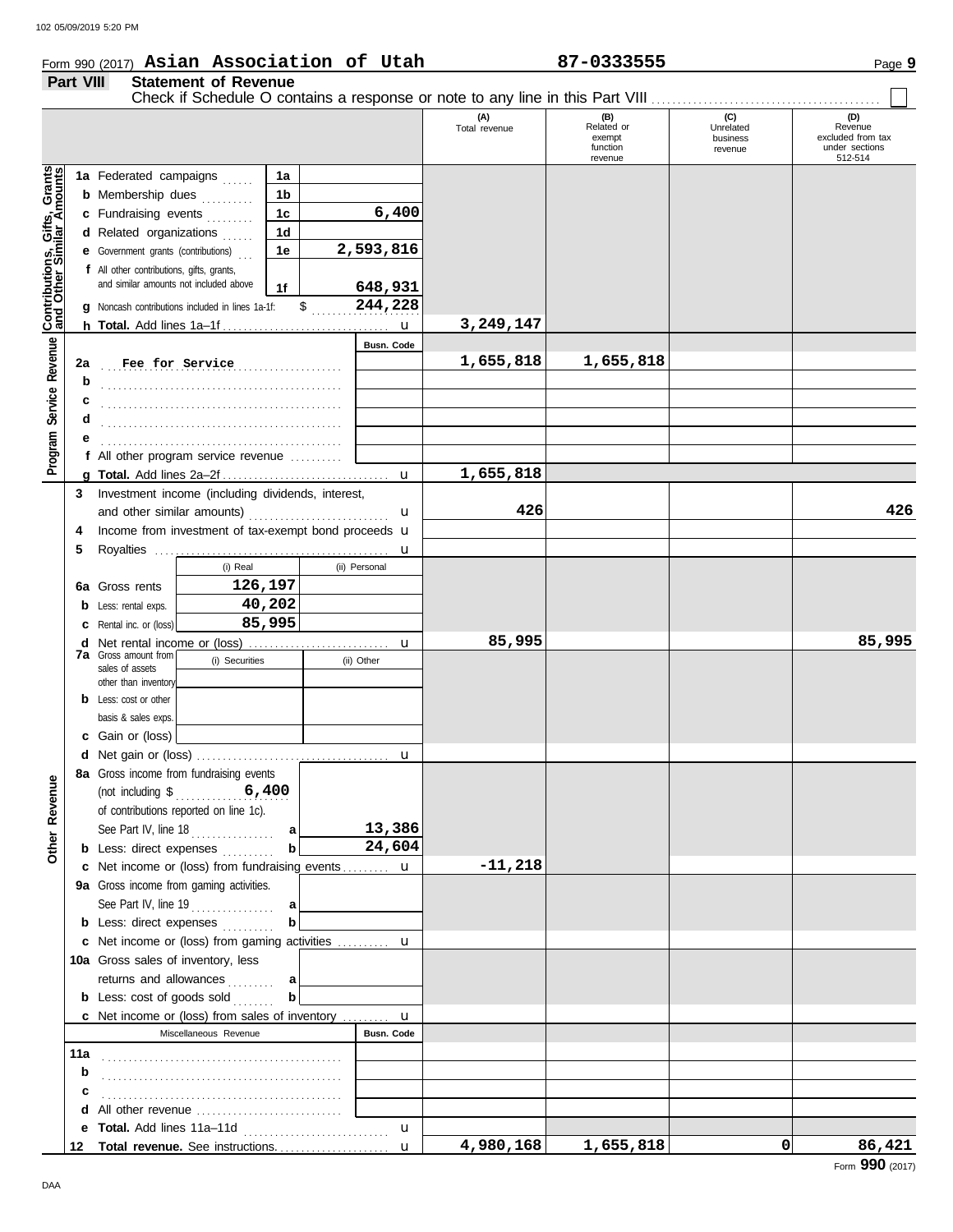### **Part IX Statement of Functional Expenses** Form 990 (2017) Page **10 Asian Association of Utah 87-0333555**

|              | Section 501(c)(3) and 501(c)(4) organizations must complete all columns. All other organizations must complete column (A).<br>Check if Schedule O contains a response or note to any line in this Part IX                                                                                                                                                                                                                                                                                                                          |                    |                    |                   | $\overline{\mathbf{x}}$ |
|--------------|------------------------------------------------------------------------------------------------------------------------------------------------------------------------------------------------------------------------------------------------------------------------------------------------------------------------------------------------------------------------------------------------------------------------------------------------------------------------------------------------------------------------------------|--------------------|--------------------|-------------------|-------------------------|
|              | Do not include amounts reported on lines 6b,                                                                                                                                                                                                                                                                                                                                                                                                                                                                                       | (A)                | (B)                | (C)               | (D)                     |
|              | 7b, 8b, 9b, and 10b of Part VIII.                                                                                                                                                                                                                                                                                                                                                                                                                                                                                                  | Total expenses     | Program service    | Management and    | Fundraising             |
| $\mathbf{1}$ |                                                                                                                                                                                                                                                                                                                                                                                                                                                                                                                                    |                    | expenses           | general expenses  | expenses                |
|              | Grants and other assistance to domestic organizations                                                                                                                                                                                                                                                                                                                                                                                                                                                                              |                    |                    |                   |                         |
| $\mathbf{2}$ | and domestic governments. See Part IV, line 21<br>Grants and other assistance to domestic                                                                                                                                                                                                                                                                                                                                                                                                                                          |                    |                    |                   |                         |
|              | individuals. See Part IV, line 22                                                                                                                                                                                                                                                                                                                                                                                                                                                                                                  | 587,927            | 587,927            |                   |                         |
| 3            | Grants and other assistance to foreign                                                                                                                                                                                                                                                                                                                                                                                                                                                                                             |                    |                    |                   |                         |
|              |                                                                                                                                                                                                                                                                                                                                                                                                                                                                                                                                    |                    |                    |                   |                         |
|              | organizations, foreign governments, and foreign<br>individuals. See Part IV, lines 15 and 16                                                                                                                                                                                                                                                                                                                                                                                                                                       |                    |                    |                   |                         |
|              |                                                                                                                                                                                                                                                                                                                                                                                                                                                                                                                                    |                    |                    |                   |                         |
| 4            | Benefits paid to or for members<br>.                                                                                                                                                                                                                                                                                                                                                                                                                                                                                               |                    |                    |                   |                         |
| 5            | Compensation of current officers, directors,                                                                                                                                                                                                                                                                                                                                                                                                                                                                                       | 118,618            | 22,936             | 92,094            | 3,588                   |
|              | trustees, and key employees                                                                                                                                                                                                                                                                                                                                                                                                                                                                                                        |                    |                    |                   |                         |
| 6            | Compensation not included above, to disqualified                                                                                                                                                                                                                                                                                                                                                                                                                                                                                   |                    |                    |                   |                         |
|              | persons (as defined under section 4958(f)(1)) and                                                                                                                                                                                                                                                                                                                                                                                                                                                                                  |                    |                    |                   |                         |
|              | persons described in section 4958(c)(3)(B)                                                                                                                                                                                                                                                                                                                                                                                                                                                                                         |                    |                    |                   | 11,594                  |
| 7            | Other salaries and wages                                                                                                                                                                                                                                                                                                                                                                                                                                                                                                           | 1,763,540          | 1,432,398          | 319,548           |                         |
| 8            | Pension plan accruals and contributions (include                                                                                                                                                                                                                                                                                                                                                                                                                                                                                   |                    |                    |                   |                         |
|              | section 401(k) and 403(b) employer contributions)                                                                                                                                                                                                                                                                                                                                                                                                                                                                                  |                    |                    |                   |                         |
| 9            | Other employee benefits                                                                                                                                                                                                                                                                                                                                                                                                                                                                                                            | 622,657<br>169,212 | 481,454<br>130,839 | 136,180<br>37,008 | $\frac{5,023}{1,365}$   |
| 10           |                                                                                                                                                                                                                                                                                                                                                                                                                                                                                                                                    |                    |                    |                   |                         |
| 11           | Fees for services (non-employees):                                                                                                                                                                                                                                                                                                                                                                                                                                                                                                 |                    |                    |                   |                         |
| a            | Management                                                                                                                                                                                                                                                                                                                                                                                                                                                                                                                         |                    |                    |                   |                         |
| b            |                                                                                                                                                                                                                                                                                                                                                                                                                                                                                                                                    |                    |                    |                   |                         |
| c            |                                                                                                                                                                                                                                                                                                                                                                                                                                                                                                                                    | 22,651             |                    | 22,651            |                         |
| d            | Lobbying                                                                                                                                                                                                                                                                                                                                                                                                                                                                                                                           |                    |                    |                   |                         |
| е            | Professional fundraising services. See Part IV, line 17                                                                                                                                                                                                                                                                                                                                                                                                                                                                            |                    |                    |                   |                         |
| f            | Investment management fees                                                                                                                                                                                                                                                                                                                                                                                                                                                                                                         |                    |                    |                   |                         |
| q            | Other. (If line 11g amount exceeds 10% of line 25, column                                                                                                                                                                                                                                                                                                                                                                                                                                                                          |                    |                    |                   |                         |
|              | (A) amount, list line 11g expenses on Schedule O.)                                                                                                                                                                                                                                                                                                                                                                                                                                                                                 | 943,977            | 902,883            | 40,163            | 931                     |
| 12           | Advertising and promotion                                                                                                                                                                                                                                                                                                                                                                                                                                                                                                          | 300                |                    |                   | 300                     |
| 13           |                                                                                                                                                                                                                                                                                                                                                                                                                                                                                                                                    | 66,996             | 41,398             | 21,720            | 3,878                   |
| 14           | Information technology                                                                                                                                                                                                                                                                                                                                                                                                                                                                                                             | 47,147             | 12,810             | 33,013            | 1,324                   |
| 15           |                                                                                                                                                                                                                                                                                                                                                                                                                                                                                                                                    |                    |                    |                   |                         |
| 16           |                                                                                                                                                                                                                                                                                                                                                                                                                                                                                                                                    | 158,976            | 60,976             | 91,869            | 6,131                   |
| 17           | $\begin{minipage}[c]{0.9\linewidth} \textbf{ Travel} \end{minipage}[ \begin{minipage}[c]{0.9\linewidth} \textbf{True} \end{minipage}[ \begin{minipage}[c]{0.9\linewidth} \textbf{True} \end{minipage}[ \begin{minipage}[c]{0.9\linewidth} \textbf{True} \end{minipage}[ \begin{minipage}[c]{0.9\linewidth} \textbf{True} \end{minipage}[ \begin{minipage}[c]{0.9\linewidth} \textbf{True} \end{minipage}[ \begin{minipage}[c]{0.9\linewidth} \textbf{True} \end{minipage}[ \begin{minipage}[c]{0.9\linewidth} \textbf{True} \end{$ | 70,576             | 61,276             | 9,068             | 232                     |
|              | Payments of travel or entertainment expenses                                                                                                                                                                                                                                                                                                                                                                                                                                                                                       |                    |                    |                   |                         |
|              | for any federal, state, or local public officials                                                                                                                                                                                                                                                                                                                                                                                                                                                                                  |                    |                    |                   |                         |
| 19           | Conferences, conventions, and meetings                                                                                                                                                                                                                                                                                                                                                                                                                                                                                             | 24,831             | 16,584             | 8,148             | 99                      |
| 20           | Interest                                                                                                                                                                                                                                                                                                                                                                                                                                                                                                                           | 65,192             |                    | 65,192            |                         |
| 21           |                                                                                                                                                                                                                                                                                                                                                                                                                                                                                                                                    |                    |                    |                   |                         |
| 22           | Depreciation, depletion, and amortization                                                                                                                                                                                                                                                                                                                                                                                                                                                                                          | 120,749            | 107,673            | 11,183            | 1,893                   |
| 23           |                                                                                                                                                                                                                                                                                                                                                                                                                                                                                                                                    | 56,361             | 19,015             | 36,492            | 854                     |
| 24           | Other expenses. Itemize expenses not covered                                                                                                                                                                                                                                                                                                                                                                                                                                                                                       |                    |                    |                   |                         |
|              | above (List miscellaneous expenses in line 24e. If                                                                                                                                                                                                                                                                                                                                                                                                                                                                                 |                    |                    |                   |                         |
|              | line 24e amount exceeds 10% of line 25, column                                                                                                                                                                                                                                                                                                                                                                                                                                                                                     |                    |                    |                   |                         |
|              | (A) amount, list line 24e expenses on Schedule O.)                                                                                                                                                                                                                                                                                                                                                                                                                                                                                 |                    |                    |                   |                         |
| a            | Client services                                                                                                                                                                                                                                                                                                                                                                                                                                                                                                                    | 5,709              |                    | 4,108             | 1,601                   |
| b            |                                                                                                                                                                                                                                                                                                                                                                                                                                                                                                                                    |                    |                    |                   |                         |
| c            |                                                                                                                                                                                                                                                                                                                                                                                                                                                                                                                                    |                    |                    |                   |                         |
| d            |                                                                                                                                                                                                                                                                                                                                                                                                                                                                                                                                    |                    |                    |                   |                         |
| е            | All other expenses                                                                                                                                                                                                                                                                                                                                                                                                                                                                                                                 |                    |                    |                   |                         |
| 25           | Total functional expenses. Add lines 1 through 24e                                                                                                                                                                                                                                                                                                                                                                                                                                                                                 | 4,845,419          | 3,878,169          | 928,437           | 38,813                  |
| 26           | Joint costs. Complete this line only if the<br>organization reported in column (B) joint costs                                                                                                                                                                                                                                                                                                                                                                                                                                     |                    |                    |                   |                         |
|              | from a combined educational campaign and                                                                                                                                                                                                                                                                                                                                                                                                                                                                                           |                    |                    |                   |                         |
|              | fundraising solicitation. Check here u<br>if                                                                                                                                                                                                                                                                                                                                                                                                                                                                                       |                    |                    |                   |                         |
|              | following SOP 98-2 (ASC 958-720)                                                                                                                                                                                                                                                                                                                                                                                                                                                                                                   |                    |                    |                   |                         |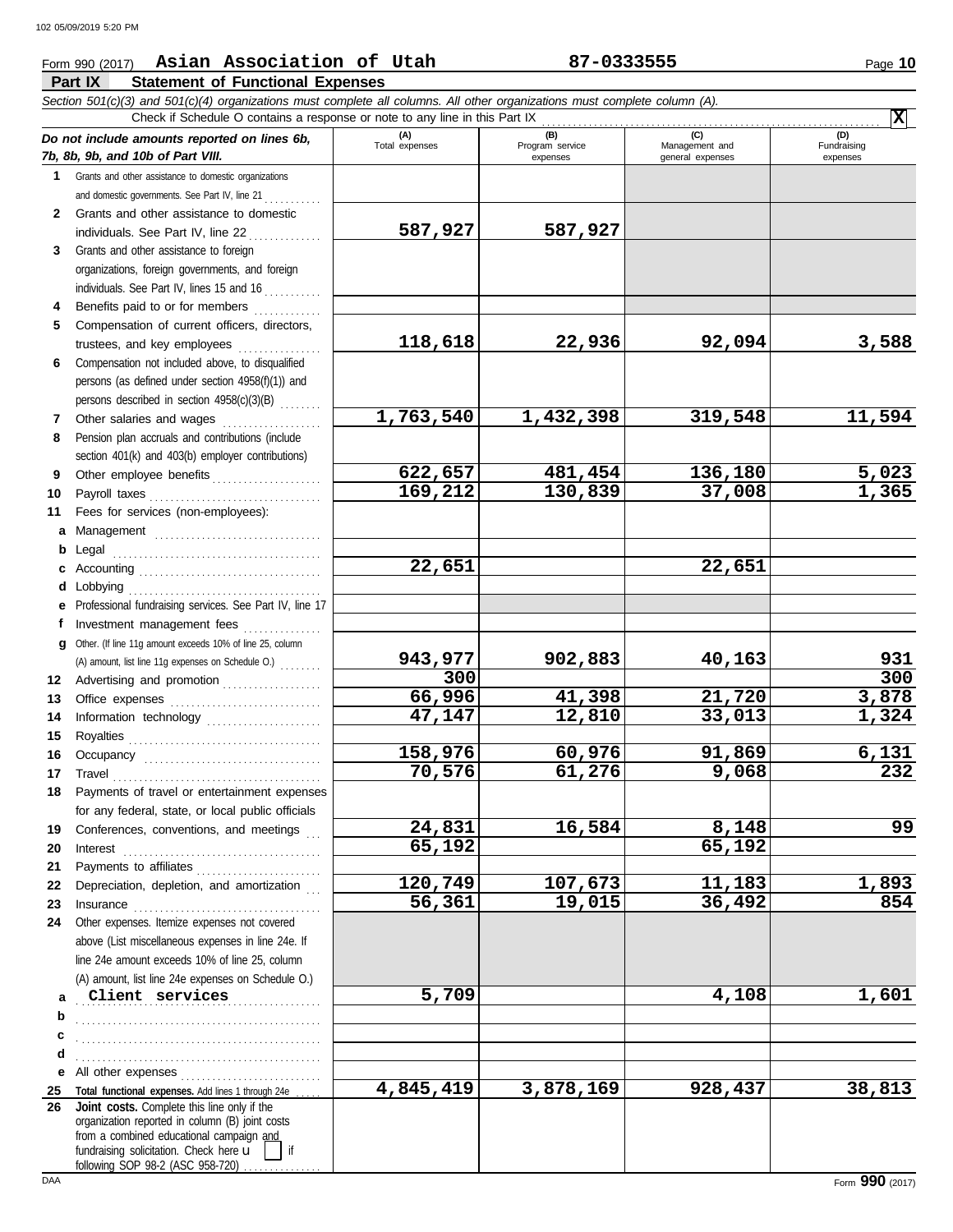**Part X Balance Sheet**

#### Form 990 (2017) Page **11 Asian Association of Utah 87-0333555**

|                  |              | Check if Schedule O contains a response or note to any line in this Part X                                                                                                                                                                                                   |           |                     |                          |                     |                          |
|------------------|--------------|------------------------------------------------------------------------------------------------------------------------------------------------------------------------------------------------------------------------------------------------------------------------------|-----------|---------------------|--------------------------|---------------------|--------------------------|
|                  |              |                                                                                                                                                                                                                                                                              |           |                     | (A)<br>Beginning of year |                     | (B)<br>End of year       |
|                  | 1            |                                                                                                                                                                                                                                                                              |           |                     | 375,146                  | $\mathbf{1}$        | 603,413                  |
|                  | $\mathbf{2}$ |                                                                                                                                                                                                                                                                              |           |                     | 188,460                  | $\mathbf{2}$        | 145,961                  |
|                  | 3            |                                                                                                                                                                                                                                                                              |           |                     | 1,073,241                | 3                   | 852,585                  |
|                  | 4            |                                                                                                                                                                                                                                                                              |           |                     | 1,438                    | 4                   | 978                      |
|                  | 5            | Loans and other receivables from current and former officers, directors,                                                                                                                                                                                                     |           |                     |                          |                     |                          |
|                  |              | trustees, key employees, and highest compensated employees.                                                                                                                                                                                                                  |           |                     |                          |                     |                          |
|                  |              |                                                                                                                                                                                                                                                                              |           |                     |                          | 5                   |                          |
|                  | 6            | Loans and other receivables from other disqualified persons (as defined under section                                                                                                                                                                                        |           |                     |                          |                     |                          |
|                  |              | $4958(f)(1)$ , persons described in section $4958(c)(3)(B)$ , and contributing employers and                                                                                                                                                                                 |           |                     |                          |                     |                          |
|                  |              | sponsoring organizations of section 501(c)(9) voluntary employees' beneficiary                                                                                                                                                                                               |           |                     |                          |                     |                          |
|                  |              | organizations (see instructions). Complete Part II of Schedule L                                                                                                                                                                                                             |           |                     |                          | 6                   |                          |
| Assets           | 7            |                                                                                                                                                                                                                                                                              |           |                     |                          | $\overline{7}$      |                          |
|                  | 8            | Inventories for sale or use <i>communication</i> and <i>members</i> for sale or use <i>communication</i> and <i>members</i> for sale or use <i>communication</i> and <i>members</i> for sale or use <i>communication</i> and <i>members</i> for sale or use <i>communica</i> |           |                     |                          | 8                   |                          |
|                  | 9            |                                                                                                                                                                                                                                                                              |           |                     | 93,981                   | 9                   | 74,512                   |
|                  |              | 10a Land, buildings, and equipment: cost or                                                                                                                                                                                                                                  |           |                     |                          |                     |                          |
|                  |              |                                                                                                                                                                                                                                                                              |           | 4,412,062           |                          |                     |                          |
|                  |              | b Less: accumulated depreciation                                                                                                                                                                                                                                             | 10bl      | 1, 114, 256         | 3,215,576                | 10c                 | 3,297,806                |
|                  | 11           |                                                                                                                                                                                                                                                                              |           |                     |                          | 11                  |                          |
|                  | 12           |                                                                                                                                                                                                                                                                              |           |                     |                          | 12                  |                          |
|                  | 13           |                                                                                                                                                                                                                                                                              |           |                     |                          | 13                  |                          |
|                  | 14           |                                                                                                                                                                                                                                                                              |           |                     |                          | 14                  |                          |
|                  | 15           |                                                                                                                                                                                                                                                                              |           | 15                  |                          |                     |                          |
|                  | 16           | <b>Total assets.</b> Add lines 1 through 15 (must equal line 34)                                                                                                                                                                                                             |           |                     | 4,947,842                | 16                  | $\overline{4,975,255}$   |
|                  | 17           |                                                                                                                                                                                                                                                                              |           | 304,098             | 17                       | 339,943             |                          |
|                  | 18           |                                                                                                                                                                                                                                                                              |           |                     |                          | 18                  |                          |
|                  | 19           |                                                                                                                                                                                                                                                                              |           |                     | 19                       |                     |                          |
|                  | 20           |                                                                                                                                                                                                                                                                              |           | 20                  |                          |                     |                          |
|                  | 21           | Escrow or custodial account liability. Complete Part IV of Schedule D                                                                                                                                                                                                        |           |                     |                          | 21                  |                          |
|                  | 22           | Loans and other payables to current and former officers, directors,                                                                                                                                                                                                          |           |                     |                          |                     |                          |
| Liabilities      |              | trustees, key employees, highest compensated employees, and                                                                                                                                                                                                                  |           |                     |                          |                     |                          |
|                  |              | disqualified persons. Complete Part II of Schedule L                                                                                                                                                                                                                         |           |                     |                          | 22                  |                          |
|                  | 23           | Secured mortgages and notes payable to unrelated third parties                                                                                                                                                                                                               |           |                     | 1,766,335                | 23                  | 1,623,154                |
|                  | 24           | Unsecured notes and loans payable to unrelated third parties                                                                                                                                                                                                                 |           |                     |                          | 24                  |                          |
|                  | 25           | Other liabilities (including federal income tax, payables to related third                                                                                                                                                                                                   |           |                     |                          |                     |                          |
|                  |              | parties, and other liabilities not included on lines 17-24). Complete Part X                                                                                                                                                                                                 |           |                     |                          |                     |                          |
|                  |              | of Schedule D                                                                                                                                                                                                                                                                |           | 30,000<br>2,100,433 | 25                       | 30,000<br>1,993,097 |                          |
|                  | 26           | Organizations that follow SFAS 117 (ASC 958), check here u                                                                                                                                                                                                                   |           | $\overline{X}$ and  |                          | 26                  |                          |
|                  |              | complete lines 27 through 29, and lines 33 and 34.                                                                                                                                                                                                                           |           |                     |                          |                     |                          |
|                  | 27           | Unrestricted net assets                                                                                                                                                                                                                                                      |           |                     | 2,592,610                | 27                  | 2,886,134                |
|                  | 28           |                                                                                                                                                                                                                                                                              |           |                     | 254,799                  | 28                  | 96,024                   |
|                  | 29           |                                                                                                                                                                                                                                                                              |           |                     |                          | 29                  |                          |
| or Fund Balances |              | Organizations that do not follow SFAS 117 (ASC 958), check here u                                                                                                                                                                                                            |           | and                 |                          |                     |                          |
|                  |              | complete lines 30 through 34.                                                                                                                                                                                                                                                |           |                     |                          |                     |                          |
|                  | 30           |                                                                                                                                                                                                                                                                              |           |                     |                          | 30                  |                          |
| Assets           | 31           |                                                                                                                                                                                                                                                                              |           |                     |                          | 31                  |                          |
| $\frac{8}{2}$    | 32           | Retained earnings, endowment, accumulated income, or other funds                                                                                                                                                                                                             |           |                     |                          | 32                  |                          |
|                  | 33           |                                                                                                                                                                                                                                                                              |           |                     | $\overline{2,847,409}$   | 33                  | $\overline{2,}$ 982, 158 |
|                  | 34           |                                                                                                                                                                                                                                                                              | 4,947,842 | 34                  | 4,975,255                |                     |                          |

Form **990** (2017)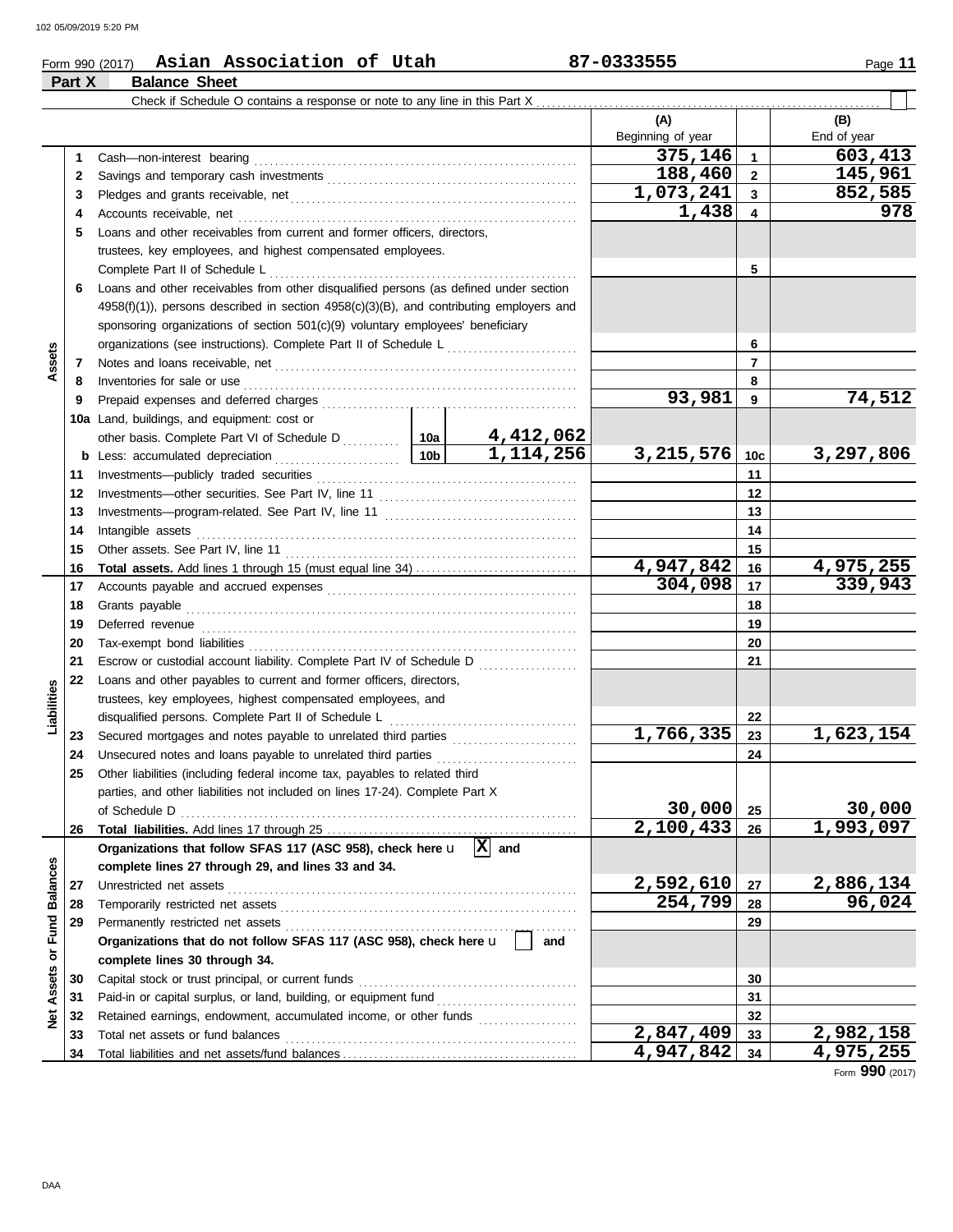102 05/09/2019 5:20 PM

|    | Form 990 (2017) Asian Association of Utah<br>87-0333555                                                               |                |                    |         | Page 12         |
|----|-----------------------------------------------------------------------------------------------------------------------|----------------|--------------------|---------|-----------------|
|    | Part XI<br><b>Reconciliation of Net Assets</b>                                                                        |                |                    |         |                 |
|    |                                                                                                                       |                |                    |         |                 |
| 1  |                                                                                                                       | $\mathbf{1}$   | $\sqrt{4,980,168}$ |         |                 |
| 2  |                                                                                                                       | $\overline{2}$ | 4,845,419          |         |                 |
| 3  |                                                                                                                       | $\mathbf{3}$   |                    | 134,749 |                 |
| 4  |                                                                                                                       | 4              | 2,847,409          |         |                 |
| 5  |                                                                                                                       | 5              |                    |         |                 |
| 6  |                                                                                                                       | 6              |                    |         |                 |
| 7  | Investment expenses <b>contract and the expenses</b>                                                                  | $\overline{7}$ |                    |         |                 |
| 8  | Prior period adjustments                                                                                              | 8              |                    |         |                 |
| 9  |                                                                                                                       | 9              |                    |         |                 |
| 10 | Net assets or fund balances at end of year. Combine lines 3 through 9 (must equal Part X, line                        |                |                    |         |                 |
|    | 33, column (B))                                                                                                       | 10             | 2,982,158          |         |                 |
|    | <b>Financial Statements and Reporting</b><br>Part XII                                                                 |                |                    |         |                 |
|    |                                                                                                                       |                |                    |         |                 |
|    |                                                                                                                       |                |                    | Yes $ $ | No              |
| 1. | IXI<br>Accounting method used to prepare the Form 990:<br>Cash<br>Accrual<br>Other                                    |                |                    |         |                 |
|    | If the organization changed its method of accounting from a prior year or checked "Other," explain in                 |                |                    |         |                 |
|    | Schedule O.                                                                                                           |                |                    |         |                 |
|    | 2a Were the organization's financial statements compiled or reviewed by an independent accountant?                    |                | 2a                 |         | X               |
|    | If "Yes," check a box below to indicate whether the financial statements for the year were compiled or                |                |                    |         |                 |
|    | reviewed on a separate basis, consolidated basis, or both:                                                            |                |                    |         |                 |
|    | Separate basis<br>Consolidated basis<br>Both consolidated and separate basis                                          |                |                    |         |                 |
|    |                                                                                                                       |                | 2 <sub>b</sub>     | х       |                 |
|    | If "Yes," check a box below to indicate whether the financial statements for the year were audited on a               |                |                    |         |                 |
|    | separate basis, consolidated basis, or both:                                                                          |                |                    |         |                 |
|    | $ \mathbf{X} $ Separate basis<br>Consolidated basis<br>Both consolidated and separate basis                           |                |                    |         |                 |
|    | c If "Yes" to line 2a or 2b, does the organization have a committee that assumes responsibility for oversight         |                |                    |         |                 |
|    | of the audit, review, or compilation of its financial statements and selection of an independent accountant?          |                | 2c                 | X       |                 |
|    | If the organization changed either its oversight process or selection process during the tax year, explain in         |                |                    |         |                 |
|    | Schedule O.                                                                                                           |                |                    |         |                 |
|    | 3a As a result of a federal award, was the organization required to undergo an audit or audits as set forth in        |                |                    |         |                 |
|    | the Single Audit Act and OMB Circular A-133?                                                                          |                | 3a                 | x       |                 |
|    | <b>b</b> If "Yes," did the organization undergo the required audit or audits? If the organization did not undergo the |                |                    |         |                 |
|    | required audit or audits, explain why in Schedule O and describe any steps taken to undergo such audits.              |                | 3b                 | х       |                 |
|    |                                                                                                                       |                |                    |         | Form 990 (2017) |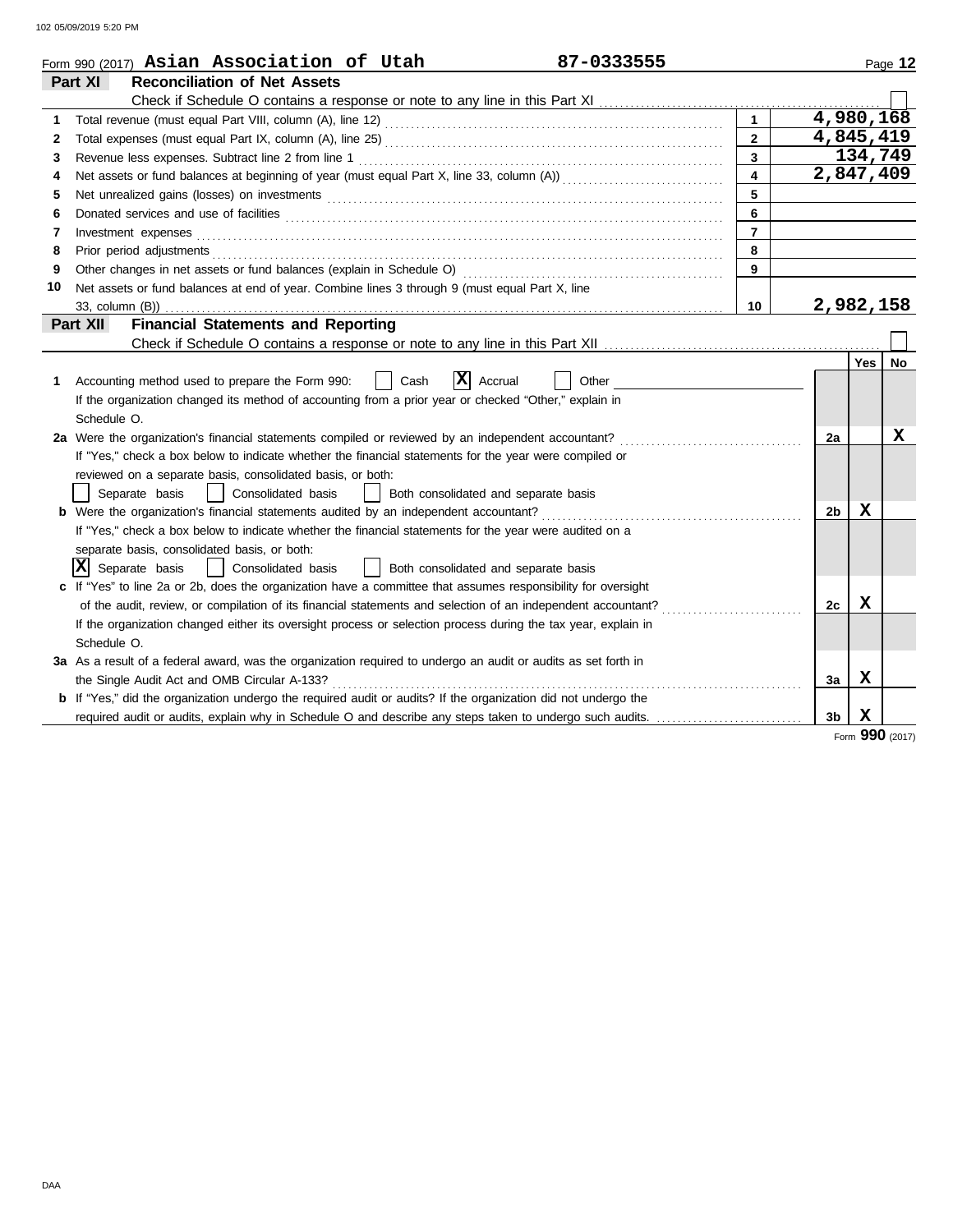102 05/09/2019 5:20 PM

| <b>SCHEDULE A</b>                     |                                                                                                                                            | <b>Public Charity Status and Public Support</b>                                                                                                                                                                                                                |     |                                                      |                                        | OMB No. 1545-0047                    |  |
|---------------------------------------|--------------------------------------------------------------------------------------------------------------------------------------------|----------------------------------------------------------------------------------------------------------------------------------------------------------------------------------------------------------------------------------------------------------------|-----|------------------------------------------------------|----------------------------------------|--------------------------------------|--|
| (Form 990 or 990-EZ)                  |                                                                                                                                            | Complete if the organization is a section 501(c)(3) organization or a section 4947(a)(1) nonexempt charitable trust.                                                                                                                                           |     |                                                      |                                        |                                      |  |
| Department of the Treasury            |                                                                                                                                            | La Attach to Form 990 or Form 990-EZ.                                                                                                                                                                                                                          |     |                                                      |                                        | Open to Public                       |  |
| Internal Revenue Service              |                                                                                                                                            | u Go to www.irs.gov/Form990 for instructions and the latest information.                                                                                                                                                                                       |     |                                                      |                                        | Inspection                           |  |
| Name of the organization              |                                                                                                                                            |                                                                                                                                                                                                                                                                |     |                                                      |                                        | Employer identification number       |  |
| Part I                                |                                                                                                                                            | Asian Association of Utah<br>Reason for Public Charity Status (All organizations must complete this part.) See instructions.                                                                                                                                   |     |                                                      | 87-0333555                             |                                      |  |
|                                       |                                                                                                                                            | The organization is not a private foundation because it is: (For lines 1 through 12, check only one box.)                                                                                                                                                      |     |                                                      |                                        |                                      |  |
| 1                                     |                                                                                                                                            | A church, convention of churches, or association of churches described in section 170(b)(1)(A)(i).                                                                                                                                                             |     |                                                      |                                        |                                      |  |
| $\mathbf 2$                           |                                                                                                                                            | A school described in section 170(b)(1)(A)(ii). (Attach Schedule E (Form 990 or 990-EZ).)                                                                                                                                                                      |     |                                                      |                                        |                                      |  |
| 3                                     |                                                                                                                                            | A hospital or a cooperative hospital service organization described in section 170(b)(1)(A)(iii).                                                                                                                                                              |     |                                                      |                                        |                                      |  |
| 4<br>city, and state:                 | A medical research organization operated in conjunction with a hospital described in section 170(b)(1)(A)(iii). Enter the hospital's name, |                                                                                                                                                                                                                                                                |     |                                                      |                                        |                                      |  |
| 5                                     |                                                                                                                                            | An organization operated for the benefit of a college or university owned or operated by a governmental unit described in                                                                                                                                      |     |                                                      |                                        |                                      |  |
| 6                                     | section 170(b)(1)(A)(iv). (Complete Part II.)                                                                                              | A federal, state, or local government or governmental unit described in section 170(b)(1)(A)(v).                                                                                                                                                               |     |                                                      |                                        |                                      |  |
| X<br>7                                |                                                                                                                                            | An organization that normally receives a substantial part of its support from a governmental unit or from the general public                                                                                                                                   |     |                                                      |                                        |                                      |  |
|                                       | described in section 170(b)(1)(A)(vi). (Complete Part II.)                                                                                 |                                                                                                                                                                                                                                                                |     |                                                      |                                        |                                      |  |
| 8<br>9                                |                                                                                                                                            | A community trust described in section 170(b)(1)(A)(vi). (Complete Part II.)<br>An agricultural research organization described in section 170(b)(1)(A)(ix) operated in conjunction with a land-grant college                                                  |     |                                                      |                                        |                                      |  |
| university:                           |                                                                                                                                            | or university or a non-land grant college of agriculture (see instructions). Enter the name, city, and state of the college or                                                                                                                                 |     |                                                      |                                        |                                      |  |
| 10                                    |                                                                                                                                            | An organization that normally receives: (1) more than 33 1/3% of its support from contributions, membership fees, and gross                                                                                                                                    |     |                                                      |                                        |                                      |  |
|                                       |                                                                                                                                            | receipts from activities related to its exempt functions—subject to certain exceptions, and (2) no more than 33 1/3% of its<br>support from gross investment income and unrelated business taxable income (less section 511 tax) from businesses               |     |                                                      |                                        |                                      |  |
|                                       |                                                                                                                                            | acquired by the organization after June 30, 1975. See section 509(a)(2). (Complete Part III.)                                                                                                                                                                  |     |                                                      |                                        |                                      |  |
| 11                                    |                                                                                                                                            | An organization organized and operated exclusively to test for public safety. See section 509(a)(4).                                                                                                                                                           |     |                                                      |                                        |                                      |  |
| 12                                    |                                                                                                                                            | An organization organized and operated exclusively for the benefit of, to perform the functions of, or to carry out the purposes                                                                                                                               |     |                                                      |                                        |                                      |  |
|                                       |                                                                                                                                            | of one or more publicly supported organizations described in section 509(a)(1) or section 509(a)(2). See section 509(a)(3).<br>Check the box in lines 12a through 12d that describes the type of supporting organization and complete lines 12e, 12f, and 12g. |     |                                                      |                                        |                                      |  |
| а                                     |                                                                                                                                            | Type I. A supporting organization operated, supervised, or controlled by its supported organization(s), typically by giving                                                                                                                                    |     |                                                      |                                        |                                      |  |
|                                       |                                                                                                                                            | the supported organization(s) the power to regularly appoint or elect a majority of the directors or trustees of the                                                                                                                                           |     |                                                      |                                        |                                      |  |
|                                       |                                                                                                                                            | supporting organization. You must complete Part IV, Sections A and B.                                                                                                                                                                                          |     |                                                      |                                        |                                      |  |
| b                                     |                                                                                                                                            | Type II. A supporting organization supervised or controlled in connection with its supported organization(s), by having<br>control or management of the supporting organization vested in the same persons that control or manage the supported                |     |                                                      |                                        |                                      |  |
|                                       |                                                                                                                                            | organization(s). You must complete Part IV, Sections A and C.                                                                                                                                                                                                  |     |                                                      |                                        |                                      |  |
| c                                     |                                                                                                                                            | Type III functionally integrated. A supporting organization operated in connection with, and functionally integrated with,<br>its supported organization(s) (see instructions). You must complete Part IV, Sections A, D, and E.                               |     |                                                      |                                        |                                      |  |
| d                                     |                                                                                                                                            | Type III non-functionally integrated. A supporting organization operated in connection with its supported organization(s)<br>that is not functionally integrated. The organization generally must satisfy a distribution requirement and an attentiveness      |     |                                                      |                                        |                                      |  |
| е                                     |                                                                                                                                            | requirement (see instructions). You must complete Part IV, Sections A and D, and Part V.<br>Check this box if the organization received a written determination from the IRS that it is a Type I, Type II, Type III                                            |     |                                                      |                                        |                                      |  |
|                                       |                                                                                                                                            | functionally integrated, or Type III non-functionally integrated supporting organization.                                                                                                                                                                      |     |                                                      |                                        |                                      |  |
| f                                     | Enter the number of supported organizations                                                                                                |                                                                                                                                                                                                                                                                |     |                                                      |                                        |                                      |  |
| g                                     |                                                                                                                                            | Provide the following information about the supported organization(s).                                                                                                                                                                                         |     |                                                      |                                        |                                      |  |
| (i) Name of supported<br>organization | (ii) EIN                                                                                                                                   | (iii) Type of organization<br>(described on lines 1-10                                                                                                                                                                                                         |     | (iv) Is the organization<br>listed in your governing | (v) Amount of monetary<br>support (see | (vi) Amount of<br>other support (see |  |
|                                       |                                                                                                                                            | above (see instructions))                                                                                                                                                                                                                                      |     | document?                                            | instructions)                          | instructions)                        |  |
|                                       |                                                                                                                                            |                                                                                                                                                                                                                                                                | Yes | No                                                   |                                        |                                      |  |
| (A)                                   |                                                                                                                                            |                                                                                                                                                                                                                                                                |     |                                                      |                                        |                                      |  |
| (B)                                   |                                                                                                                                            |                                                                                                                                                                                                                                                                |     |                                                      |                                        |                                      |  |
| (C)                                   |                                                                                                                                            |                                                                                                                                                                                                                                                                |     |                                                      |                                        |                                      |  |
| (D)                                   |                                                                                                                                            |                                                                                                                                                                                                                                                                |     |                                                      |                                        |                                      |  |
| (E)                                   |                                                                                                                                            |                                                                                                                                                                                                                                                                |     |                                                      |                                        |                                      |  |
| Total                                 |                                                                                                                                            |                                                                                                                                                                                                                                                                |     |                                                      |                                        |                                      |  |

**For Paperwork Reduction Act Notice, see the Instructions for Form 990 or 990-EZ.**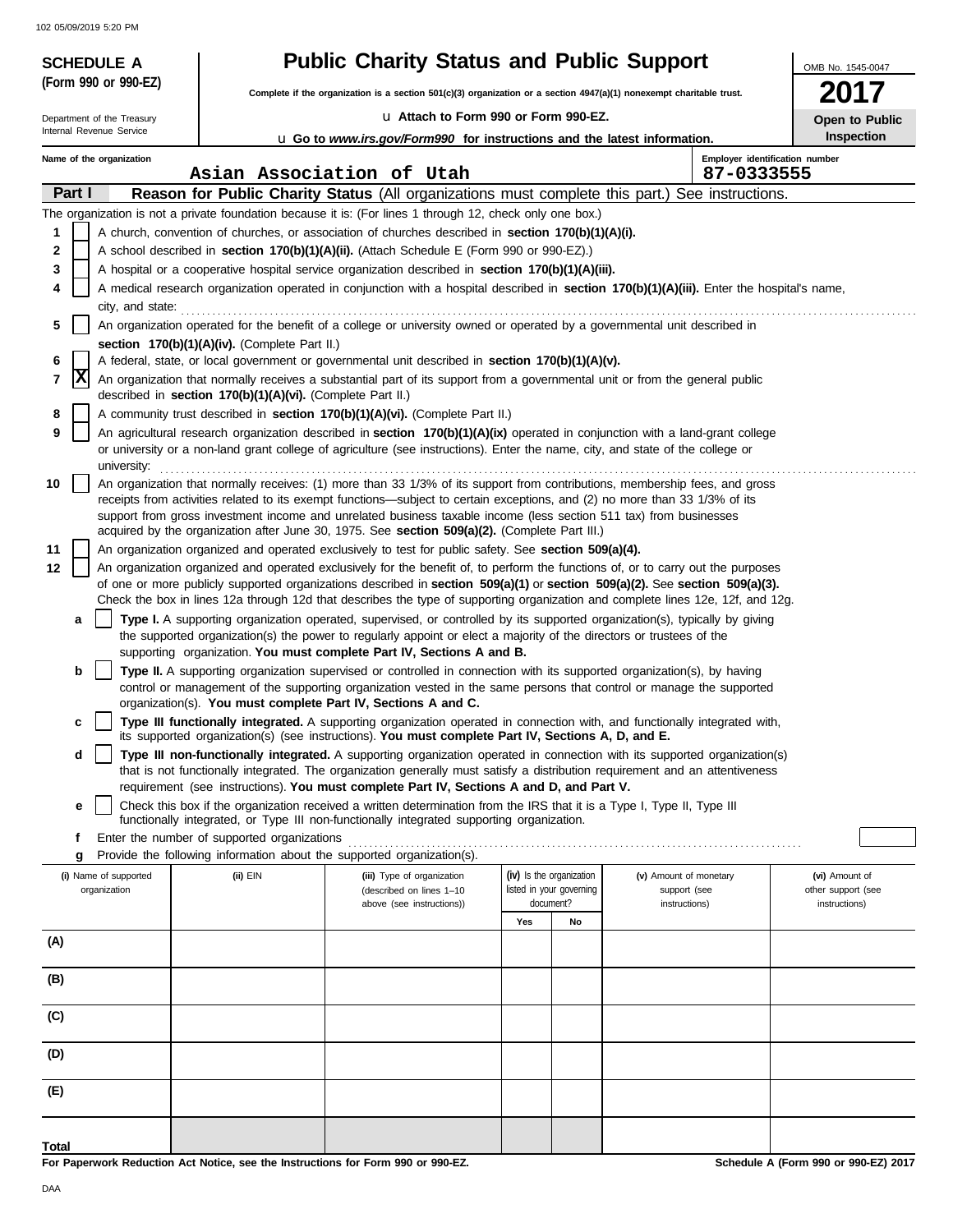|              | Schedule A (Form 990 or 990-EZ) 2017                                                                                                                                                                                                                               | Asian Association of Utah |           |            |            | 87-0333555 | Page 2                         |
|--------------|--------------------------------------------------------------------------------------------------------------------------------------------------------------------------------------------------------------------------------------------------------------------|---------------------------|-----------|------------|------------|------------|--------------------------------|
|              | Support Schedule for Organizations Described in Sections 170(b)(1)(A)(iv) and 170(b)(1)(A)(vi)<br>Part II                                                                                                                                                          |                           |           |            |            |            |                                |
|              | (Complete only if you checked the box on line 5, 7, or 8 of Part I or if the organization failed to qualify under                                                                                                                                                  |                           |           |            |            |            |                                |
|              | Part III. If the organization fails to qualify under the tests listed below, please complete Part III.)                                                                                                                                                            |                           |           |            |            |            |                                |
|              | <b>Section A. Public Support</b>                                                                                                                                                                                                                                   |                           |           |            |            |            |                                |
|              | Calendar year (or fiscal year beginning in)<br>$\mathbf{u}$                                                                                                                                                                                                        | (a) 2013                  | (b) 2014  | $(c)$ 2015 | $(d)$ 2016 | (e) $2017$ | (f) Total                      |
| 1            | Gifts, grants, contributions, and<br>membership fees received. (Do not<br>include any "unusual grants.")                                                                                                                                                           | 2,389,559                 | 2,622,042 | 3,789,754  | 3,342,275  | 3,200,407  | 15,344,037                     |
| $\mathbf{2}$ | Tax revenues levied for the<br>organization's benefit and either paid<br>to or expended on its behalf                                                                                                                                                              |                           |           |            |            |            |                                |
| 3            | The value of services or facilities<br>furnished by a governmental unit to the<br>organization without charge                                                                                                                                                      |                           |           |            |            |            |                                |
| 4            | Total. Add lines 1 through 3                                                                                                                                                                                                                                       | 2,389,559                 | 2,622,042 | 3,789,754  | 3,342,275  | 3,200,407  | 15,344,037                     |
| 5            | The portion of total contributions by<br>each person (other than a<br>governmental unit or publicly<br>supported organization) included on<br>line 1 that exceeds 2% of the amount<br>shown on line 11, column (f)                                                 |                           |           |            |            |            | 72,836                         |
|              | Public support. Subtract line 5 from line 4.                                                                                                                                                                                                                       |                           |           |            |            |            | 15,271,201                     |
|              | <b>Section B. Total Support</b>                                                                                                                                                                                                                                    |                           |           |            |            |            |                                |
|              | Calendar year (or fiscal year beginning in)<br>$\mathbf{u}$                                                                                                                                                                                                        | (a) 2013                  | (b) 2014  | $(c)$ 2015 | $(d)$ 2016 | (e) $2017$ | (f) Total                      |
| 7            | Amounts from line 4                                                                                                                                                                                                                                                | 2,389,559                 | 2,622,042 | 3,789,754  | 3,342,275  | 3,200,407  | 15,344,037                     |
| 8            | Gross income from interest, dividends,<br>payments received on securities loans,<br>rents, royalties, and income from<br>similar sources                                                                                                                           | 66,163                    | 66,897    | 75,929     | 78,699     | 126,623    | 414,311                        |
| 9            | Net income from unrelated business<br>activities, whether or not the business<br>is regularly carried on                                                                                                                                                           |                           |           |            |            |            |                                |
| 10           | Other income. Do not include gain or<br>loss from the sale of capital assets                                                                                                                                                                                       |                           |           |            |            |            |                                |
| 11           | Total support. Add lines 7 through 10                                                                                                                                                                                                                              |                           |           |            |            |            | 15,758,348                     |
| 12           | Gross receipts from related activities, etc. (see instructions)                                                                                                                                                                                                    |                           |           |            |            | $12 \,$    | 5,964,843                      |
| 13           | First five years. If the Form 990 is for the organization's first, second, third, fourth, or fifth tax year as a section 501(c)(3)                                                                                                                                 |                           |           |            |            |            |                                |
|              |                                                                                                                                                                                                                                                                    |                           |           |            |            |            |                                |
|              | Section C. Computation of Public Support Percentage                                                                                                                                                                                                                |                           |           |            |            |            |                                |
| 14           |                                                                                                                                                                                                                                                                    |                           |           |            |            | 14         | 96.91%                         |
| 15           |                                                                                                                                                                                                                                                                    |                           |           |            |            | 15         | 97.77%                         |
| 16a          | 33 1/3% support test-2017. If the organization did not check the box on line 13, and line 14 is 33 1/3% or more, check this                                                                                                                                        |                           |           |            |            |            | $\blacktriangleright$ $\mid$ X |
|              | box and stop here. The organization qualifies as a publicly supported organization [11] content content content of the content of the state of the state of the state of the state of the state of the state of the state of t                                     |                           |           |            |            |            |                                |
| b            | 33 1/3% support test-2016. If the organization did not check a box on line 13 or 16a, and line 15 is 33 1/3% or more, check                                                                                                                                        |                           |           |            |            |            |                                |
|              | 10%-facts-and-circumstances test-2017. If the organization did not check a box on line 13, 16a, or 16b, and line 14 is                                                                                                                                             |                           |           |            |            |            |                                |
| 17a          |                                                                                                                                                                                                                                                                    |                           |           |            |            |            |                                |
|              | 10% or more, and if the organization meets the "facts-and-circumstances" test, check this box and stop here. Explain in                                                                                                                                            |                           |           |            |            |            |                                |
|              | Part VI how the organization meets the "facts-and-circumstances" test. The organization qualifies as a publicly supported                                                                                                                                          |                           |           |            |            |            |                                |
|              | organization                                                                                                                                                                                                                                                       |                           |           |            |            |            |                                |
| b            | 10%-facts-and-circumstances test-2016. If the organization did not check a box on line 13, 16a, 16b, or 17a, and line<br>15 is 10% or more, and if the organization meets the "facts-and-circumstances" test, check this box and stop here.                        |                           |           |            |            |            |                                |
|              | Explain in Part VI how the organization meets the "facts-and-circumstances" test. The organization qualifies as a publicly                                                                                                                                         |                           |           |            |            |            |                                |
|              |                                                                                                                                                                                                                                                                    |                           |           |            |            |            |                                |
| 18           | supported organization contains and contains a supported organization contains a supported organization contains a supported organization<br>Private foundation. If the organization did not check a box on line 13, 16a, 16b, 17a, or 17b, check this box and see |                           |           |            |            |            |                                |
|              | instructions                                                                                                                                                                                                                                                       |                           |           |            |            |            |                                |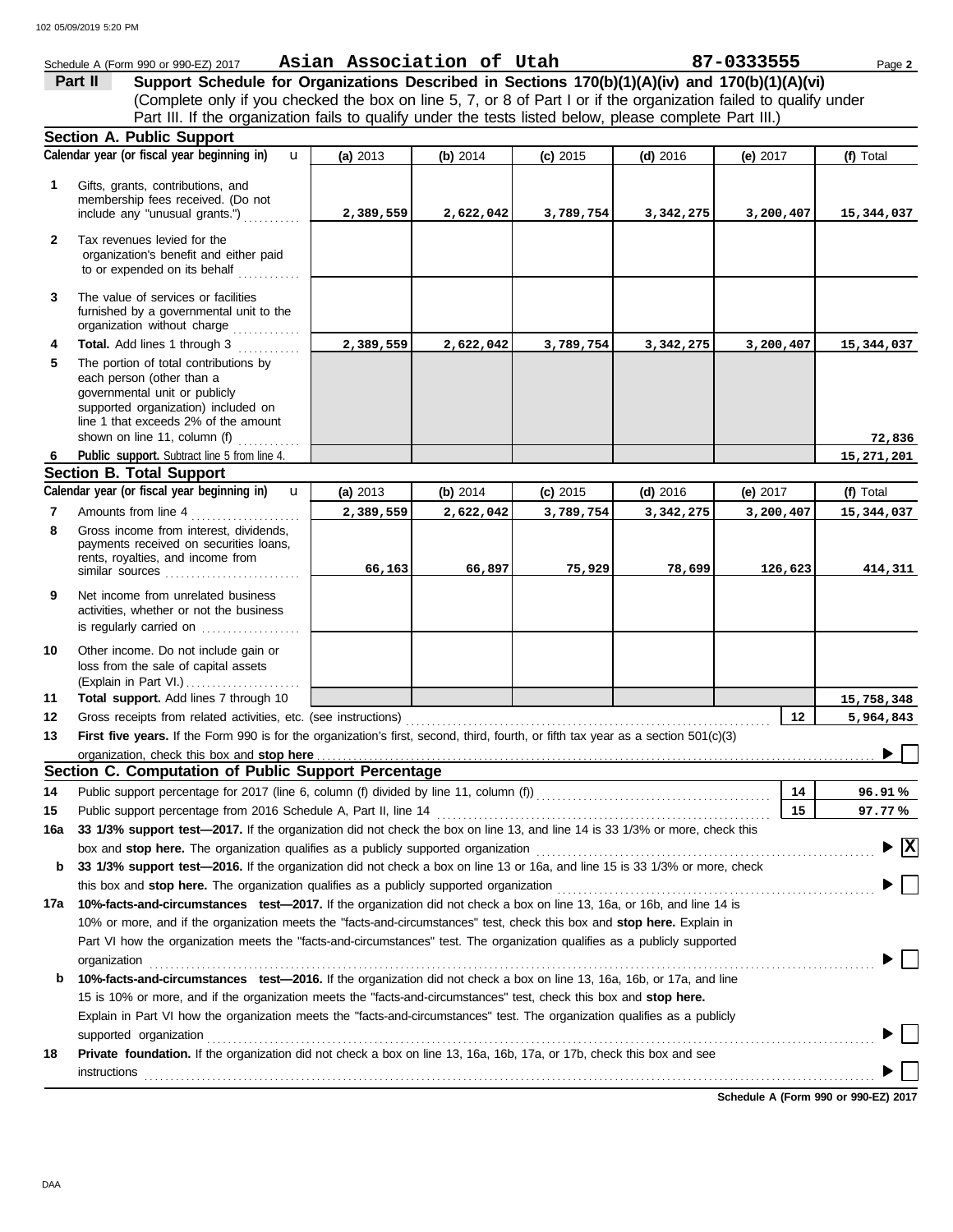|              | Schedule A (Form 990 or 990-EZ) 2017                                                                                                                                                                                                                           | Asian Association of Utah |          |            |            | 87-0333555 | Page 3    |
|--------------|----------------------------------------------------------------------------------------------------------------------------------------------------------------------------------------------------------------------------------------------------------------|---------------------------|----------|------------|------------|------------|-----------|
|              | Part III<br>Support Schedule for Organizations Described in Section 509(a)(2)                                                                                                                                                                                  |                           |          |            |            |            |           |
|              | (Complete only if you checked the box on line 10 of Part I or if the organization failed to qualify under Part II.                                                                                                                                             |                           |          |            |            |            |           |
|              | If the organization fails to qualify under the tests listed below, please complete Part II.)                                                                                                                                                                   |                           |          |            |            |            |           |
|              | <b>Section A. Public Support</b>                                                                                                                                                                                                                               |                           |          |            |            |            |           |
|              | Calendar year (or fiscal year beginning in)<br>$\mathbf{u}$                                                                                                                                                                                                    | (a) 2013                  | (b) 2014 | $(c)$ 2015 | $(d)$ 2016 | (e) 2017   | (f) Total |
| $\mathbf{1}$ | Gifts, grants, contributions, and membership<br>fees received. (Do not include any "unusual grants.")                                                                                                                                                          |                           |          |            |            |            |           |
| $\mathbf{2}$ | Gross receipts from admissions, merchandise<br>sold or services performed, or facilities<br>furnished in any activity that is related to the<br>organization's tax-exempt purpose                                                                              |                           |          |            |            |            |           |
| 3            | Gross receipts from activities that are not an<br>unrelated trade or business under section 513                                                                                                                                                                |                           |          |            |            |            |           |
| 4            | Tax revenues levied for the<br>organization's benefit and either paid<br>to or expended on its behalf                                                                                                                                                          |                           |          |            |            |            |           |
| 5            | The value of services or facilities<br>furnished by a governmental unit to the<br>organization without charge                                                                                                                                                  |                           |          |            |            |            |           |
| 6            | Total. Add lines 1 through 5                                                                                                                                                                                                                                   |                           |          |            |            |            |           |
|              | <b>7a</b> Amounts included on lines 1, 2, and 3<br>received from disqualified persons                                                                                                                                                                          |                           |          |            |            |            |           |
| b            | Amounts included on lines 2 and 3<br>received from other than disqualified<br>persons that exceed the greater of \$5,000<br>or 1% of the amount on line 13 for the year                                                                                        |                           |          |            |            |            |           |
| c            | Add lines 7a and 7b                                                                                                                                                                                                                                            |                           |          |            |            |            |           |
| 8            | Public support. (Subtract line 7c from                                                                                                                                                                                                                         |                           |          |            |            |            |           |
|              | <b>Section B. Total Support</b>                                                                                                                                                                                                                                |                           |          |            |            |            |           |
|              | Calendar year (or fiscal year beginning in)<br>$\mathbf u$                                                                                                                                                                                                     | (a) 2013                  | (b) 2014 | $(c)$ 2015 | $(d)$ 2016 | (e) $2017$ | (f) Total |
| 9            | Amounts from line 6                                                                                                                                                                                                                                            |                           |          |            |            |            |           |
| 10a          | Gross income from interest, dividends,<br>payments received on securities loans, rents,<br>royalties, and income from similar sources                                                                                                                          |                           |          |            |            |            |           |
|              | Unrelated business taxable income (less<br>section 511 taxes) from businesses                                                                                                                                                                                  |                           |          |            |            |            |           |
|              | Add lines 10a and 10b                                                                                                                                                                                                                                          |                           |          |            |            |            |           |
| 11           | Net income from unrelated business<br>activities not included in line 10b, whether<br>or not the business is regularly carried on                                                                                                                              |                           |          |            |            |            |           |
| 12           | Other income. Do not include gain or<br>loss from the sale of capital assets<br>(Explain in Part VI.)                                                                                                                                                          |                           |          |            |            |            |           |
| 13           | Total support. (Add lines 9, 10c, 11,                                                                                                                                                                                                                          |                           |          |            |            |            |           |
|              | and 12.) $\ldots$                                                                                                                                                                                                                                              |                           |          |            |            |            |           |
| 14           | First five years. If the Form 990 is for the organization's first, second, third, fourth, or fifth tax year as a section 501(c)(3)<br>organization, check this box and stop here <b>constant and all and all and all and all and all and all and all and a</b> |                           |          |            |            |            |           |
|              | Section C. Computation of Public Support Percentage                                                                                                                                                                                                            |                           |          |            |            |            |           |
| 15           | Public support percentage for 2017 (line 8, column (f) divided by line 13, column (f) [[[[[[[[[[[[[[[[[[[[[[[                                                                                                                                                  |                           |          |            |            | 15         | %         |
| 16           |                                                                                                                                                                                                                                                                |                           |          |            |            | 16         | %         |
|              | Section D. Computation of Investment Income Percentage                                                                                                                                                                                                         |                           |          |            |            |            |           |
| 17           |                                                                                                                                                                                                                                                                |                           |          |            |            | 17         | %         |
| 18           |                                                                                                                                                                                                                                                                |                           |          |            |            | 18         | %         |
| 19a          | 33 1/3% support tests—2017. If the organization did not check the box on line 14, and line 15 is more than 33 1/3%, and line                                                                                                                                   |                           |          |            |            |            |           |
|              |                                                                                                                                                                                                                                                                |                           |          |            |            |            |           |
| b            | 33 1/3% support tests-2016. If the organization did not check a box on line 14 or line 19a, and line 16 is more than 33 1/3%, and                                                                                                                              |                           |          |            |            |            |           |
|              |                                                                                                                                                                                                                                                                |                           |          |            |            |            |           |
| 20           |                                                                                                                                                                                                                                                                |                           |          |            |            |            |           |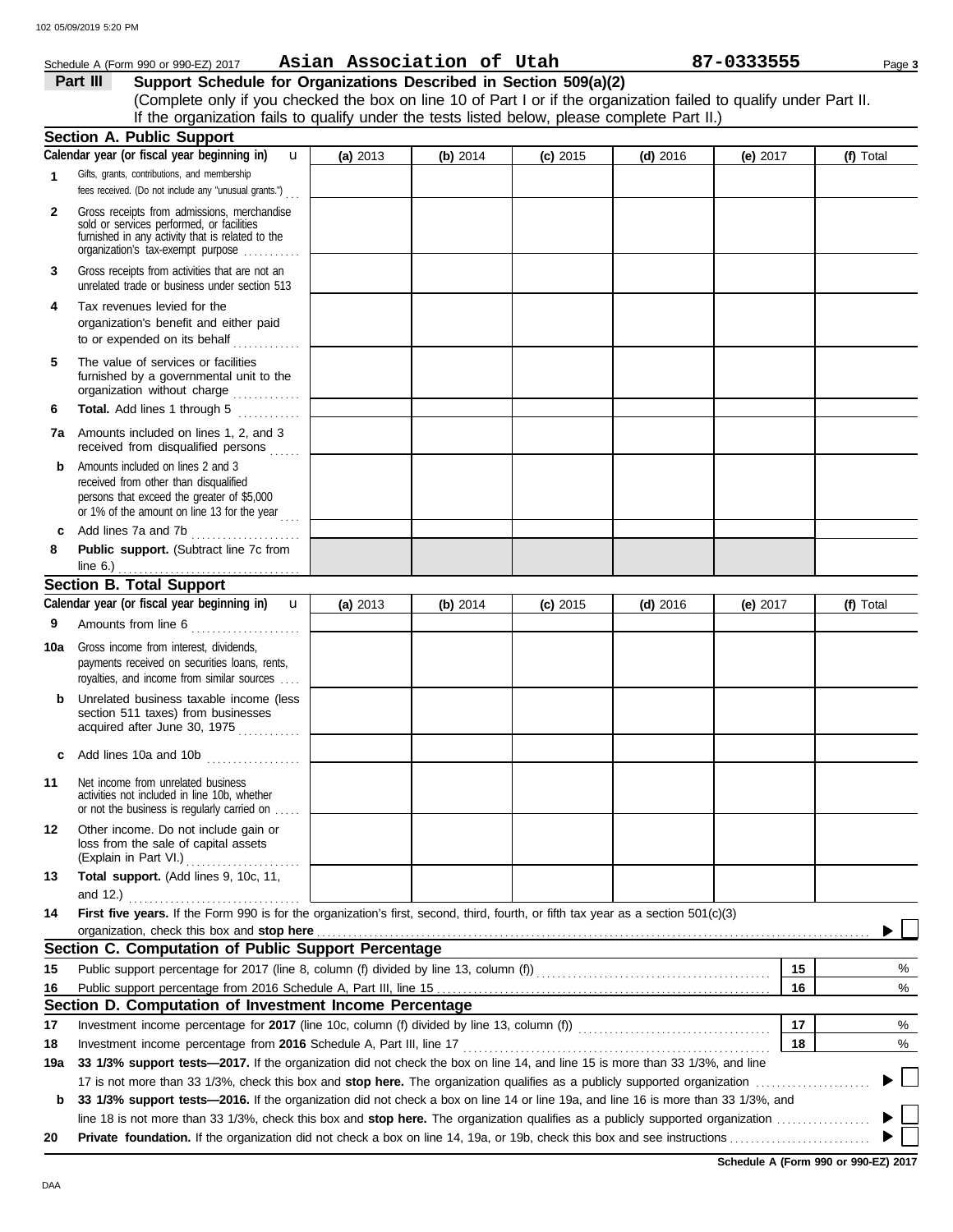|         | Asian Association of Utah<br>Schedule A (Form 990 or 990-EZ) 2017                                                    | 87-0333555 | Page 4 |
|---------|----------------------------------------------------------------------------------------------------------------------|------------|--------|
| Part IV | <b>Supporting Organizations</b>                                                                                      |            |        |
|         | (Complete only if you checked a box in line 12 on Part I. If you checked 12a of Part I, complete Sections A          |            |        |
|         | and B. If you checked 12b of Part I, complete Sections A and C. If you checked 12c of Part I, complete               |            |        |
|         | Sections A, D, and E. If you checked 12d of Part I, complete Sections A and D, and complete Part V.)                 |            |        |
|         | <b>Section A. All Supporting Organizations</b>                                                                       |            |        |
|         |                                                                                                                      | Yes        | No     |
| 1       | Are all of the organization's supported organizations listed by name in the organization's governing                 |            |        |
|         | documents? If "No," describe in Part VI how the supported organizations are designated. If designated by             |            |        |
|         |                                                                                                                      |            |        |
|         | class or purpose, describe the designation. If historic and continuing relationship, explain.                        | 1          |        |
| 2       | Did the organization have any supported organization that does not have an IRS determination of status               |            |        |
|         | under section 509(a)(1) or (2)? If "Yes," explain in Part VI how the organization determined that the supported      |            |        |
|         | organization was described in section 509(a)(1) or (2).                                                              | 2          |        |
| За      | Did the organization have a supported organization described in section $501(c)(4)$ , (5), or (6)? If "Yes," answer  |            |        |
|         | $(b)$ and $(c)$ below.                                                                                               | За         |        |
| b       | Did the organization confirm that each supported organization qualified under section 501(c)(4), (5), or (6) and     |            |        |
|         | satisfied the public support tests under section 509(a)(2)? If "Yes," describe in Part VI when and how the           |            |        |
|         | organization made the determination.                                                                                 | 3b         |        |
| c       | Did the organization ensure that all support to such organizations was used exclusively for section $170(c)(2)(B)$   |            |        |
|         | purposes? If "Yes," explain in Part VI what controls the organization put in place to ensure such use.               | 3c         |        |
| 4a      | Was any supported organization not organized in the United States ("foreign supported organization")? If             |            |        |
|         | "Yes," and if you checked 12a or 12b in Part I, answer (b) and (c) below.                                            | 4a         |        |
| b       | Did the organization have ultimate control and discretion in deciding whether to make grants to the foreign          |            |        |
|         | supported organization? If "Yes," describe in Part VI how the organization had such control and discretion           |            |        |
|         | despite being controlled or supervised by or in connection with its supported organizations.                         | 4b         |        |
|         | Did the organization support any foreign supported organization that does not have an IRS determination              |            |        |
| c       |                                                                                                                      |            |        |
|         | under sections $501(c)(3)$ and $509(a)(1)$ or (2)? If "Yes," explain in Part VI what controls the organization used  |            |        |
|         | to ensure that all support to the foreign supported organization was used exclusively for section $170(c)(2)(B)$     |            |        |
|         | purposes.                                                                                                            | 4c         |        |
| 5a      | Did the organization add, substitute, or remove any supported organizations during the tax year? If "Yes,"           |            |        |
|         | answer (b) and (c) below (if applicable). Also, provide detail in Part VI, including (i) the names and EIN           |            |        |
|         | numbers of the supported organizations added, substituted, or removed; (ii) the reasons for each such action;        |            |        |
|         | (iii) the authority under the organization's organizing document authorizing such action; and (iv) how the action    |            |        |
|         | was accomplished (such as by amendment to the organizing document).                                                  | 5a         |        |
| b       | Type I or Type II only. Was any added or substituted supported organization part of a class already                  |            |        |
|         | designated in the organization's organizing document?                                                                | 5b         |        |
| c       | Substitutions only. Was the substitution the result of an event beyond the organization's control?                   | 5c         |        |
| 6       | Did the organization provide support (whether in the form of grants or the provision of services or facilities) to   |            |        |
|         | anyone other than (i) its supported organizations, (ii) individuals that are part of the charitable class benefited  |            |        |
|         | by one or more of its supported organizations, or (iii) other supporting organizations that also support or          |            |        |
|         | benefit one or more of the filing organization's supported organizations? If "Yes," provide detail in Part VI.       | 6          |        |
| 7       | Did the organization provide a grant, loan, compensation, or other similar payment to a substantial contributor      |            |        |
|         | (defined in section $4958(c)(3)(C)$ ), a family member of a substantial contributor, or a 35% controlled entity with |            |        |
|         | regard to a substantial contributor? If "Yes," complete Part I of Schedule L (Form 990 or 990-EZ).                   | 7          |        |
| 8       | Did the organization make a loan to a disqualified person (as defined in section 4958) not described in line 7?      |            |        |
|         | If "Yes," complete Part I of Schedule L (Form 990 or 990-EZ).                                                        | 8          |        |
|         |                                                                                                                      |            |        |
| 9а      | Was the organization controlled directly or indirectly at any time during the tax year by one or more                |            |        |
|         | disqualified persons as defined in section 4946 (other than foundation managers and organizations described          |            |        |
|         | in section $509(a)(1)$ or $(2)$ ? If "Yes," provide detail in Part VI.                                               | 9а         |        |
| b       | Did one or more disqualified persons (as defined in line 9a) hold a controlling interest in any entity in which      |            |        |
|         | the supporting organization had an interest? If "Yes," provide detail in Part VI.                                    | 9b         |        |
| c       | Did a disqualified person (as defined in line 9a) have an ownership interest in, or derive any personal benefit      |            |        |
|         | from, assets in which the supporting organization also had an interest? If "Yes," provide detail in Part VI.         | 9c         |        |
| 10a     | Was the organization subject to the excess business holdings rules of section 4943 because of section                |            |        |
|         | 4943(f) (regarding certain Type II supporting organizations, and all Type III non-functionally integrated            |            |        |
|         | supporting organizations)? If "Yes," answer 10b below.                                                               | 10a        |        |
| b       | Did the organization have any excess business holdings in the tax year? (Use Schedule C, Form 4720, to               |            |        |
|         | determine whether the organization had excess business holdings.)                                                    | 10b        |        |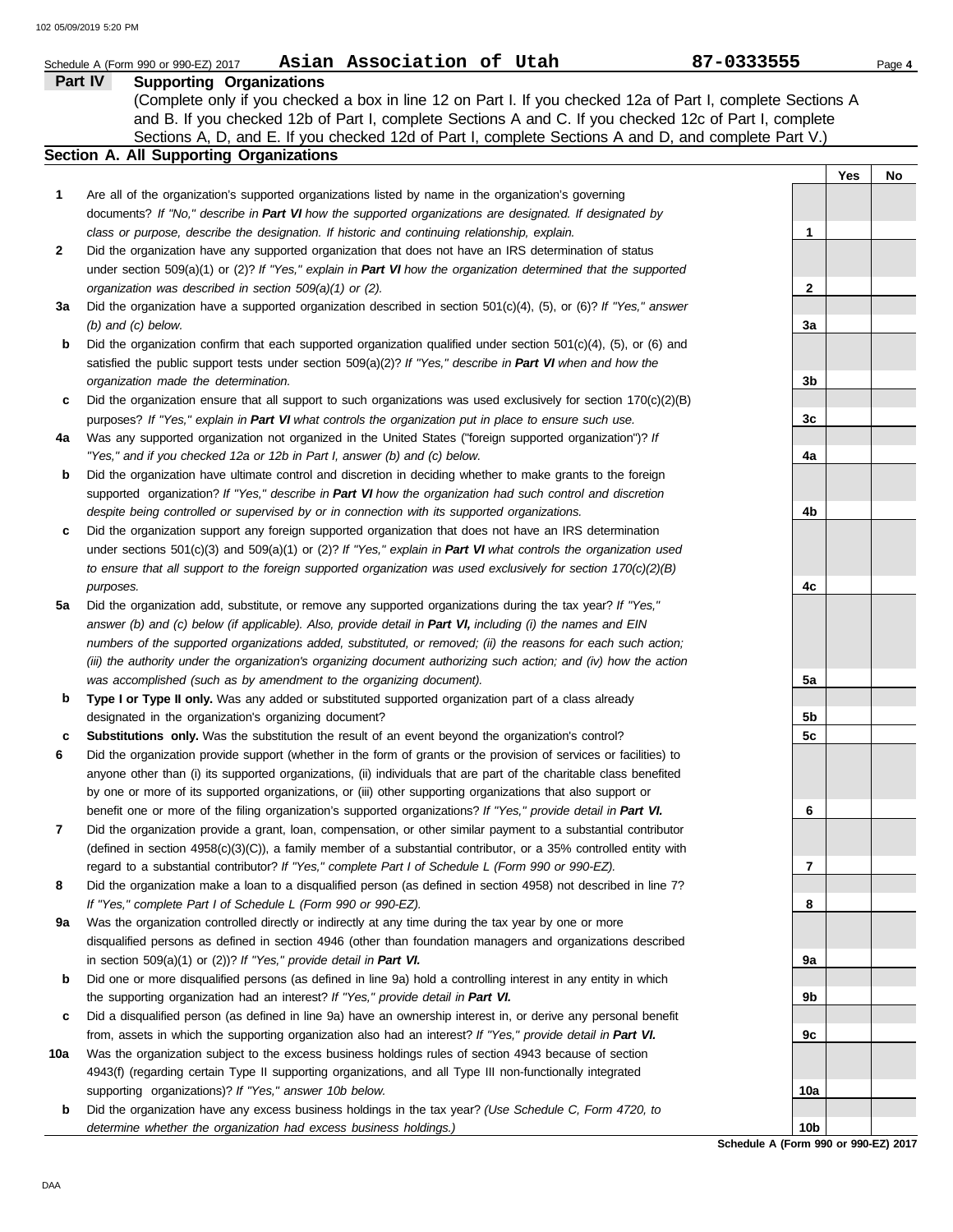102 05/09/2019 5:20 PM

|              | Asian Association of Utah<br>Schedule A (Form 990 or 990-EZ) 2017                                                                        | 87-0333555      |     | Page 5 |
|--------------|------------------------------------------------------------------------------------------------------------------------------------------|-----------------|-----|--------|
|              | <b>Part IV</b><br><b>Supporting Organizations (continued)</b>                                                                            |                 |     |        |
|              |                                                                                                                                          |                 | Yes | No     |
| 11           | Has the organization accepted a gift or contribution from any of the following persons?                                                  |                 |     |        |
| а            | A person who directly or indirectly controls, either alone or together with persons described in (b) and (c)                             |                 |     |        |
|              | below, the governing body of a supported organization?                                                                                   | 11a             |     |        |
| b            | A family member of a person described in (a) above?                                                                                      | 11 <sub>b</sub> |     |        |
|              | c A 35% controlled entity of a person described in (a) or (b) above? If "Yes" to a, b, or c, provide detail in Part VI.                  | 11c             |     |        |
|              | <b>Section B. Type I Supporting Organizations</b>                                                                                        |                 |     |        |
|              |                                                                                                                                          |                 | Yes | No     |
| 1            | Did the directors, trustees, or membership of one or more supported organizations have the power to                                      |                 |     |        |
|              | regularly appoint or elect at least a majority of the organization's directors or trustees at all times during the                       |                 |     |        |
|              | tax year? If "No," describe in Part VI how the supported organization(s) effectively operated, supervised, or                            |                 |     |        |
|              | controlled the organization's activities. If the organization had more than one supported organization,                                  |                 |     |        |
|              | describe how the powers to appoint and/or remove directors or trustees were allocated among the supported                                |                 |     |        |
|              | organizations and what conditions or restrictions, if any, applied to such powers during the tax year.                                   | 1               |     |        |
| 2            | Did the organization operate for the benefit of any supported organization other than the supported                                      |                 |     |        |
|              | organization(s) that operated, supervised, or controlled the supporting organization? If "Yes," explain in Part                          |                 |     |        |
|              | VI how providing such benefit carried out the purposes of the supported organization(s) that operated,                                   |                 |     |        |
|              | supervised, or controlled the supporting organization.                                                                                   | $\mathbf{2}$    |     |        |
|              | Section C. Type II Supporting Organizations                                                                                              |                 |     |        |
|              |                                                                                                                                          |                 | Yes | No     |
| 1            | Were a majority of the organization's directors or trustees during the tax year also a majority of the directors                         |                 |     |        |
|              | or trustees of each of the organization's supported organization(s)? If "No," describe in Part VI how control                            |                 |     |        |
|              | or management of the supporting organization was vested in the same persons that controlled or managed<br>the supported organization(s). | 1               |     |        |
|              | Section D. All Type III Supporting Organizations                                                                                         |                 |     |        |
|              |                                                                                                                                          |                 | Yes | No     |
| 1            | Did the organization provide to each of its supported organizations, by the last day of the fifth month of the                           |                 |     |        |
|              | organization's tax year, (i) a written notice describing the type and amount of support provided during the prior tax                    |                 |     |        |
|              | year, (ii) a copy of the Form 990 that was most recently filed as of the date of notification, and (iii) copies of the                   |                 |     |        |
|              | organization's governing documents in effect on the date of notification, to the extent not previously provided?                         | 1               |     |        |
| $\mathbf{2}$ | Were any of the organization's officers, directors, or trustees either (i) appointed or elected by the supported                         |                 |     |        |
|              | organization(s) or (ii) serving on the governing body of a supported organization? If "No," explain in Part VI how                       |                 |     |        |
|              | the organization maintained a close and continuous working relationship with the supported organization(s).                              | 2               |     |        |
| 3            | By reason of the relationship described in (2), did the organization's supported organizations have a                                    |                 |     |        |
|              | significant voice in the organization's investment policies and in directing the use of the organization's                               |                 |     |        |
|              | income or assets at all times during the tax year? If "Yes," describe in Part VI the role the organization's                             |                 |     |        |
|              | supported organizations played in this regard.                                                                                           | 3               |     |        |
|              | Section E. Type III Functionally-Integrated Supporting Organizations                                                                     |                 |     |        |
| 1            | Check the box next to the method that the organization used to satisfy the Integral Part Test during the year (see instructions).        |                 |     |        |
| a            | The organization satisfied the Activities Test. Complete line 2 below.                                                                   |                 |     |        |
| b            | The organization is the parent of each of its supported organizations. Complete line 3 below.                                            |                 |     |        |
| с            | The organization supported a governmental entity. Describe in Part VI how you supported a government entity (see instructions).          |                 |     |        |
|              |                                                                                                                                          |                 |     |        |
| 2            | Activities Test. Answer (a) and (b) below.                                                                                               |                 | Yes | No     |
| а            | Did substantially all of the organization's activities during the tax year directly further the exempt purposes of                       |                 |     |        |
|              | the supported organization(s) to which the organization was responsive? If "Yes," then in Part VI identify                               |                 |     |        |
|              | those supported organizations and explain how these activities directly furthered their exempt purposes,                                 |                 |     |        |
|              | how the organization was responsive to those supported organizations, and how the organization determined                                |                 |     |        |
|              | that these activities constituted substantially all of its activities.                                                                   | 2a              |     |        |
| b            | Did the activities described in (a) constitute activities that, but for the organization's involvement, one or more                      |                 |     |        |
|              | of the organization's supported organization(s) would have been engaged in? If "Yes," explain in Part VI the                             |                 |     |        |
|              | reasons for the organization's position that its supported organization(s) would have engaged in these                                   |                 |     |        |
|              | activities but for the organization's involvement.                                                                                       | 2b              |     |        |
| 3            | Parent of Supported Organizations. Answer (a) and (b) below.                                                                             |                 |     |        |
| а            | Did the organization have the power to regularly appoint or elect a majority of the officers, directors, or                              |                 |     |        |
|              | trustees of each of the supported organizations? Provide details in Part VI.                                                             | За              |     |        |
| b            | Did the organization exercise a substantial degree of direction over the policies, programs, and activities of each                      |                 |     |        |
|              | of its supported organizations? If "Yes," describe in Part VI the role played by the organization in this regard.                        | 3b              |     |        |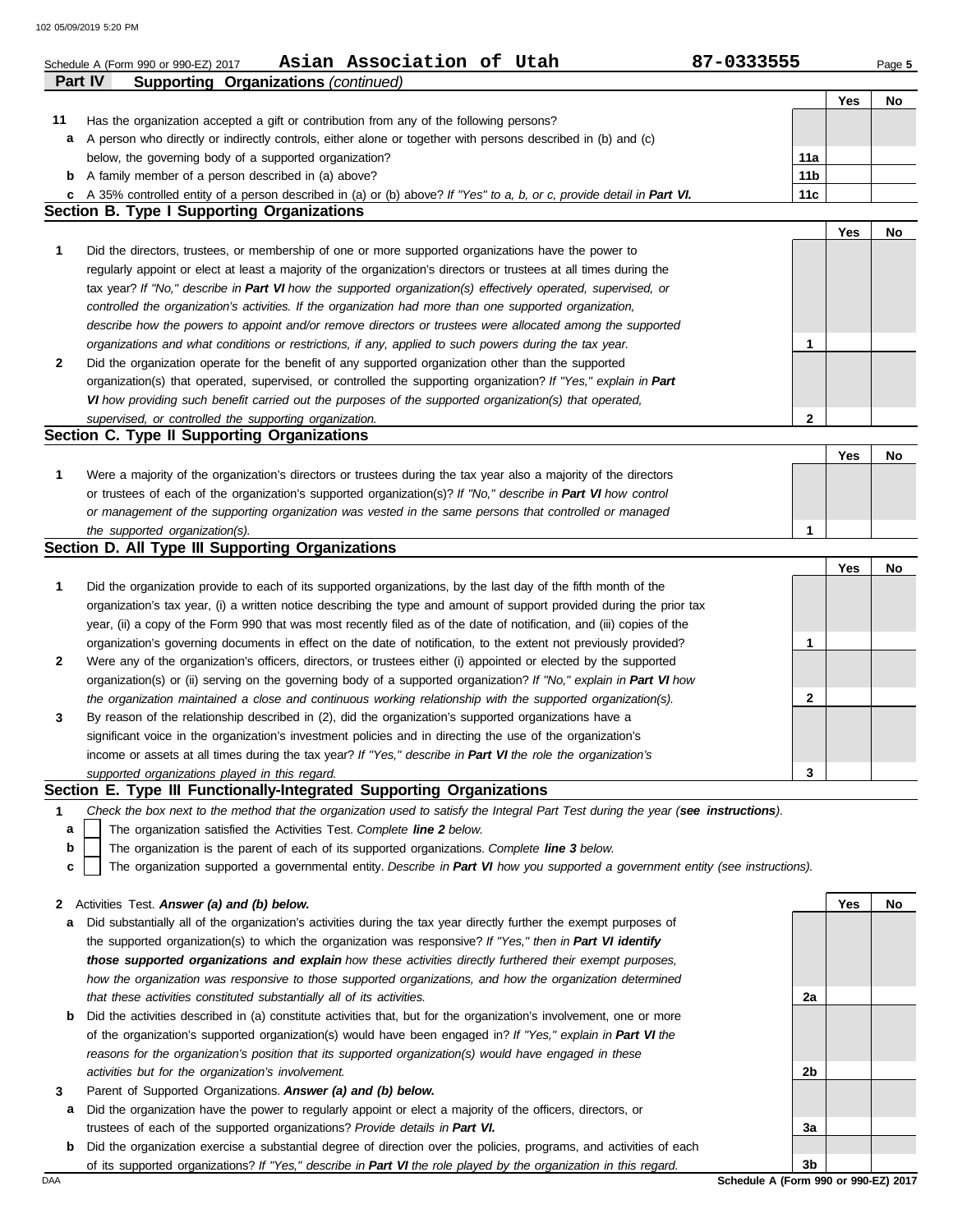|               | Asian Association of Utah<br>Schedule A (Form 990 or 990-EZ) 2017                                                                |                | 87-0333555     | Page 6                         |  |
|---------------|----------------------------------------------------------------------------------------------------------------------------------|----------------|----------------|--------------------------------|--|
| <b>Part V</b> | Type III Non-Functionally Integrated 509(a)(3) Supporting Organizations                                                          |                |                |                                |  |
| $\mathbf{1}$  | Check here if the organization satisfied the Integral Part Test as a qualifying trust on Nov. 20, 1970 (explain in Part VI). See |                |                |                                |  |
|               | instructions. All other Type III non-functionally integrated supporting organizations must complete Sections A through E.        |                |                |                                |  |
|               | Section A - Adjusted Net Income<br>(A) Prior Year                                                                                |                |                |                                |  |
|               |                                                                                                                                  |                |                | (optional)                     |  |
| 1             | Net short-term capital gain                                                                                                      | 1              |                |                                |  |
| $\mathbf{2}$  | Recoveries of prior-year distributions                                                                                           | $\mathbf{2}$   |                |                                |  |
| 3             | Other gross income (see instructions)                                                                                            | 3              |                |                                |  |
| 4             | Add lines 1 through 3.                                                                                                           | 4              |                |                                |  |
| 5             | Depreciation and depletion                                                                                                       | 5              |                |                                |  |
| 6             | Portion of operating expenses paid or incurred for production or                                                                 |                |                |                                |  |
|               | collection of gross income or for management, conservation, or                                                                   |                |                |                                |  |
|               | maintenance of property held for production of income (see instructions)                                                         | 6              |                |                                |  |
| 7             | Other expenses (see instructions)                                                                                                | 7              |                |                                |  |
| 8             | <b>Adjusted Net Income</b> (subtract lines 5, 6 and 7 from line 4).                                                              | 8              |                |                                |  |
|               | <b>Section B - Minimum Asset Amount</b>                                                                                          |                | (A) Prior Year | (B) Current Year<br>(optional) |  |
| 1             | Aggregate fair market value of all non-exempt-use assets (see                                                                    |                |                |                                |  |
|               | instructions for short tax year or assets held for part of year):                                                                |                |                |                                |  |
|               | Average monthly value of securities<br>a                                                                                         | 1a             |                |                                |  |
|               | Average monthly cash balances<br>b                                                                                               | 1b             |                |                                |  |
|               | <b>c</b> Fair market value of other non-exempt-use assets                                                                        | 1c             |                |                                |  |
|               | <b>d Total</b> (add lines 1a, 1b, and 1c)                                                                                        | 1d             |                |                                |  |
|               | Discount claimed for blockage or other<br>e –                                                                                    |                |                |                                |  |
|               | factors (explain in detail in <b>Part VI)</b> :                                                                                  |                |                |                                |  |
| $\mathbf{2}$  | Acquisition indebtedness applicable to non-exempt-use assets                                                                     | $\mathbf{2}$   |                |                                |  |
| 3             | Subtract line 2 from line 1d.                                                                                                    | 3              |                |                                |  |
| 4             | Cash deemed held for exempt use. Enter 1-1/2% of line 3 (for greater amount,                                                     |                |                |                                |  |
|               | see instructions).                                                                                                               | 4              |                |                                |  |
| 5             | Net value of non-exempt-use assets (subtract line 4 from line 3)                                                                 | 5              |                |                                |  |
| 6             | Multiply line 5 by .035.                                                                                                         | 6              |                |                                |  |
| $\mathbf{7}$  | Recoveries of prior-year distributions                                                                                           | $\overline{7}$ |                |                                |  |
| 8             | Minimum Asset Amount (add line 7 to line 6)                                                                                      | 8              |                |                                |  |
|               | Section C - Distributable Amount                                                                                                 |                |                | <b>Current Year</b>            |  |
| 1             | Adjusted net income for prior year (from Section A, line 8, Column A)                                                            | 1              |                |                                |  |
| $\mathbf{2}$  | Enter 85% of line 1.                                                                                                             | $\mathbf{2}$   |                |                                |  |
| 3             | Minimum asset amount for prior year (from Section B, line 8, Column A)                                                           | 3              |                |                                |  |
| 4             | Enter greater of line 2 or line 3.                                                                                               | 4              |                |                                |  |
| 5             | Income tax imposed in prior year                                                                                                 | 5              |                |                                |  |
| 6             | <b>Distributable Amount.</b> Subtract line 5 from line 4, unless subject to                                                      |                |                |                                |  |
|               | emergency temporary reduction (see instructions).                                                                                | 6              |                |                                |  |

**7** instructions). Check here if the current year is the organization's first as a non-functionally integrated Type III supporting organization (see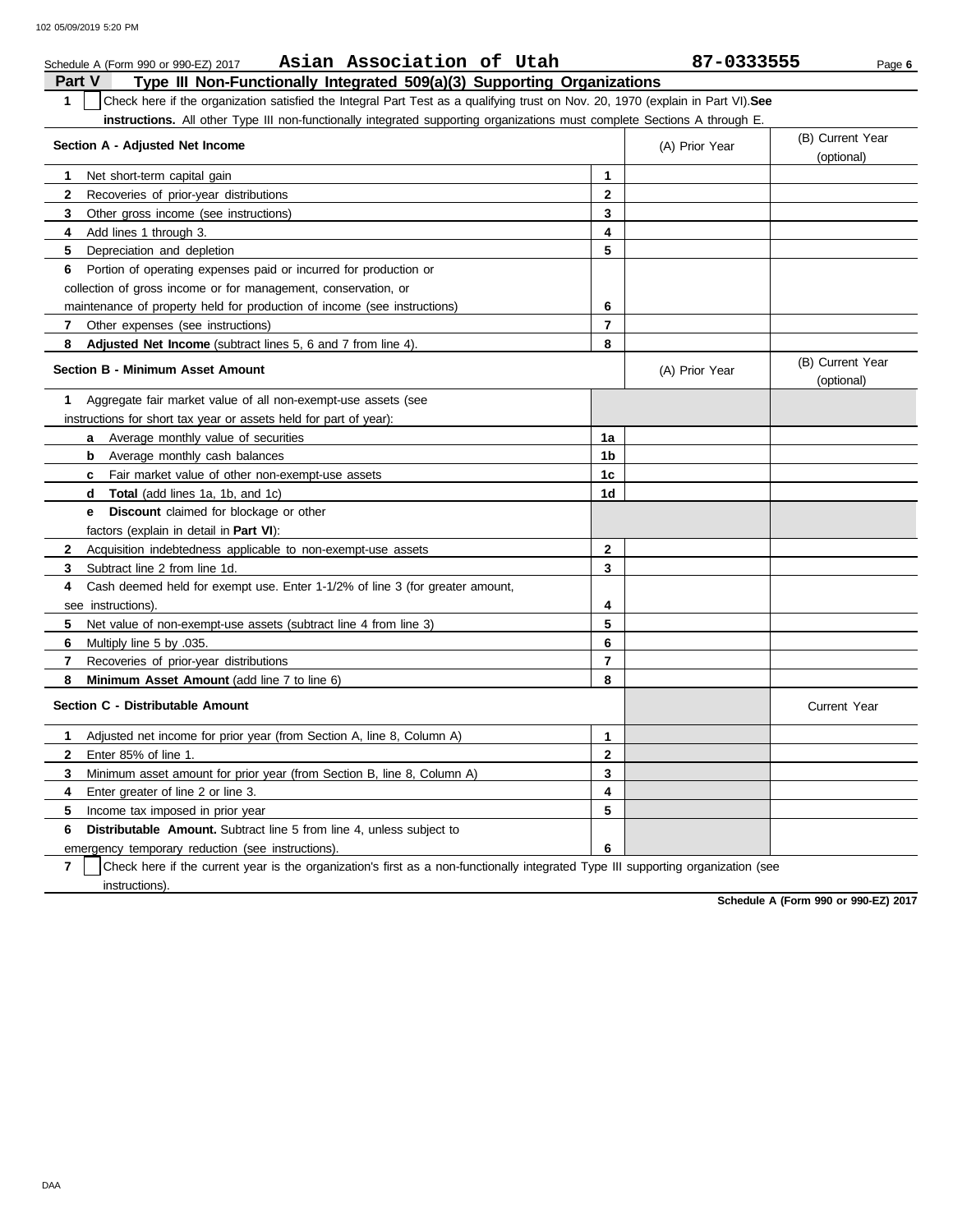102 05/09/2019 5:20 PM

|               | Asian Association of Utah<br>Schedule A (Form 990 or 990-EZ) 2017                          |                                    | 87-0333555                                   | Page 7                                           |
|---------------|--------------------------------------------------------------------------------------------|------------------------------------|----------------------------------------------|--------------------------------------------------|
| <b>Part V</b> | Type III Non-Functionally Integrated 509(a)(3) Supporting Organizations (continued)        |                                    |                                              |                                                  |
|               | Section D - Distributions                                                                  |                                    |                                              | <b>Current Year</b>                              |
| 1.            | Amounts paid to supported organizations to accomplish exempt purposes                      |                                    |                                              |                                                  |
| $\mathbf{2}$  | Amounts paid to perform activity that directly furthers exempt purposes of supported       |                                    |                                              |                                                  |
|               | organizations, in excess of income from activity                                           |                                    |                                              |                                                  |
| 3             | Administrative expenses paid to accomplish exempt purposes of supported organizations      |                                    |                                              |                                                  |
| 4             | Amounts paid to acquire exempt-use assets                                                  |                                    |                                              |                                                  |
| 5             | Qualified set-aside amounts (prior IRS approval required)                                  |                                    |                                              |                                                  |
| 6             | Other distributions (describe in <b>Part VI</b> ). See instructions.                       |                                    |                                              |                                                  |
| 7             | Total annual distributions. Add lines 1 through 6.                                         |                                    |                                              |                                                  |
| 8             | Distributions to attentive supported organizations to which the organization is responsive |                                    |                                              |                                                  |
|               | (provide details in <b>Part VI</b> ). See instructions.                                    |                                    |                                              |                                                  |
| 9             | Distributable amount for 2017 from Section C, line 6                                       |                                    |                                              |                                                  |
| 10            | Line 8 amount divided by line 9 amount                                                     |                                    |                                              |                                                  |
|               | Section E - Distribution Allocations (see instructions)                                    | (i)<br><b>Excess Distributions</b> | (i)<br><b>Underdistributions</b><br>Pre-2017 | (iii)<br><b>Distributable</b><br>Amount for 2017 |
| 1.            | Distributable amount for 2017 from Section C, line 6                                       |                                    |                                              |                                                  |
| $\mathbf{2}$  | Underdistributions, if any, for years prior to 2017                                        |                                    |                                              |                                                  |
|               | (reasonable cause required-explain in Part VI). See                                        |                                    |                                              |                                                  |
|               | instructions.                                                                              |                                    |                                              |                                                  |
| 3             | Excess distributions carryover, if any, to 2017:                                           |                                    |                                              |                                                  |
| a             |                                                                                            |                                    |                                              |                                                  |
|               | $b$ From 2013                                                                              |                                    |                                              |                                                  |
|               |                                                                                            |                                    |                                              |                                                  |
|               |                                                                                            |                                    |                                              |                                                  |
|               |                                                                                            |                                    |                                              |                                                  |
|               | f Total of lines 3a through e                                                              |                                    |                                              |                                                  |
|               | g Applied to underdistributions of prior years                                             |                                    |                                              |                                                  |
|               | h Applied to 2017 distributable amount                                                     |                                    |                                              |                                                  |
|               | <i>i</i> Carryover from 2012 not applied (see instructions)                                |                                    |                                              |                                                  |
|               | Remainder. Subtract lines 3g, 3h, and 3i from 3f.                                          |                                    |                                              |                                                  |
| 4             | Distributions for 2017 from                                                                |                                    |                                              |                                                  |
|               | \$<br>Section D, line 7:                                                                   |                                    |                                              |                                                  |
|               | a Applied to underdistributions of prior years                                             |                                    |                                              |                                                  |
|               | <b>b</b> Applied to 2017 distributable amount                                              |                                    |                                              |                                                  |
|               | <b>c</b> Remainder. Subtract lines 4a and 4b from 4.                                       |                                    |                                              |                                                  |
| 5             | Remaining underdistributions for years prior to 2017, if                                   |                                    |                                              |                                                  |
|               | any. Subtract lines 3q and 4a from line 2. For result                                      |                                    |                                              |                                                  |
|               | greater than zero, explain in Part VI. See instructions.                                   |                                    |                                              |                                                  |
| 6             | Remaining underdistributions for 2017. Subtract lines 3h                                   |                                    |                                              |                                                  |
|               | and 4b from line 1. For result greater than zero, explain in                               |                                    |                                              |                                                  |
|               | Part VI. See instructions.                                                                 |                                    |                                              |                                                  |
| 7             | Excess distributions carryover to 2018. Add lines 3j                                       |                                    |                                              |                                                  |
|               | and 4c.                                                                                    |                                    |                                              |                                                  |
| 8             | Breakdown of line 7:                                                                       |                                    |                                              |                                                  |
|               | a Excess from 2013                                                                         |                                    |                                              |                                                  |
|               |                                                                                            |                                    |                                              |                                                  |
|               |                                                                                            |                                    |                                              |                                                  |
|               |                                                                                            |                                    |                                              |                                                  |
|               |                                                                                            |                                    |                                              |                                                  |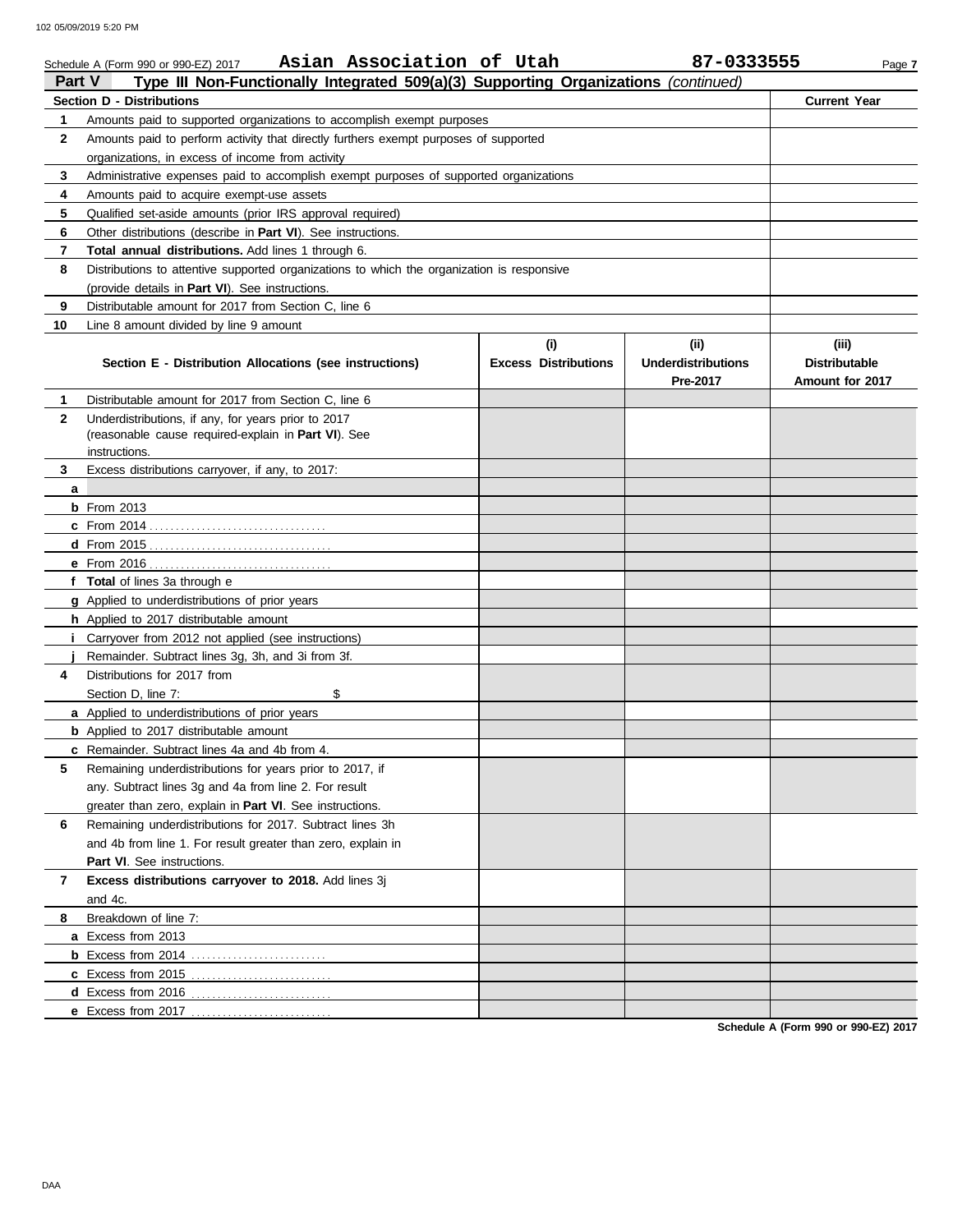|         | Schedule A (Form 990 or 990-EZ) 2017 | Asian Association of Utah | 87-0333555                                                                                                                                                                                                                                                                                                                                                                                                                                                                               | Page 8 |
|---------|--------------------------------------|---------------------------|------------------------------------------------------------------------------------------------------------------------------------------------------------------------------------------------------------------------------------------------------------------------------------------------------------------------------------------------------------------------------------------------------------------------------------------------------------------------------------------|--------|
| Part VI |                                      |                           | Supplemental Information. Provide the explanations required by Part II, line 10; Part II, line 17a or 17b; Part<br>III, line 12; Part IV, Section A, lines 1, 2, 3b, 3c, 4b, 4c, 5a, 6, 9a, 9b, 9c, 11a, 11b, and 11c; Part IV, Section<br>B, lines 1 and 2; Part IV, Section C, line 1; Part IV, Section D, lines 2 and 3; Part IV, Section E, lines 1c, 2a, 2b,<br>3a and 3b; Part V, line 1; Part V, Section B, line 1e; Part V, Section D, lines 5, 6, and 8; and Part V, Section E, |        |
|         |                                      |                           | lines 2, 5, and 6. Also complete this part for any additional information. (See instructions.)                                                                                                                                                                                                                                                                                                                                                                                           |        |
|         |                                      |                           |                                                                                                                                                                                                                                                                                                                                                                                                                                                                                          |        |
|         |                                      |                           |                                                                                                                                                                                                                                                                                                                                                                                                                                                                                          |        |
|         |                                      |                           |                                                                                                                                                                                                                                                                                                                                                                                                                                                                                          |        |
|         |                                      |                           |                                                                                                                                                                                                                                                                                                                                                                                                                                                                                          |        |
|         |                                      |                           |                                                                                                                                                                                                                                                                                                                                                                                                                                                                                          |        |
|         |                                      |                           |                                                                                                                                                                                                                                                                                                                                                                                                                                                                                          |        |
|         |                                      |                           |                                                                                                                                                                                                                                                                                                                                                                                                                                                                                          |        |
|         |                                      |                           |                                                                                                                                                                                                                                                                                                                                                                                                                                                                                          |        |
|         |                                      |                           |                                                                                                                                                                                                                                                                                                                                                                                                                                                                                          |        |
|         |                                      |                           |                                                                                                                                                                                                                                                                                                                                                                                                                                                                                          |        |
|         |                                      |                           |                                                                                                                                                                                                                                                                                                                                                                                                                                                                                          |        |
|         |                                      |                           |                                                                                                                                                                                                                                                                                                                                                                                                                                                                                          |        |
|         |                                      |                           |                                                                                                                                                                                                                                                                                                                                                                                                                                                                                          |        |
|         |                                      |                           |                                                                                                                                                                                                                                                                                                                                                                                                                                                                                          |        |
|         |                                      |                           |                                                                                                                                                                                                                                                                                                                                                                                                                                                                                          |        |
|         |                                      |                           |                                                                                                                                                                                                                                                                                                                                                                                                                                                                                          |        |
|         |                                      |                           |                                                                                                                                                                                                                                                                                                                                                                                                                                                                                          |        |
|         |                                      |                           |                                                                                                                                                                                                                                                                                                                                                                                                                                                                                          |        |
|         |                                      |                           |                                                                                                                                                                                                                                                                                                                                                                                                                                                                                          |        |
|         |                                      |                           |                                                                                                                                                                                                                                                                                                                                                                                                                                                                                          |        |
|         |                                      |                           |                                                                                                                                                                                                                                                                                                                                                                                                                                                                                          |        |
|         |                                      |                           |                                                                                                                                                                                                                                                                                                                                                                                                                                                                                          |        |
|         |                                      |                           |                                                                                                                                                                                                                                                                                                                                                                                                                                                                                          |        |
|         |                                      |                           |                                                                                                                                                                                                                                                                                                                                                                                                                                                                                          |        |
|         |                                      |                           |                                                                                                                                                                                                                                                                                                                                                                                                                                                                                          |        |
|         |                                      |                           |                                                                                                                                                                                                                                                                                                                                                                                                                                                                                          |        |
|         |                                      |                           |                                                                                                                                                                                                                                                                                                                                                                                                                                                                                          |        |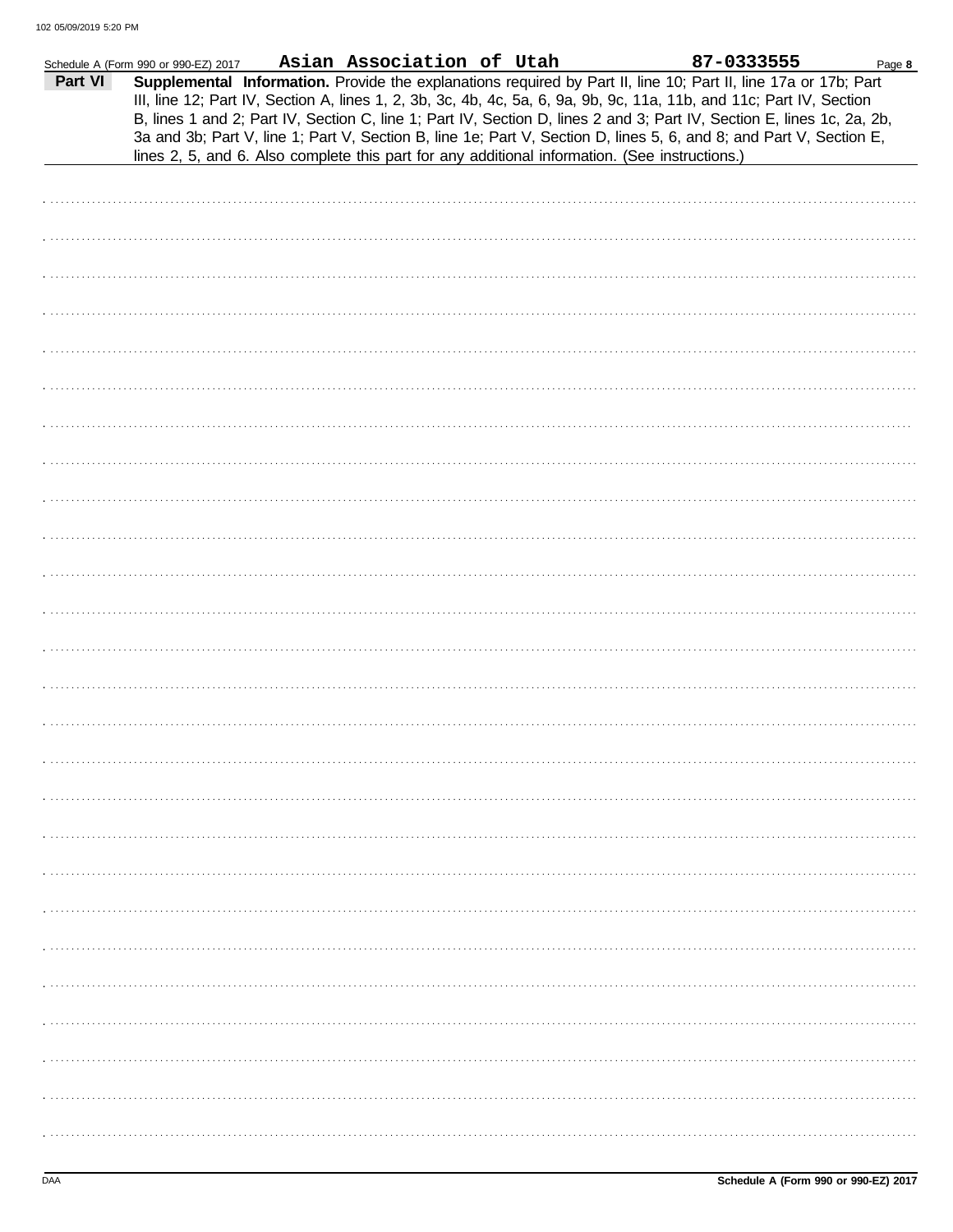#### OMB No. 1545-0047 Department of the Treasury Internal Revenue Service **Name of the organization 2017 Schedule of Contributors Schedule B (Form 990, 990-EZ, or 990-PF)** u **Attach to Form 990, Form 990-EZ, or Form 990-PF. Employer identification number** u **Go to** *www.irs.gov/Form990* **for the latest information. Asian Association of Utah 87-0333555**

**Organization type** (check one):

| Filers of:         | Section:                                                                  |
|--------------------|---------------------------------------------------------------------------|
| Form 990 or 990-EZ | $ \mathbf{X} $ 501(c)( 3) (enter number) organization                     |
|                    | 4947(a)(1) nonexempt charitable trust not treated as a private foundation |
|                    | 527 political organization                                                |
| Form 990-PF        | 501(c)(3) exempt private foundation                                       |
|                    | $4947(a)(1)$ nonexempt charitable trust treated as a private foundation   |
|                    | 501(c)(3) taxable private foundation                                      |

Check if your organization is covered by the **General Rule** or a **Special Rule. Note:** Only a section 501(c)(7), (8), or (10) organization can check boxes for both the General Rule and a Special Rule. See instructions.

#### **General Rule**

For an organization filing Form 990, 990-EZ, or 990-PF that received, during the year, contributions totaling \$5,000 or more (in money or property) from any one contributor. Complete Parts I and II. See instructions for determining a contributor's total contributions.

#### **Special Rules**

| $\overline{X}$ For an organization described in section 501(c)(3) filing Form 990 or 990-EZ that met the 33 <sup>1</sup> /3% support test of the |
|--------------------------------------------------------------------------------------------------------------------------------------------------|
| regulations under sections $509(a)(1)$ and $170(b)(1)(A)(vi)$ , that checked Schedule A (Form 990 or 990-EZ), Part II, line                      |
| 13, 16a, or 16b, and that received from any one contributor, during the year, total contributions of the greater of (1)                          |
| \$5,000; or (2) 2% of the amount on (i) Form 990, Part VIII, line 1h; or (ii) Form 990-EZ, line 1. Complete Parts I and II.                      |

literary, or educational purposes, or for the prevention of cruelty to children or animals. Complete Parts I, II, and III. For an organization described in section 501(c)(7), (8), or (10) filing Form 990 or 990-EZ that received from any one contributor, during the year, total contributions of more than \$1,000 *exclusively* for religious, charitable, scientific,

For an organization described in section 501(c)(7), (8), or (10) filing Form 990 or 990-EZ that received from any one contributor, during the year, contributions *exclusively* for religious, charitable, etc., purposes, but no such contributions totaled more than \$1,000. If this box is checked, enter here the total contributions that were received during the year for an *exclusively* religious, charitable, etc., purpose. Don't complete any of the parts unless the **General Rule** applies to this organization because it received *nonexclusively* religious, charitable, etc., contributions totaling \$5,000 or more during the year . . . . . . . . . . . . . . . . . . . . . . . . . . . . . . . . . . . . . . . . . . . . . . . . . . . . . . . . . . . . . . . . . . . . . . . . . . . . . . . .

990-EZ, or 990-PF), but it **must** answer "No" on Part IV, line 2, of its Form 990; or check the box on line H of its Form 990-EZ or on its Form 990-PF, Part I, line 2, to certify that it doesn't meet the filing requirements of Schedule B (Form 990, 990-EZ, or 990-PF). **Caution:** An organization that isn't covered by the General Rule and/or the Special Rules doesn't file Schedule B (Form 990,

**For Paperwork Reduction Act Notice, see the instructions for Form 990, 990-EZ, or 990-PF.**

\$ . . . . . . . . . . . . . . . . . . . . . . . . . . . .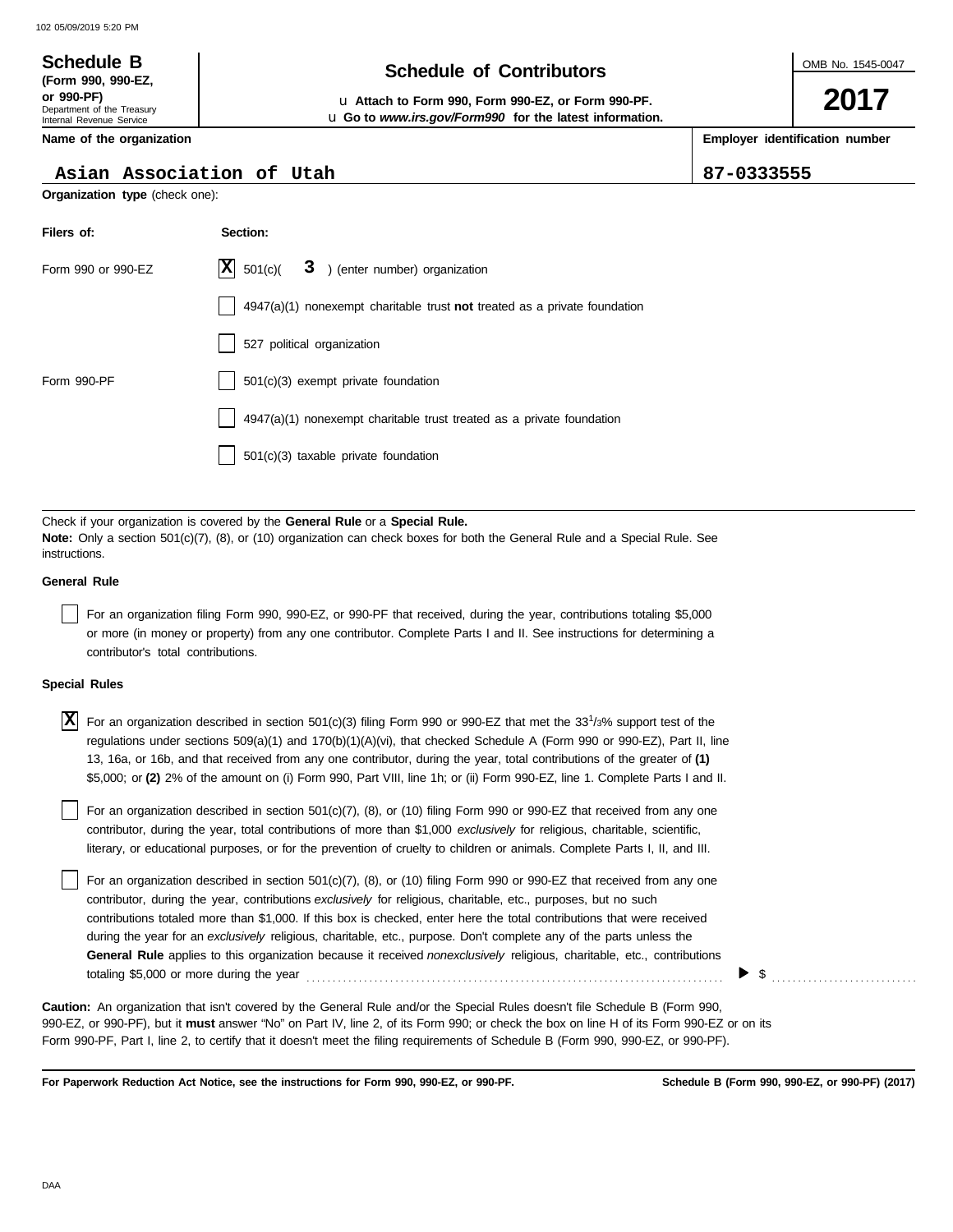**Part I Type of contribution Person Payroll Noncash (a) (b) (c) (d) No. Name, address, and ZIP + 4 Type of contribution Person Payroll Noncash (a) (b) (c) (d)** No. Name, address, and ZIP + 4 **Total contributions** Type of contribution **Person Payroll Noncash (a) (b) (c) (d)** No. Name, address, and ZIP + 4 **Total contributions** Type of contribution **Person Payroll Noncash** Schedule B (Form 990, 990-EZ, or 990-PF) (2017) \$ . . . . . . . . . . . . . . . . . . . . . . . . . . . . **388,758** (Complete Part II for noncash contributions.) \$ . . . . . . . . . . . . . . . . . . . . . . . . . . . . **1,169,297** (Complete Part II for noncash contributions.) \$ . . . . . . . . . . . . . . . . . . . . . . . . . . . . (Complete Part II for noncash contributions.) \$ . . . . . . . . . . . . . . . . . . . . . . . . . . . . **129,434** (Complete Part II for noncash contributions.)  $\frac{1}{2}$ (Complete Part II for noncash contributions.) \$ . . . . . . . . . . . . . . . . . . . . . . . . . . . . **80,000** (Complete Part II for noncash contributions.) **Contributors** (see instructions). Use duplicate copies of Part I if additional space is needed. **(a) (b) (c) (d) No. Name, address, and ZIP + 4 Total contributions Type of contribution Person Payroll Noncash (a) (b) (c) (d) No. Name, address, and ZIP + 4 Type of contribution Person Payroll Noncash (a) (b) (c) (d) No. Name, address, and ZIP + 4 Name of organization Employer identification number**  $1$ .... . **2**  $3<sub>l</sub>$ . . . . . . . **4** . . . . . . . **5** . 6<sub>. . . .</sub> . . . . . . . . . . . . . . . . . . . . . . . . . . . . . . . . . . . . . . . . . . . . . . . . . . . . . . . . . . . . . . . . . . . . . . . . . . . . . . . . . . . . . . . . . . . . . . . . . . . . . . . . . . . . . . . . . . . . . . . . . . . . . . . . . . . . . . . . . . . . . . . . . . . . . . . . . . . . **Salt Lake City UT 84184 Center for Community Development** . . . . . . . . . . . . . . . . . . . . . . . . . . . . . . . . . . . . . . . . . . . . . . . . . . . . . . . . . . . . . . . . . . . . . . . . . . . . . . **Humanitarian Fund** . . . . . . . . . . . . . . . . . . . . . . . . . . . . . . . . . . . . . . . . . . . . . . . . . . . . . . . . . . . . . . . . . . . . . . . . . . . . . . . . . . . . . . . . . . . . . . . . . . . . . . . . . . . . . . . . . . . . . . . . . . . . . . . . . . . . . . . . . . . . . . . . . . . . . . . . . . . . **Salt Lake City UT 84150** . . . . . . . . . . . . . . . . . . . . . . . . . . . . . . . . . . . . . . . . . . . . . . . . . . . . . . . . . . . . . . . . . . . . . . . . . . . . . . . . . . . . . . . . . . . . . . . . . . . . . . . . . . . . . . . . . . . . . . . . . . . . . . . . . . . . . . . . . . . . . . . . . . . . . . . . . . . . Dept of Justice Office for Civil Rts 3 **Utah State Office of Education** . . . . . . . . . . . . . . . . . . . . . . . . . . . . . . . . . . . . . . . . . . . . . . . . . . . . . . . . . . . . . . . . . . . . . . . . . . . . . . . . . . . . . . . . . . . . . . . . . . . . . . . . . . . . . . . . . . . . . . . . . . . . . . . . . . . . . . . . . . . . . . . . . . . . . . . . . . . . **Salt Lake City UT 84114-4200** . . . . . . . . . . . . . . . . . . . . . . . . . . . . . . . . . . . . . . . . . . . . . . . . . . . . . . . . . . . . . . . . . . . . . . . . . . . . . . **Salt Lake City UT 84145-0249** UT 84145-0249 **Department of Workforce Services** . . . . . . . . . . . . . . . . . . . . . . . . . . . . . . . . . . . . . . . . . . . . . . . . . . . . . . . . . . . . . . . . . . . . . . . . . . . . . . **1 Salt Lake County** . . . . . . . . . . . . . . . . . . . . . . . . . . . . . . . . . . . . . . . . . . . . . . . . . . . . . . . . . . . . . . . . . . . . . . . . . . . . . . **2001 S State Street** . . . . . . . . . . . . . . . . . . . . . . . . . . . . . . . . . . . . . . . . . . . . . . . . . . . . . . . . . . . . . . . . . . . . . . . . . . . . . . **Salt Lake City UT 84190-3050 Total contributions Total contributions Total contributions Total contributions Total contributions** Page **2 Asian Association of Utah Page 1 of 2 87-0333555 Salt Lake County Government Center X State of Utah PO Box 45249 140 E 300 S X 250 East Cesar E Chavez Blvd 135,763 X Office of Justice Programs 810 7th Street NW Washington DC 20531 X LDS Church 50 E North Templt 7th Floor 96,350 X American Express Mail Code 02-01-48 4315 S 2700 W X**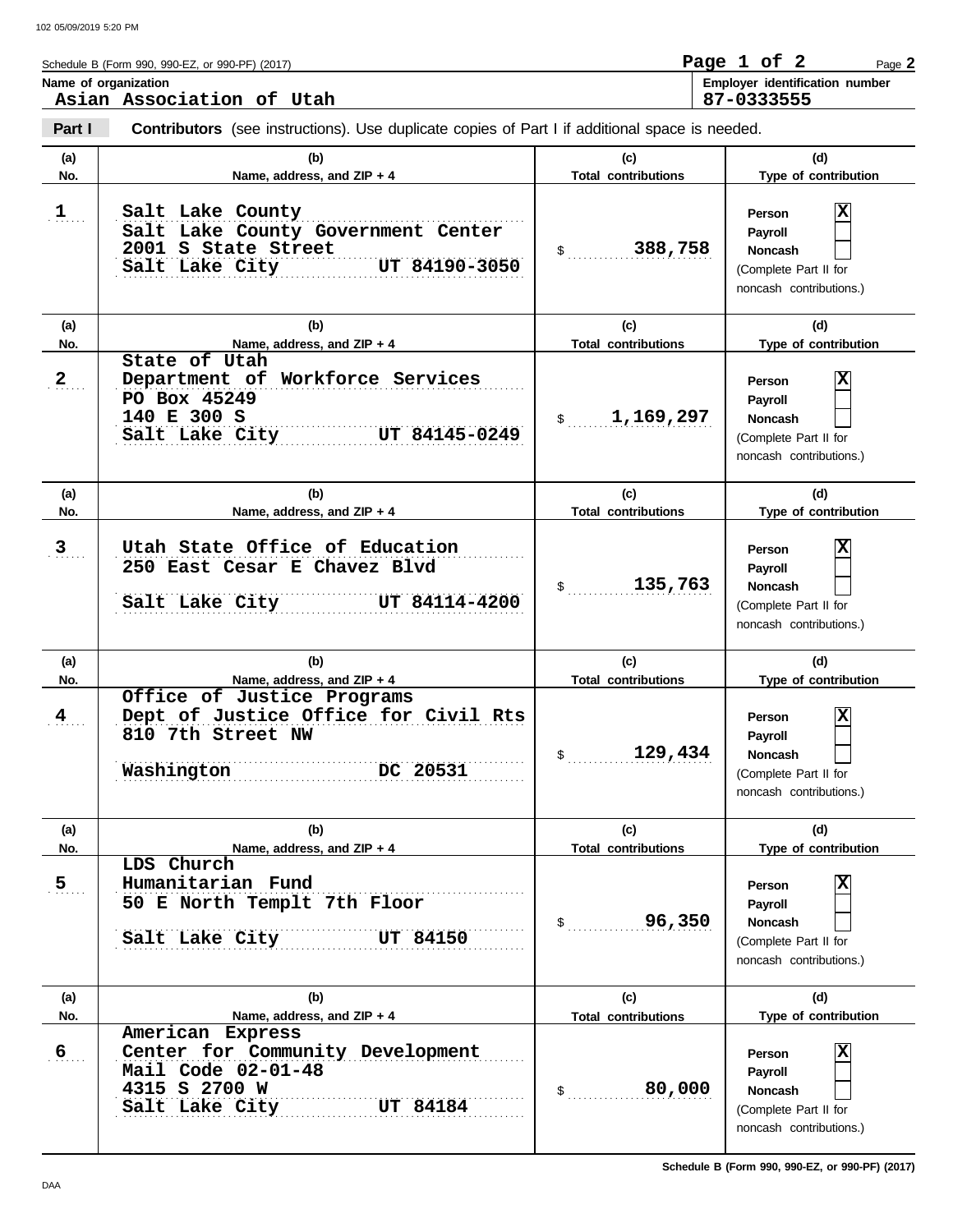|                | Name of organization                                                                                                     |                                                                  | Employer identification number                                                                 |
|----------------|--------------------------------------------------------------------------------------------------------------------------|------------------------------------------------------------------|------------------------------------------------------------------------------------------------|
|                | Asian Association of Utah                                                                                                |                                                                  | 87-0333555                                                                                     |
| Part I         | <b>Contributors</b> (see instructions). Use duplicate copies of Part I if additional space is needed.                    |                                                                  |                                                                                                |
| (a)            | (b)                                                                                                                      | (c)                                                              | (d)                                                                                            |
| No.            | Name, address, and ZIP + 4                                                                                               | <b>Total contributions</b>                                       | Type of contribution                                                                           |
| $\overline{Z}$ | National Human Trafficking Victim<br>US Committee for Refugees and Immigr<br>2231 Crystal Drive<br>Arlington<br>VA 22202 | \$379,540                                                        | Person<br>Payroll<br><b>Noncash</b><br>(Complete Part II for<br>noncash contributions.)        |
| (a)            | (b)                                                                                                                      | (c)                                                              | (d)                                                                                            |
| No.            | Name, address, and ZIP + 4                                                                                               | <b>Total contributions</b>                                       | Type of contribution                                                                           |
| 8              | Utah State Treasurer<br>Division of Finance<br>2110 State Office Bldg<br>Salt Lake City UT 84114                         | \$156,031                                                        | Person<br>Payroll<br><b>Noncash</b><br>(Complete Part II for<br>noncash contributions.)        |
|                |                                                                                                                          |                                                                  |                                                                                                |
| (a)<br>No.     | (b)<br>Name, address, and ZIP + 4                                                                                        | (c)<br><b>Total contributions</b>                                | (d)<br>Type of contribution                                                                    |
|                |                                                                                                                          | $\$\ldots\ldots\ldots\ldots\ldots\ldots\ldots\ldots\ldots\ldots$ | Person<br>Payroll<br>Noncash<br>(Complete Part II for<br>noncash contributions.)               |
| (a)            | (b)                                                                                                                      | (c)                                                              | (d)                                                                                            |
| No.            | Name, address, and ZIP + 4                                                                                               | <b>Total contributions</b>                                       | Type of contribution                                                                           |
| .              |                                                                                                                          | \$                                                               | Person<br><b>Payroll</b><br><b>Noncash</b><br>(Complete Part II for<br>noncash contributions.) |
| (a)            | (b)                                                                                                                      | (c)                                                              | (d)                                                                                            |
| No.            | Name, address, and ZIP + 4                                                                                               | <b>Total contributions</b>                                       | Type of contribution                                                                           |
|                |                                                                                                                          | \$                                                               | Person<br>Payroll<br>Noncash<br>(Complete Part II for<br>noncash contributions.)               |
| (a)            | (b)                                                                                                                      | (c)                                                              | (d)                                                                                            |
| No.            | Name, address, and ZIP + 4                                                                                               | <b>Total contributions</b>                                       | Type of contribution                                                                           |
|                |                                                                                                                          | \$                                                               | Person<br>Payroll<br>Noncash                                                                   |
|                |                                                                                                                          |                                                                  | (Complete Part II for<br>noncash contributions.)                                               |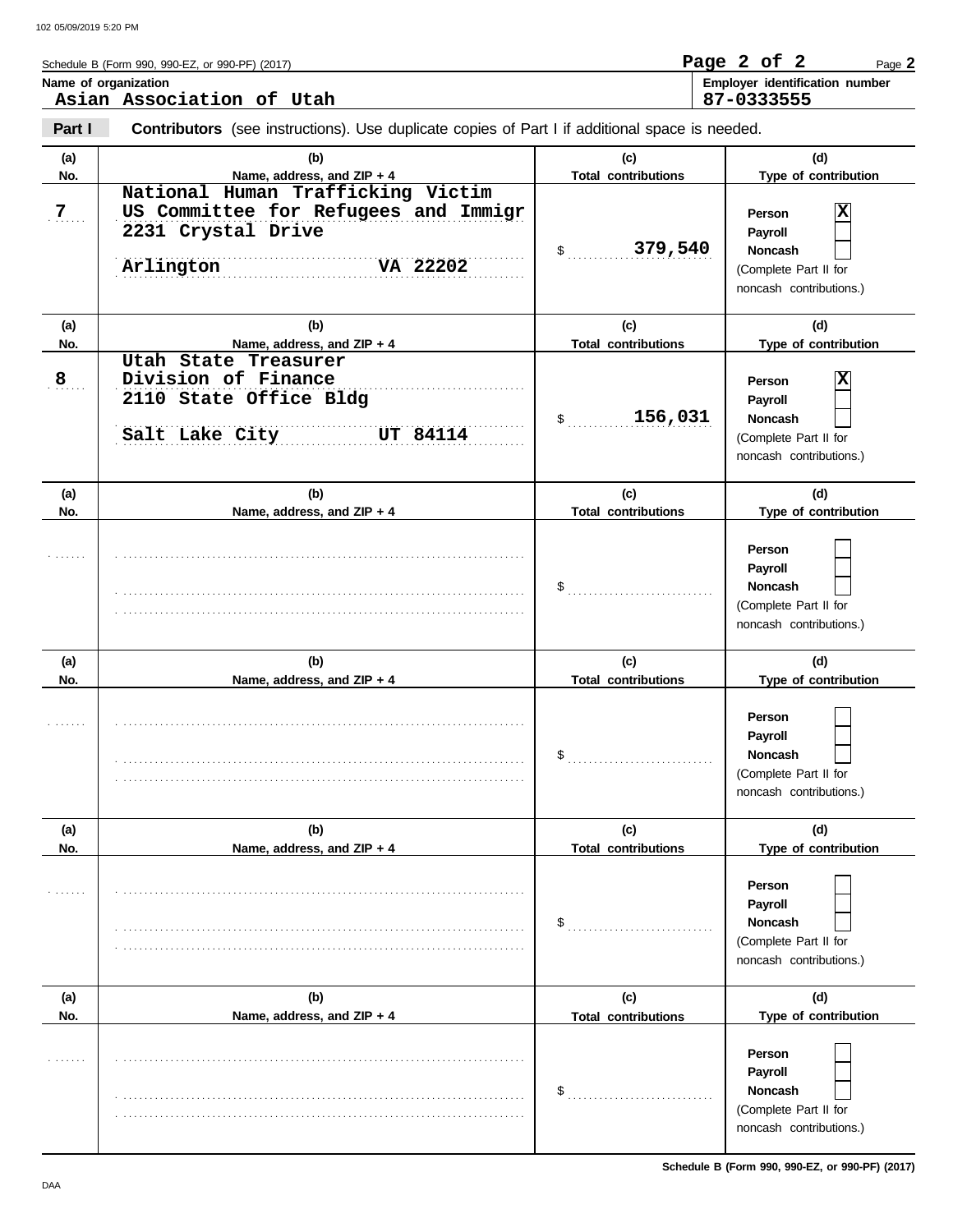**(Form 990)**

Department of the Treasury Internal Revenue Service **Name of the organization**

## **SCHEDULE D Supplemental Financial Statements**

**Part IV, line 6, 7, 8, 9, 10, 11a, 11b, 11c, 11d, 11e, 11f, 12a, or 12b.** u **Complete if the organization answered "Yes" on Form 990,**

u **Attach to Form 990.**  u **Go to** *www.irs.gov/Form990* **for instructions and the latest information.**

| OMB No. 1545-0047     |
|-----------------------|
| 201                   |
|                       |
| <b>Open to Public</b> |
| Inspection            |

 $\mathbf{I}$ 

**Employer identification number**

|              | Asian Association of Utah                                                                                                                                                                                                    |                                                                                           | 87-0333555                      |
|--------------|------------------------------------------------------------------------------------------------------------------------------------------------------------------------------------------------------------------------------|-------------------------------------------------------------------------------------------|---------------------------------|
|              | Organizations Maintaining Donor Advised Funds or Other Similar Funds or Accounts.<br>Part I                                                                                                                                  |                                                                                           |                                 |
|              | Complete if the organization answered "Yes" on Form 990, Part IV, line 6.                                                                                                                                                    |                                                                                           |                                 |
|              |                                                                                                                                                                                                                              | (a) Donor advised funds                                                                   | (b) Funds and other accounts    |
| 1.           |                                                                                                                                                                                                                              |                                                                                           |                                 |
|              | Aggregate value of contributions to (during year) [10] Aggregate value of contributions to (during year)                                                                                                                     | the control of the control of the control                                                 |                                 |
| 2            |                                                                                                                                                                                                                              | the control of the control of the control of the control of the control of the control of |                                 |
| 3<br>4       |                                                                                                                                                                                                                              | the control of the control of the control of the control of the control of                |                                 |
|              | Did the organization inform all donors and donor advisors in writing that the assets held in donor advised                                                                                                                   |                                                                                           |                                 |
| 5            |                                                                                                                                                                                                                              |                                                                                           |                                 |
|              |                                                                                                                                                                                                                              |                                                                                           | Yes<br>No                       |
| 6            | Did the organization inform all grantees, donors, and donor advisors in writing that grant funds can be used<br>only for charitable purposes and not for the benefit of the donor or donor advisor, or for any other purpose |                                                                                           |                                 |
|              |                                                                                                                                                                                                                              |                                                                                           | <b>Yes</b><br>No                |
|              | Part II<br><b>Conservation Easements.</b>                                                                                                                                                                                    |                                                                                           |                                 |
|              | Complete if the organization answered "Yes" on Form 990, Part IV, line 7.                                                                                                                                                    |                                                                                           |                                 |
| 1            | Purpose(s) of conservation easements held by the organization (check all that apply).                                                                                                                                        |                                                                                           |                                 |
|              | Preservation of land for public use (e.g., recreation or education)                                                                                                                                                          | Preservation of a historically important land area                                        |                                 |
|              | Protection of natural habitat                                                                                                                                                                                                | Preservation of a certified historic structure                                            |                                 |
|              | Preservation of open space                                                                                                                                                                                                   |                                                                                           |                                 |
| $\mathbf{2}$ | Complete lines 2a through 2d if the organization held a qualified conservation contribution in the form of a conservation                                                                                                    |                                                                                           |                                 |
|              | easement on the last day of the tax year.                                                                                                                                                                                    |                                                                                           | Held at the End of the Tax Year |
| а            |                                                                                                                                                                                                                              |                                                                                           | 2a                              |
| b            |                                                                                                                                                                                                                              |                                                                                           | 2b                              |
| с            | Number of conservation easements on a certified historic structure included in (a) [11] Number of conservation easements on a certified historic structure included in (a)                                                   |                                                                                           | 2c                              |
| d            | Number of conservation easements included in (c) acquired after 7/25/06, and not on a                                                                                                                                        |                                                                                           |                                 |
|              |                                                                                                                                                                                                                              |                                                                                           | 2d                              |
| 3            | Number of conservation easements modified, transferred, released, extinguished, or terminated by the organization during the                                                                                                 |                                                                                           |                                 |
|              | tax year $\mathbf u$                                                                                                                                                                                                         |                                                                                           |                                 |
| 4            | Number of states where property subject to conservation easement is located <b>u</b>                                                                                                                                         |                                                                                           |                                 |
| 5            | Does the organization have a written policy regarding the periodic monitoring, inspection, handling of                                                                                                                       |                                                                                           |                                 |
|              |                                                                                                                                                                                                                              |                                                                                           | Yes<br><b>No</b>                |
| 6            | Staff and volunteer hours devoted to monitoring, inspecting, handling of violations, and enforcing conservation easements during the year                                                                                    |                                                                                           |                                 |
|              |                                                                                                                                                                                                                              |                                                                                           |                                 |
| 7            | Amount of expenses incurred in monitoring, inspecting, handling of violations, and enforcing conservation easements during the year                                                                                          |                                                                                           |                                 |
|              | <b>u</b> \$                                                                                                                                                                                                                  |                                                                                           |                                 |
| 8            | Does each conservation easement reported on line 2(d) above satisfy the requirements of section 170(h)(4)(B)(i)                                                                                                              |                                                                                           |                                 |
|              |                                                                                                                                                                                                                              |                                                                                           |                                 |
| 9            | In Part XIII, describe how the organization reports conservation easements in its revenue and expense statement, and                                                                                                         |                                                                                           |                                 |
|              | balance sheet, and include, if applicable, the text of the footnote to the organization's financial statements that describes the                                                                                            |                                                                                           |                                 |
|              | organization's accounting for conservation easements.                                                                                                                                                                        |                                                                                           |                                 |
|              | Organizations Maintaining Collections of Art, Historical Treasures, or Other Similar Assets.<br>Part III                                                                                                                     |                                                                                           |                                 |
|              | Complete if the organization answered "Yes" on Form 990, Part IV, line 8.                                                                                                                                                    |                                                                                           |                                 |
|              | 1a If the organization elected, as permitted under SFAS 116 (ASC 958), not to report in its revenue statement and balance sheet                                                                                              |                                                                                           |                                 |
|              | works of art, historical treasures, or other similar assets held for public exhibition, education, or research in furtherance of                                                                                             |                                                                                           |                                 |
|              | public service, provide, in Part XIII, the text of the footnote to its financial statements that describes these items.                                                                                                      |                                                                                           |                                 |
|              | <b>b</b> If the organization elected, as permitted under SFAS 116 (ASC 958), to report in its revenue statement and balance sheet                                                                                            |                                                                                           |                                 |
|              | works of art, historical treasures, or other similar assets held for public exhibition, education, or research in furtherance of                                                                                             |                                                                                           |                                 |
|              | public service, provide the following amounts relating to these items:                                                                                                                                                       |                                                                                           |                                 |
|              |                                                                                                                                                                                                                              |                                                                                           | $\mathbf{u}$ \$                 |
|              |                                                                                                                                                                                                                              |                                                                                           |                                 |
| $\mathbf{2}$ | If the organization received or held works of art, historical treasures, or other similar assets for financial gain, provide the                                                                                             |                                                                                           |                                 |
|              | following amounts required to be reported under SFAS 116 (ASC 958) relating to these items:                                                                                                                                  |                                                                                           |                                 |
| а            |                                                                                                                                                                                                                              |                                                                                           |                                 |
|              |                                                                                                                                                                                                                              |                                                                                           |                                 |

|     |  |  |  | For Paperwork Reduction Act Notice, see the Instructions for Form 990. |  |  |
|-----|--|--|--|------------------------------------------------------------------------|--|--|
| DAA |  |  |  |                                                                        |  |  |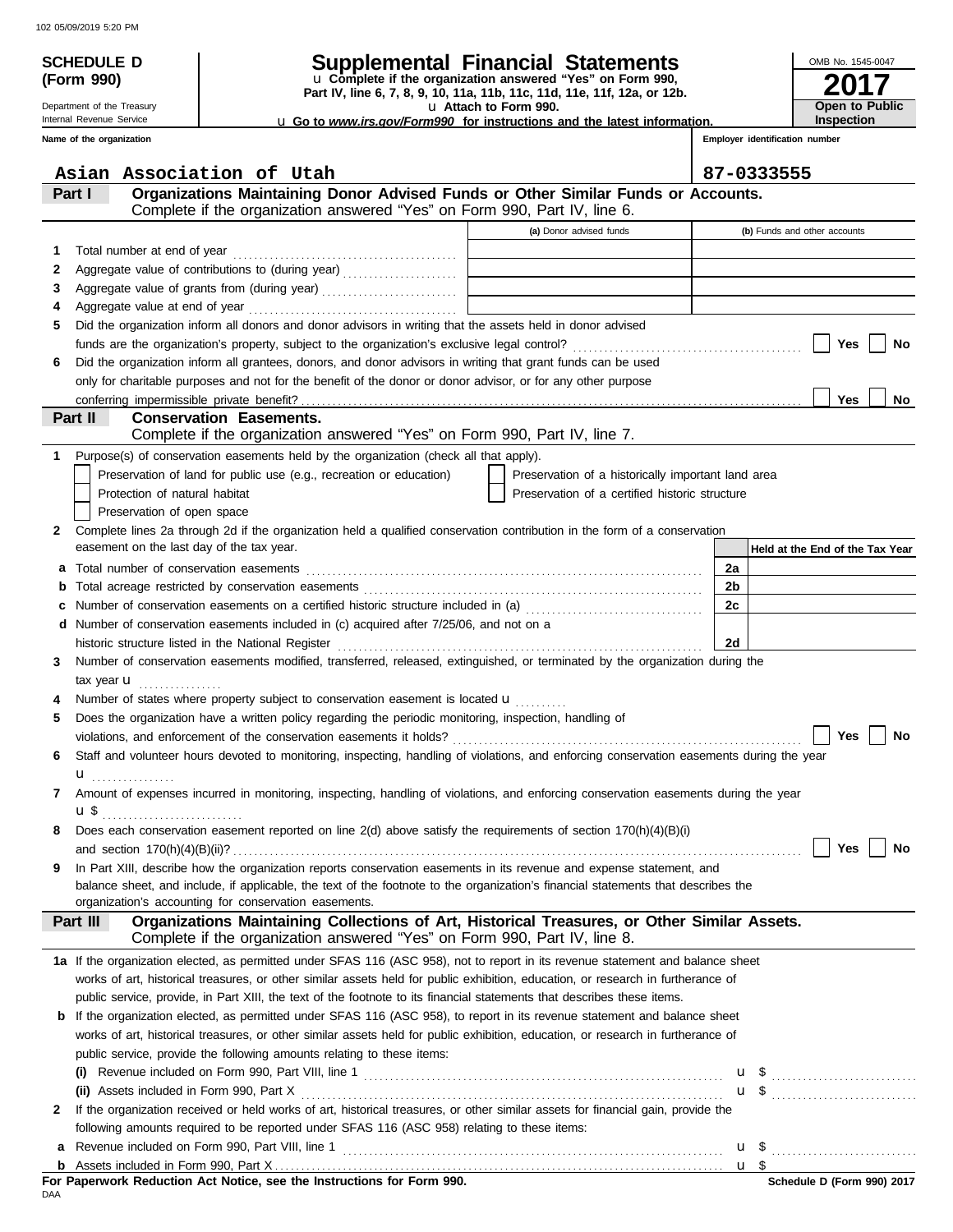|   | Schedule D (Form 990) 2017 Asian Association of Utah                                                                                                                                                                                |                                         |                           |                                    | 87-0333555                      |                      |                     |         | Page 2 |
|---|-------------------------------------------------------------------------------------------------------------------------------------------------------------------------------------------------------------------------------------|-----------------------------------------|---------------------------|------------------------------------|---------------------------------|----------------------|---------------------|---------|--------|
|   | Organizations Maintaining Collections of Art, Historical Treasures, or Other Similar Assets (continued)<br>Part III                                                                                                                 |                                         |                           |                                    |                                 |                      |                     |         |        |
| 3 | Using the organization's acquisition, accession, and other records, check any of the following that are a significant use of its<br>collection items (check all that apply):                                                        |                                         |                           |                                    |                                 |                      |                     |         |        |
| a | Public exhibition                                                                                                                                                                                                                   | d                                       | Loan or exchange programs |                                    |                                 |                      |                     |         |        |
| b | Scholarly research                                                                                                                                                                                                                  | е                                       |                           |                                    |                                 |                      |                     |         |        |
| c | Preservation for future generations                                                                                                                                                                                                 |                                         |                           |                                    |                                 |                      |                     |         |        |
|   | Provide a description of the organization's collections and explain how they further the organization's exempt purpose in Part                                                                                                      |                                         |                           |                                    |                                 |                      |                     |         |        |
|   | XIII.                                                                                                                                                                                                                               |                                         |                           |                                    |                                 |                      |                     |         |        |
| 5 | During the year, did the organization solicit or receive donations of art, historical treasures, or other similar                                                                                                                   |                                         |                           |                                    |                                 |                      |                     |         |        |
|   | assets to be sold to raise funds rather than to be maintained as part of the organization's collection?                                                                                                                             |                                         |                           |                                    |                                 |                      | Yes                 |         | No     |
|   | Part IV<br><b>Escrow and Custodial Arrangements.</b>                                                                                                                                                                                |                                         |                           |                                    |                                 |                      |                     |         |        |
|   | Complete if the organization answered "Yes" on Form 990, Part IV, line 9, or reported an amount on Form<br>990, Part X, line 21.                                                                                                    |                                         |                           |                                    |                                 |                      |                     |         |        |
|   | 1a Is the organization an agent, trustee, custodian or other intermediary for contributions or other assets not                                                                                                                     |                                         |                           |                                    |                                 |                      |                     |         |        |
|   |                                                                                                                                                                                                                                     |                                         |                           |                                    |                                 |                      | Yes                 |         | No     |
|   | <b>b</b> If "Yes," explain the arrangement in Part XIII and complete the following table:                                                                                                                                           |                                         |                           |                                    |                                 |                      |                     |         |        |
|   |                                                                                                                                                                                                                                     |                                         |                           |                                    |                                 |                      | Amount              |         |        |
| c |                                                                                                                                                                                                                                     |                                         |                           |                                    |                                 | 1c                   |                     |         |        |
|   | Additions during the year contained and according to the year contained and according the year contained and a                                                                                                                      |                                         |                           |                                    |                                 | 1d                   |                     |         |        |
|   |                                                                                                                                                                                                                                     |                                         |                           |                                    |                                 | 1е                   |                     |         |        |
| f | Ending balance <b>constructs</b> and constructs and constructs and constructs and constructs are constructed and constructs and constructs are constructed and constructs and constructs are constructed and construct and construc |                                         |                           |                                    |                                 | 1f                   |                     |         |        |
|   | 2a Did the organization include an amount on Form 990, Part X, line 21, for escrow or custodial account liability?                                                                                                                  |                                         |                           |                                    |                                 |                      | <b>Yes</b>          |         | No     |
|   |                                                                                                                                                                                                                                     |                                         |                           |                                    |                                 |                      |                     |         |        |
|   | <b>Endowment Funds.</b><br>Part V                                                                                                                                                                                                   |                                         |                           |                                    |                                 |                      |                     |         |        |
|   | Complete if the organization answered "Yes" on Form 990, Part IV, line 10.                                                                                                                                                          |                                         |                           |                                    |                                 |                      |                     |         |        |
|   |                                                                                                                                                                                                                                     | (a) Current year                        | (b) Prior year            | (c) Two years back                 |                                 | (d) Three years back | (e) Four years back |         |        |
|   | 1a Beginning of year balance                                                                                                                                                                                                        |                                         |                           |                                    |                                 |                      |                     |         |        |
|   | <b>b</b> Contributions                                                                                                                                                                                                              |                                         |                           |                                    |                                 |                      |                     |         |        |
| с | Net investment earnings, gains, and                                                                                                                                                                                                 |                                         |                           |                                    |                                 |                      |                     |         |        |
|   |                                                                                                                                                                                                                                     |                                         |                           |                                    |                                 |                      |                     |         |        |
|   | d Grants or scholarships                                                                                                                                                                                                            |                                         |                           |                                    |                                 |                      |                     |         |        |
|   | e Other expenditures for facilities and                                                                                                                                                                                             |                                         |                           |                                    |                                 |                      |                     |         |        |
|   |                                                                                                                                                                                                                                     |                                         |                           |                                    |                                 |                      |                     |         |        |
|   | f Administrative expenses                                                                                                                                                                                                           |                                         |                           |                                    |                                 |                      |                     |         |        |
|   |                                                                                                                                                                                                                                     |                                         |                           |                                    |                                 |                      |                     |         |        |
|   | Provide the estimated percentage of the current year end balance (line 1g, column (a)) held as:                                                                                                                                     |                                         |                           |                                    |                                 |                      |                     |         |        |
|   | a Board designated or quasi-endowment <b>u</b> %                                                                                                                                                                                    |                                         |                           |                                    |                                 |                      |                     |         |        |
| b | Permanent endowment <b>u</b> %                                                                                                                                                                                                      |                                         |                           |                                    |                                 |                      |                     |         |        |
|   | Temporarily restricted endowment <b>u</b>                                                                                                                                                                                           | %                                       |                           |                                    |                                 |                      |                     |         |        |
|   | The percentages on lines 2a, 2b, and 2c should equal 100%.                                                                                                                                                                          |                                         |                           |                                    |                                 |                      |                     |         |        |
|   | 3a Are there endowment funds not in the possession of the organization that are held and administered for the                                                                                                                       |                                         |                           |                                    |                                 |                      |                     |         |        |
|   | organization by:                                                                                                                                                                                                                    |                                         |                           |                                    |                                 |                      |                     | Yes     | No     |
|   |                                                                                                                                                                                                                                     |                                         |                           |                                    |                                 |                      | 3a(i)               |         |        |
|   |                                                                                                                                                                                                                                     |                                         |                           |                                    |                                 |                      | 3a(ii)              |         |        |
|   |                                                                                                                                                                                                                                     |                                         |                           |                                    |                                 |                      | 3b                  |         |        |
|   | Describe in Part XIII the intended uses of the organization's endowment funds.                                                                                                                                                      |                                         |                           |                                    |                                 |                      |                     |         |        |
|   | Land, Buildings, and Equipment.<br>Part VI                                                                                                                                                                                          |                                         |                           |                                    |                                 |                      |                     |         |        |
|   | Complete if the organization answered "Yes" on Form 990, Part IV, line 11a. See Form 990, Part X, line 10.                                                                                                                          |                                         |                           |                                    |                                 |                      |                     |         |        |
|   | Description of property                                                                                                                                                                                                             | (a) Cost or other basis<br>(investment) |                           | (b) Cost or other basis<br>(other) | (c) Accumulated<br>depreciation |                      | (d) Book value      |         |        |
|   |                                                                                                                                                                                                                                     |                                         |                           |                                    |                                 |                      |                     |         |        |
|   |                                                                                                                                                                                                                                     |                                         |                           | 1,192,000                          |                                 |                      | 1,192,000           |         |        |
|   |                                                                                                                                                                                                                                     |                                         |                           | 1,920,600                          |                                 | 497,564              | 1,423,036           |         |        |
|   | c Leasehold improvements                                                                                                                                                                                                            |                                         |                           | 1,038,069                          |                                 | 433,799              |                     | 604,270 |        |
|   |                                                                                                                                                                                                                                     |                                         |                           | 138,475                            |                                 | 92,668               |                     | 45,807  |        |
|   |                                                                                                                                                                                                                                     |                                         |                           | 122,918                            |                                 | 90,225               |                     | 32,693  |        |
|   |                                                                                                                                                                                                                                     |                                         |                           |                                    |                                 |                      | 3,297,806           |         |        |

**Schedule D (Form 990) 2017**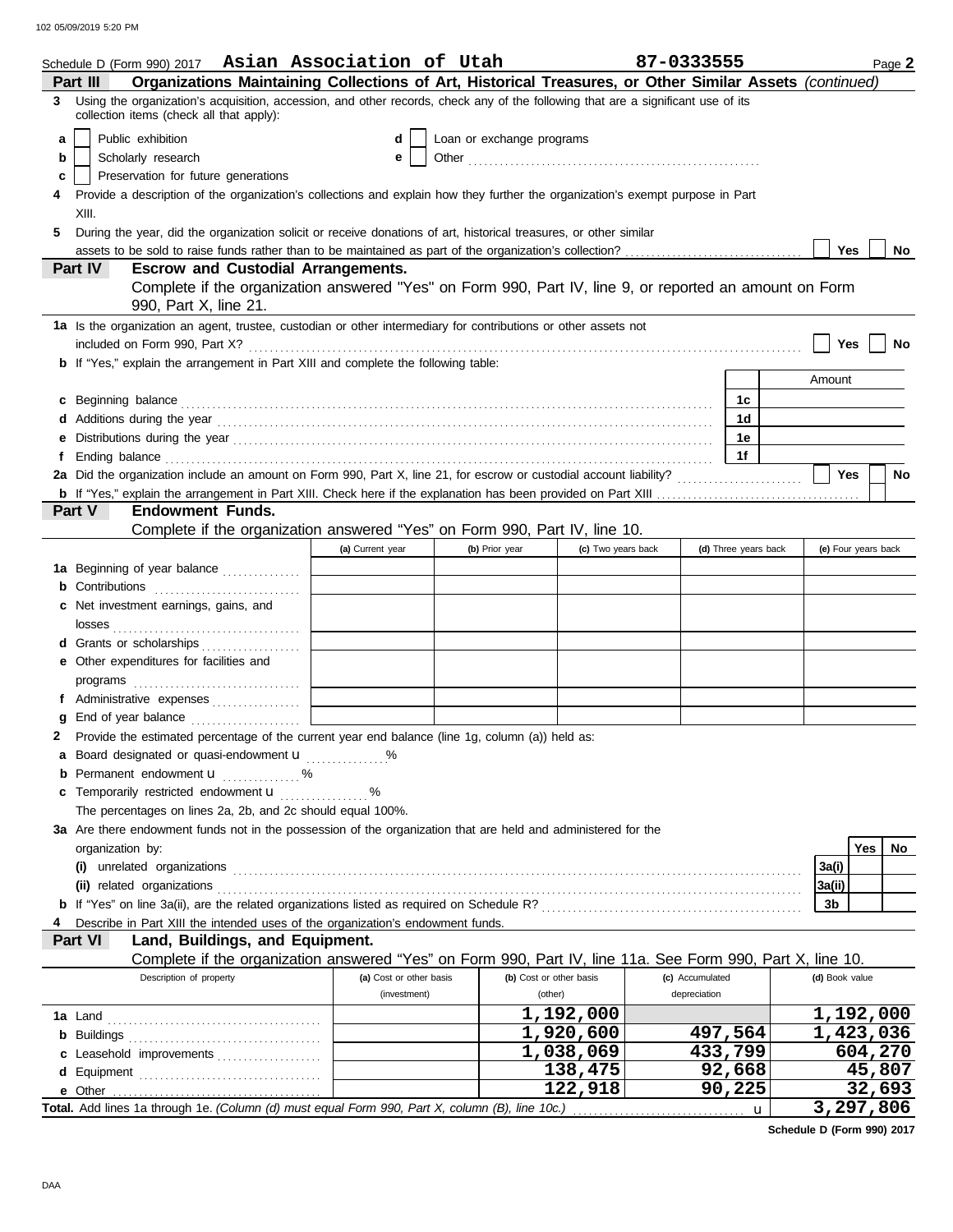| Schedule D (Form 990) 2017 | Asian Association of Utah                                                                                  |                | 87-0333555                       | Page 3         |
|----------------------------|------------------------------------------------------------------------------------------------------------|----------------|----------------------------------|----------------|
| Part VII                   | <b>Investments-Other Securities.</b>                                                                       |                |                                  |                |
|                            | Complete if the organization answered "Yes" on Form 990, Part IV, line 11b. See Form 990, Part X, line 12. |                |                                  |                |
|                            | (a) Description of security or category                                                                    | (b) Book value | (c) Method of valuation:         |                |
|                            | (including name of security)                                                                               |                | Cost or end-of-year market value |                |
|                            |                                                                                                            |                |                                  |                |
|                            |                                                                                                            |                |                                  |                |
|                            | (3) Other $\ldots$ and $\ldots$ and $\ldots$ and $\ldots$                                                  |                |                                  |                |
|                            |                                                                                                            |                |                                  |                |
|                            |                                                                                                            |                |                                  |                |
| (C)                        |                                                                                                            |                |                                  |                |
| (D)                        |                                                                                                            |                |                                  |                |
| (E)                        |                                                                                                            |                |                                  |                |
| (F)                        |                                                                                                            |                |                                  |                |
| (G)                        |                                                                                                            |                |                                  |                |
| (H)                        |                                                                                                            |                |                                  |                |
|                            | Total. (Column (b) must equal Form 990, Part X, col. (B) line 12.) $\mathbf u$                             |                |                                  |                |
| Part VIII                  | Investments-Program Related.                                                                               |                |                                  |                |
|                            | Complete if the organization answered "Yes" on Form 990, Part IV, line 11c. See Form 990, Part X, line 13. |                |                                  |                |
|                            | (a) Description of investment                                                                              | (b) Book value | (c) Method of valuation:         |                |
|                            |                                                                                                            |                | Cost or end-of-year market value |                |
| (1)                        |                                                                                                            |                |                                  |                |
| (2)                        |                                                                                                            |                |                                  |                |
| (3)                        |                                                                                                            |                |                                  |                |
| (4)                        |                                                                                                            |                |                                  |                |
| (5)                        |                                                                                                            |                |                                  |                |
| (6)                        |                                                                                                            |                |                                  |                |
| (7)                        |                                                                                                            |                |                                  |                |
| (8)                        |                                                                                                            |                |                                  |                |
| (9)                        |                                                                                                            |                |                                  |                |
|                            | Total. (Column (b) must equal Form 990, Part X, col. (B) line 13.) $\mathbf u$                             |                |                                  |                |
| Part IX                    | Other Assets.                                                                                              |                |                                  |                |
|                            | Complete if the organization answered "Yes" on Form 990, Part IV, line 11d. See Form 990, Part X, line 15. |                |                                  |                |
|                            | (a) Description                                                                                            |                |                                  | (b) Book value |
| (1)                        |                                                                                                            |                |                                  |                |
| (2)                        |                                                                                                            |                |                                  |                |
| (3)                        |                                                                                                            |                |                                  |                |
| (4)                        |                                                                                                            |                |                                  |                |
| (5)                        |                                                                                                            |                |                                  |                |
| (6)                        |                                                                                                            |                |                                  |                |
| (7)                        |                                                                                                            |                |                                  |                |
| (8)                        |                                                                                                            |                |                                  |                |
| (9)                        |                                                                                                            |                |                                  |                |
|                            | Total. (Column (b) must equal Form 990, Part X, col. (B) line 15.)                                         |                | u                                |                |
| Part X                     | Other Liabilities.                                                                                         |                |                                  |                |
|                            | Complete if the organization answered "Yes" on Form 990, Part IV, line 11e or 11f. See Form 990, Part X,   |                |                                  |                |
|                            | line 25.                                                                                                   |                |                                  |                |
| 1.                         | (a) Description of liability                                                                               | (b) Book value |                                  |                |
| (1)                        | Federal income taxes                                                                                       |                |                                  |                |
| Deposit<br>(2)             |                                                                                                            | 30,000         |                                  |                |
| (3)                        |                                                                                                            |                |                                  |                |
| (4)                        |                                                                                                            |                |                                  |                |
| (5)                        |                                                                                                            |                |                                  |                |
| (6)                        |                                                                                                            |                |                                  |                |
| (7)                        |                                                                                                            |                |                                  |                |
| (8)                        |                                                                                                            |                |                                  |                |
| (9)                        |                                                                                                            |                |                                  |                |

Liability for uncertain tax positions. In Part XIII, provide the text of the footnote to the organization's financial statements that reports the **2. Total.** *(Column (b) must equal Form 990, Part X, col. (B) line 25.)* u **30,000**

organization's liability for uncertain tax positions under FIN 48 (ASC 740). Check here if the text of the footnote has been provided in Part XIII ..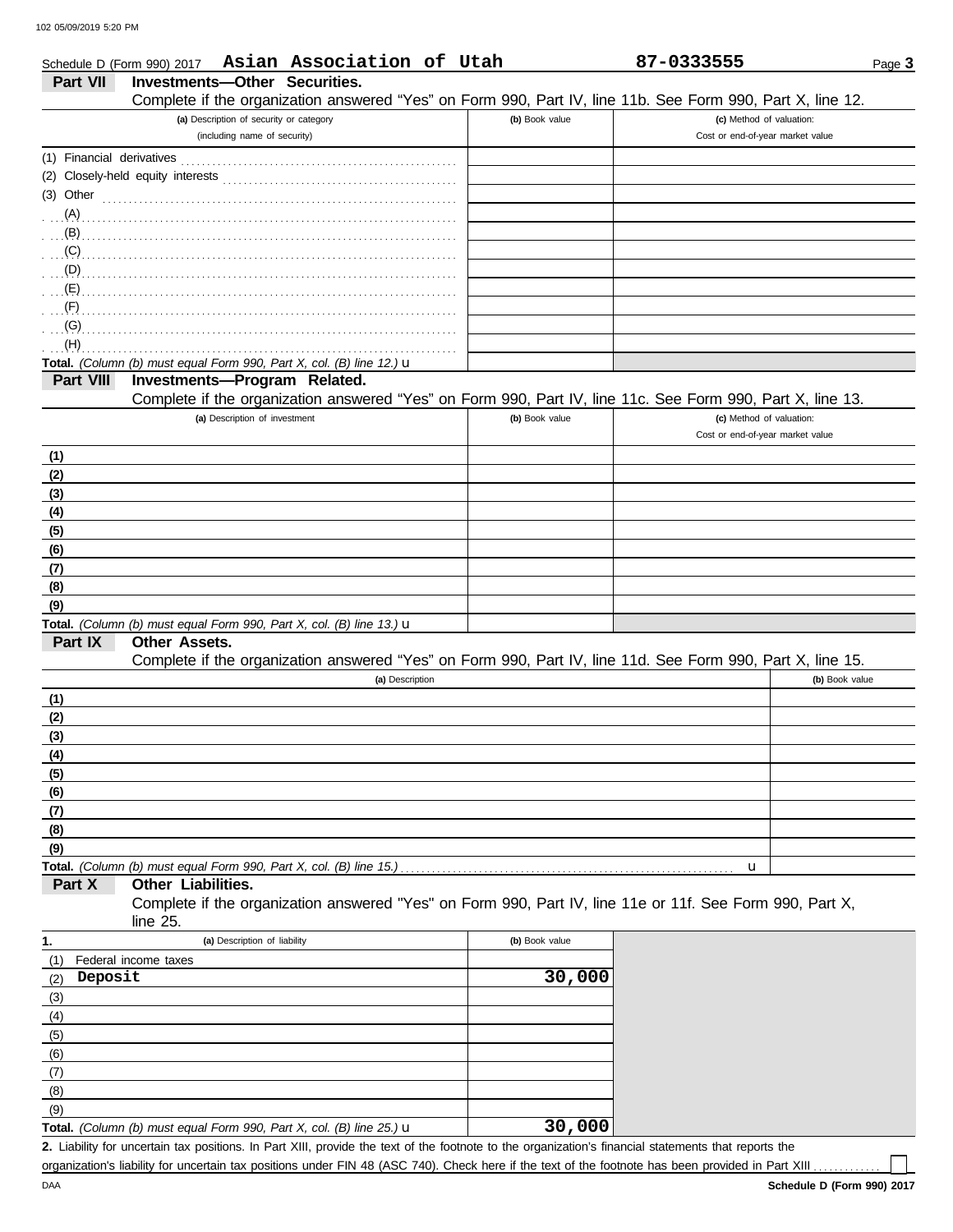| Schedule D (Form 990) 2017 Asian Association of Utah                                                                                                                                                                                                                                  |                      | 87-0333555 |              | Page 4    |
|---------------------------------------------------------------------------------------------------------------------------------------------------------------------------------------------------------------------------------------------------------------------------------------|----------------------|------------|--------------|-----------|
| Reconciliation of Revenue per Audited Financial Statements With Revenue per Return.<br>Part XI                                                                                                                                                                                        |                      |            |              |           |
| Complete if the organization answered "Yes" on Form 990, Part IV, line 12a.                                                                                                                                                                                                           |                      |            |              |           |
| 1                                                                                                                                                                                                                                                                                     |                      |            |              | 5,044,974 |
| Amounts included on line 1 but not on Form 990, Part VIII, line 12:<br>2                                                                                                                                                                                                              |                      |            |              |           |
|                                                                                                                                                                                                                                                                                       | 2a                   |            |              |           |
|                                                                                                                                                                                                                                                                                       | 2 <sub>b</sub>       |            |              |           |
|                                                                                                                                                                                                                                                                                       | 2c                   |            |              |           |
|                                                                                                                                                                                                                                                                                       | 2d                   | 64,806     |              |           |
| e Add lines 2a through 2d (a) and the contract of the Add lines 2a through 2d (a) and the contract of the Add lines 2a through 2d (a) and the contract of the Add in the Add in the Add in the Add in the Add in the Add in th                                                        |                      |            | 2e           | 64,806    |
| 3                                                                                                                                                                                                                                                                                     |                      |            | 3            | 4,980,168 |
| Amounts included on Form 990, Part VIII, line 12, but not on line 1:<br>4                                                                                                                                                                                                             |                      |            |              |           |
|                                                                                                                                                                                                                                                                                       | 4а                   |            |              |           |
|                                                                                                                                                                                                                                                                                       | 4b                   |            |              |           |
| c Add lines 4a and 4b (a) and $\frac{4}{3}$ and $\frac{4}{3}$ and $\frac{4}{3}$ and $\frac{4}{3}$ and $\frac{4}{3}$ and $\frac{4}{3}$ and $\frac{4}{3}$ and $\frac{4}{3}$ and $\frac{4}{3}$ and $\frac{4}{3}$ and $\frac{4}{3}$ and $\frac{4}{3}$ and $\frac{4}{3}$ and $\frac{4}{3}$ |                      |            | 4c           |           |
| 5                                                                                                                                                                                                                                                                                     |                      |            | 5            | 4,980,168 |
| Reconciliation of Expenses per Audited Financial Statements With Expenses per Return.<br>Part XII                                                                                                                                                                                     |                      |            |              |           |
| Complete if the organization answered "Yes" on Form 990, Part IV, line 12a.                                                                                                                                                                                                           |                      |            | $\mathbf{1}$ | 4,910,225 |
| 1                                                                                                                                                                                                                                                                                     |                      |            |              |           |
| Amounts included on line 1 but not on Form 990, Part IX, line 25:<br>2                                                                                                                                                                                                                |                      |            |              |           |
|                                                                                                                                                                                                                                                                                       | 2a<br>2 <sub>b</sub> |            |              |           |
|                                                                                                                                                                                                                                                                                       |                      |            |              |           |
|                                                                                                                                                                                                                                                                                       | 2c<br><b>2d</b>      | 64,806     |              |           |
|                                                                                                                                                                                                                                                                                       |                      |            | 2e           | 64,806    |
| e Add lines 2a through 2d (a) and the contract of the Add lines 2a through 2d (a) and the contract of the Add lines 2a through 2d (a) and the contract of the Add lines 2a through 2d (a) and the contract of the Add and the                                                         |                      |            | 3            | 4,845,419 |
| Amounts included on Form 990, Part IX, line 25, but not on line 1:<br>4                                                                                                                                                                                                               |                      |            |              |           |
|                                                                                                                                                                                                                                                                                       | 4a                   |            |              |           |
|                                                                                                                                                                                                                                                                                       | 4b                   |            |              |           |
|                                                                                                                                                                                                                                                                                       |                      |            | 4c           |           |
|                                                                                                                                                                                                                                                                                       |                      |            | 5            | 4,845,419 |
| Part XIII Supplemental Information.                                                                                                                                                                                                                                                   |                      |            |              |           |
| Provide the descriptions required for Part II, lines 3, 5, and 9; Part III, lines 1a and 4; Part IV, lines 1b and 2b; Part V, line 4; Part X, line                                                                                                                                    |                      |            |              |           |
| 2; Part XI, lines 2d and 4b; and Part XII, lines 2d and 4b. Also complete this part to provide any additional information.                                                                                                                                                            |                      |            |              |           |
| Part XI, Line 2d - Revenue Amounts Included in Financials - Other                                                                                                                                                                                                                     |                      |            |              |           |
|                                                                                                                                                                                                                                                                                       |                      |            |              |           |
| Rental expenses                                                                                                                                                                                                                                                                       |                      | \$         |              | 40,202    |
|                                                                                                                                                                                                                                                                                       |                      |            |              |           |
| Special events expenses                                                                                                                                                                                                                                                               |                      | \$         |              | 24,604    |
|                                                                                                                                                                                                                                                                                       |                      |            |              |           |
|                                                                                                                                                                                                                                                                                       |                      |            |              |           |
|                                                                                                                                                                                                                                                                                       |                      |            |              |           |
| Part XII, Line 2d - Expense Amounts Included in Financials - Other                                                                                                                                                                                                                    |                      |            |              |           |
|                                                                                                                                                                                                                                                                                       |                      |            |              |           |
| Rental expenses                                                                                                                                                                                                                                                                       |                      | \$         |              | 40,202    |
|                                                                                                                                                                                                                                                                                       |                      |            |              |           |
| Special event expenses                                                                                                                                                                                                                                                                |                      | \$         |              | 24,604    |
|                                                                                                                                                                                                                                                                                       |                      |            |              |           |
|                                                                                                                                                                                                                                                                                       |                      |            |              |           |
|                                                                                                                                                                                                                                                                                       |                      |            |              |           |
|                                                                                                                                                                                                                                                                                       |                      |            |              |           |
|                                                                                                                                                                                                                                                                                       |                      |            |              |           |
|                                                                                                                                                                                                                                                                                       |                      |            |              |           |
|                                                                                                                                                                                                                                                                                       |                      |            |              |           |
|                                                                                                                                                                                                                                                                                       |                      |            |              |           |
|                                                                                                                                                                                                                                                                                       |                      |            |              |           |
|                                                                                                                                                                                                                                                                                       |                      |            |              |           |
|                                                                                                                                                                                                                                                                                       |                      |            |              |           |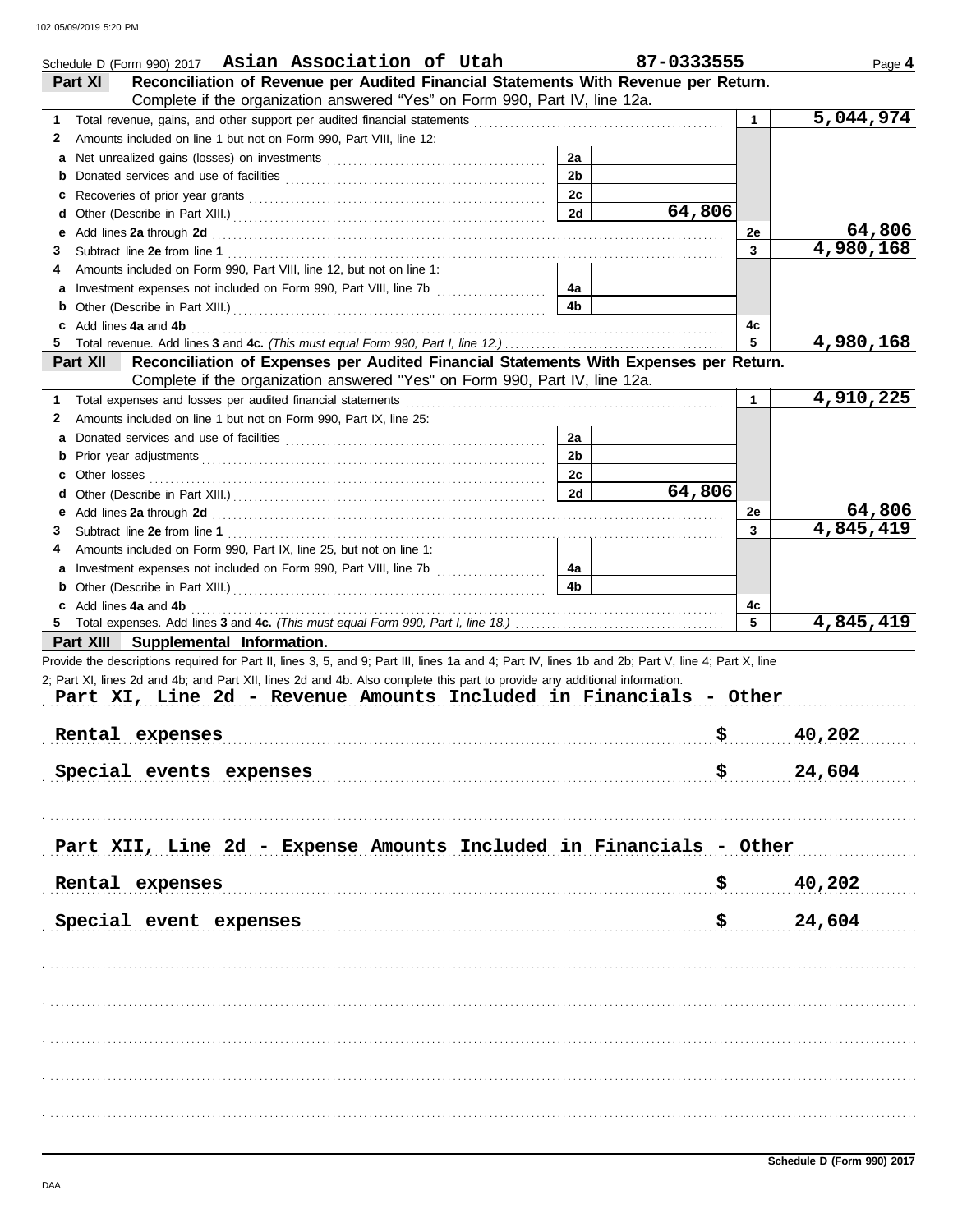Schedule D (Form 990) 2017 Asian Association of Utah

| <b>Part XIII Supplemental Information (continued)</b> |
|-------------------------------------------------------|
|                                                       |
|                                                       |
|                                                       |
|                                                       |
|                                                       |
|                                                       |
|                                                       |
|                                                       |
|                                                       |
|                                                       |
|                                                       |
|                                                       |
|                                                       |
|                                                       |
|                                                       |
|                                                       |
|                                                       |
|                                                       |
|                                                       |
|                                                       |
|                                                       |
|                                                       |
|                                                       |
|                                                       |
|                                                       |
|                                                       |
|                                                       |
|                                                       |
|                                                       |
|                                                       |
|                                                       |
|                                                       |
|                                                       |
|                                                       |
|                                                       |
|                                                       |
|                                                       |
|                                                       |
|                                                       |
|                                                       |
|                                                       |
|                                                       |
|                                                       |

87-0333555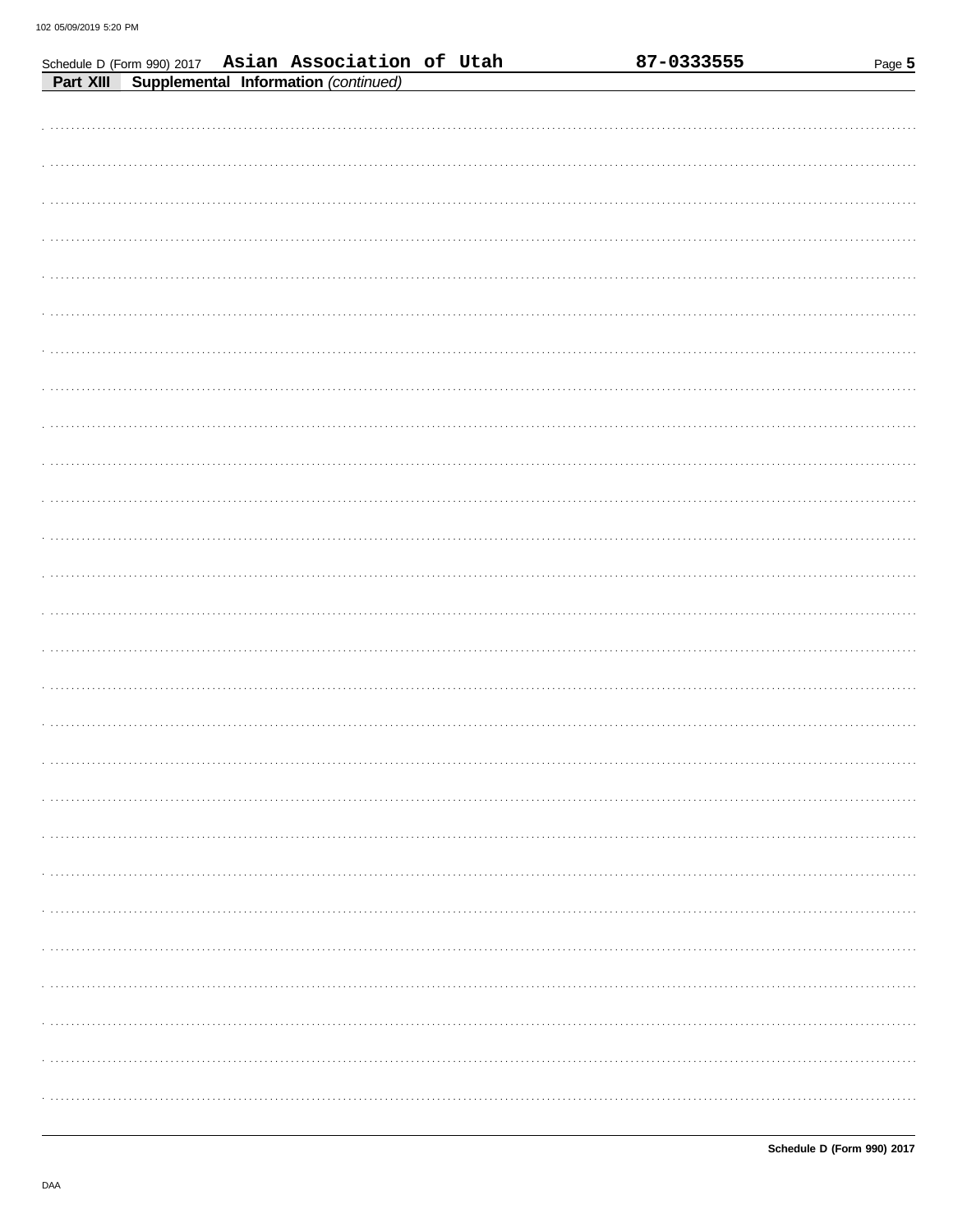102 05/09/2019 5:20 PM

| <b>SCHEDULE G</b>                                      | Supplemental Information Regarding Fundraising or Gaming Activities                                                                                                                                                                      |                                                                                                    |                |                                |                                                                                                 |                                              | OMB No. 1545-0047                |
|--------------------------------------------------------|------------------------------------------------------------------------------------------------------------------------------------------------------------------------------------------------------------------------------------------|----------------------------------------------------------------------------------------------------|----------------|--------------------------------|-------------------------------------------------------------------------------------------------|----------------------------------------------|----------------------------------|
| (Form 990 or 990-EZ)                                   |                                                                                                                                                                                                                                          | organization entered more than \$15,000 on Form 990-EZ, line 6a.                                   |                |                                | Complete if the organization answered "Yes" on Form 990, Part IV, line 17, 18, or 19, or if the |                                              |                                  |
| Department of the Treasury<br>Internal Revenue Service |                                                                                                                                                                                                                                          | LI Attach to Form 990 or Form 990-EZ.<br>LI Go to www.irs.gov/Form990 for the latest instructions. |                |                                |                                                                                                 |                                              | Open to Public                   |
| Name of the organization                               | Asian Association of Utah                                                                                                                                                                                                                |                                                                                                    |                |                                |                                                                                                 | Employer identification number<br>87-0333555 | Inspection                       |
| Part I                                                 | Fundraising Activities. Complete if the organization answered "Yes" on Form 990, Part IV, line 17.                                                                                                                                       |                                                                                                    |                |                                |                                                                                                 |                                              |                                  |
|                                                        | Form 990-EZ filers are not required to complete this part.                                                                                                                                                                               |                                                                                                    |                |                                |                                                                                                 |                                              |                                  |
| 1                                                      | Indicate whether the organization raised funds through any of the following activities. Check all that apply.                                                                                                                            |                                                                                                    |                |                                |                                                                                                 |                                              |                                  |
| Mail solicitations<br>a                                |                                                                                                                                                                                                                                          | e                                                                                                  |                |                                | Solicitation of non-government grants                                                           |                                              |                                  |
| Internet and email solicitations<br>b                  |                                                                                                                                                                                                                                          | f                                                                                                  |                |                                | Solicitation of government grants                                                               |                                              |                                  |
| Phone solicitations<br>с                               |                                                                                                                                                                                                                                          | Special fundraising events<br>a                                                                    |                |                                |                                                                                                 |                                              |                                  |
| In-person solicitations<br>d                           |                                                                                                                                                                                                                                          |                                                                                                    |                |                                |                                                                                                 |                                              |                                  |
|                                                        | 2a Did the organization have a written or oral agreement with any individual (including officers, directors, trustees,<br>or key employees listed in Form 990, Part VII) or entity in connection with professional fundraising services? |                                                                                                    |                |                                |                                                                                                 |                                              | <b>No</b><br>Yes                 |
|                                                        | b If "Yes," list the 10 highest paid individuals or entities (fundraisers) pursuant to agreements under which the fundraiser is to be<br>compensated at least \$5,000 by the organization.                                               |                                                                                                    |                |                                |                                                                                                 |                                              |                                  |
|                                                        |                                                                                                                                                                                                                                          |                                                                                                    |                | (iii) Did fund-<br>raiser have |                                                                                                 | (v) Amount paid to                           | (vi) Amount paid to              |
|                                                        | (i) Name and address of individual<br>or entity (fundraiser)                                                                                                                                                                             | (ii) Activity                                                                                      |                | custody or<br>control of       | (iv) Gross receipts<br>from activity                                                            | (or retained by)<br>fundraiser listed in     | (or retained by)<br>organization |
|                                                        |                                                                                                                                                                                                                                          |                                                                                                    | contributions? |                                |                                                                                                 | col. (i)                                     |                                  |
|                                                        |                                                                                                                                                                                                                                          |                                                                                                    | Yes I          | No                             |                                                                                                 |                                              |                                  |
| 1                                                      |                                                                                                                                                                                                                                          |                                                                                                    |                |                                |                                                                                                 |                                              |                                  |
| $\mathbf{2}$                                           |                                                                                                                                                                                                                                          |                                                                                                    |                |                                |                                                                                                 |                                              |                                  |
|                                                        |                                                                                                                                                                                                                                          |                                                                                                    |                |                                |                                                                                                 |                                              |                                  |
| 3                                                      |                                                                                                                                                                                                                                          |                                                                                                    |                |                                |                                                                                                 |                                              |                                  |
|                                                        |                                                                                                                                                                                                                                          |                                                                                                    |                |                                |                                                                                                 |                                              |                                  |
| 4                                                      |                                                                                                                                                                                                                                          |                                                                                                    |                |                                |                                                                                                 |                                              |                                  |
|                                                        |                                                                                                                                                                                                                                          |                                                                                                    |                |                                |                                                                                                 |                                              |                                  |
|                                                        |                                                                                                                                                                                                                                          |                                                                                                    |                |                                |                                                                                                 |                                              |                                  |
| 5                                                      |                                                                                                                                                                                                                                          |                                                                                                    |                |                                |                                                                                                 |                                              |                                  |
|                                                        |                                                                                                                                                                                                                                          |                                                                                                    |                |                                |                                                                                                 |                                              |                                  |
|                                                        |                                                                                                                                                                                                                                          |                                                                                                    |                |                                |                                                                                                 |                                              |                                  |
|                                                        |                                                                                                                                                                                                                                          |                                                                                                    |                |                                |                                                                                                 |                                              |                                  |
| 7                                                      |                                                                                                                                                                                                                                          |                                                                                                    |                |                                |                                                                                                 |                                              |                                  |
|                                                        |                                                                                                                                                                                                                                          |                                                                                                    |                |                                |                                                                                                 |                                              |                                  |
| 8                                                      |                                                                                                                                                                                                                                          |                                                                                                    |                |                                |                                                                                                 |                                              |                                  |
|                                                        |                                                                                                                                                                                                                                          |                                                                                                    |                |                                |                                                                                                 |                                              |                                  |
| 9                                                      |                                                                                                                                                                                                                                          |                                                                                                    |                |                                |                                                                                                 |                                              |                                  |
|                                                        |                                                                                                                                                                                                                                          |                                                                                                    |                |                                |                                                                                                 |                                              |                                  |
| 10                                                     |                                                                                                                                                                                                                                          |                                                                                                    |                |                                |                                                                                                 |                                              |                                  |
|                                                        |                                                                                                                                                                                                                                          |                                                                                                    |                |                                |                                                                                                 |                                              |                                  |
| Total                                                  |                                                                                                                                                                                                                                          |                                                                                                    |                |                                |                                                                                                 |                                              |                                  |
| 3<br>registration or licensing.                        | List all states in which the organization is registered or licensed to solicit contributions or has been notified it is exempt from                                                                                                      |                                                                                                    |                |                                |                                                                                                 |                                              |                                  |
|                                                        |                                                                                                                                                                                                                                          |                                                                                                    |                |                                |                                                                                                 |                                              |                                  |
|                                                        |                                                                                                                                                                                                                                          |                                                                                                    |                |                                |                                                                                                 |                                              |                                  |
|                                                        |                                                                                                                                                                                                                                          |                                                                                                    |                |                                |                                                                                                 |                                              |                                  |
|                                                        |                                                                                                                                                                                                                                          |                                                                                                    |                |                                |                                                                                                 |                                              |                                  |
|                                                        |                                                                                                                                                                                                                                          |                                                                                                    |                |                                |                                                                                                 |                                              |                                  |

.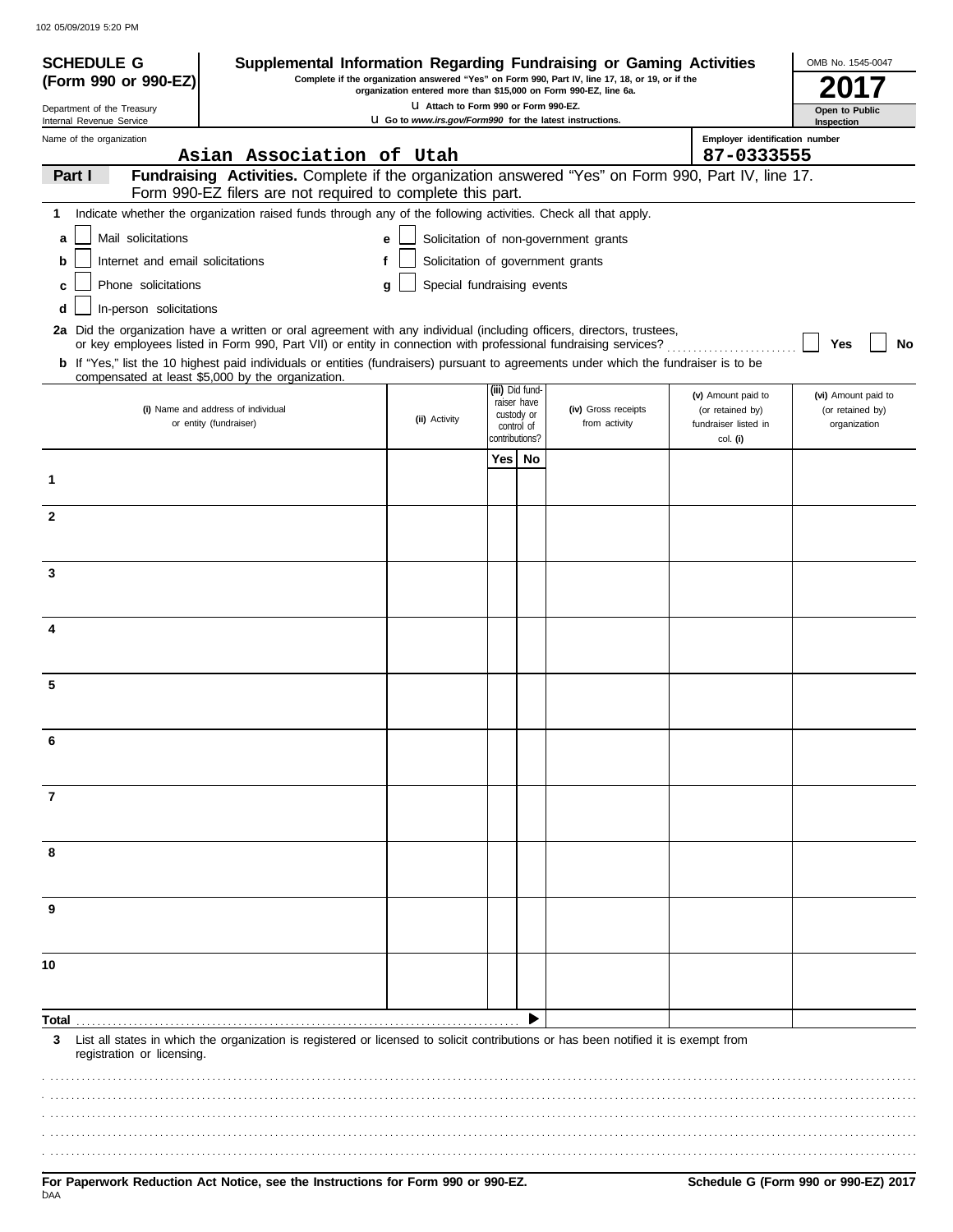### Schedule G (Form 990 or 990-EZ) 2017 Page **2 Asian Association of Utah 87-0333555**

| Part II | Fundraising Events. Complete if the organization answered "Yes" on Form 990, Part IV, line 18, or reported more    |                                                                  |                                   |  |
|---------|--------------------------------------------------------------------------------------------------------------------|------------------------------------------------------------------|-----------------------------------|--|
|         | than \$15,000 of fundraising event contributions and gross income on Form 990-EZ, lines 1 and 6b. List events with |                                                                  |                                   |  |
|         | gross receipts greater than \$5,000.                                                                               |                                                                  |                                   |  |
|         |                                                                                                                    | $\mathbf{L}$ $\mathbf{L}$ $\mathbf{L}$ $\mathbf{L}$ $\mathbf{L}$ | $\left( -1 \right)$ Other systems |  |

|          |          |                              | (a) Event $#1$                                                                                                                                                                                                         | (b) Event $#2$                                   | (c) Other events      |                                                     |
|----------|----------|------------------------------|------------------------------------------------------------------------------------------------------------------------------------------------------------------------------------------------------------------------|--------------------------------------------------|-----------------------|-----------------------------------------------------|
|          |          |                              | Asian Festival                                                                                                                                                                                                         |                                                  | None                  | (d) Total events<br>(add col. (a) through           |
|          |          |                              | (event type)                                                                                                                                                                                                           | (event type)                                     | (total number)        | $col.$ (c))                                         |
| Revenue  |          | 1 Gross receipts             | 19,786                                                                                                                                                                                                                 |                                                  |                       | 19,786                                              |
|          |          | 2 Less: Contributions        | 6,400                                                                                                                                                                                                                  |                                                  |                       | 6,400                                               |
|          |          | 3 Gross income (line 1 minus | 13,386                                                                                                                                                                                                                 |                                                  |                       | 13,386                                              |
|          |          | 4 Cash prizes                |                                                                                                                                                                                                                        |                                                  |                       |                                                     |
|          |          | 5 Noncash prizes             |                                                                                                                                                                                                                        |                                                  |                       |                                                     |
|          |          | 6 Rent/facility costs        | 14,676                                                                                                                                                                                                                 |                                                  |                       | 14,676                                              |
| Expenses |          | 7 Food and beverages         |                                                                                                                                                                                                                        |                                                  |                       |                                                     |
| Direct   |          | 8 Entertainment              |                                                                                                                                                                                                                        |                                                  |                       |                                                     |
|          |          | 9 Other direct expenses      | 9,928                                                                                                                                                                                                                  |                                                  |                       | 9,928                                               |
|          |          |                              |                                                                                                                                                                                                                        |                                                  |                       | 24,604                                              |
|          |          |                              |                                                                                                                                                                                                                        |                                                  |                       | $-11,218$                                           |
|          | Part III |                              | Gaming. Complete if the organization answered "Yes" on Form 990, Part IV, line 19, or reported more                                                                                                                    |                                                  |                       |                                                     |
|          |          |                              | than \$15,000 on Form 990-EZ, line 6a.                                                                                                                                                                                 |                                                  |                       |                                                     |
|          |          |                              | (a) Bingo                                                                                                                                                                                                              | (b) Pull tabs/instant<br>bingo/progressive bingo | (c) Other gaming      | (d) Total gaming (add<br>col. (a) through col. (c)) |
| Revenue  |          |                              |                                                                                                                                                                                                                        |                                                  |                       |                                                     |
|          |          | 1 Gross revenue              |                                                                                                                                                                                                                        |                                                  |                       |                                                     |
|          |          | 2 Cash prizes                |                                                                                                                                                                                                                        |                                                  |                       |                                                     |
| Expenses |          | 3 Noncash prizes             |                                                                                                                                                                                                                        |                                                  |                       |                                                     |
| Direct   |          | 4 Rent/facility costs        |                                                                                                                                                                                                                        |                                                  |                       |                                                     |
|          |          | 5 Other direct expenses      |                                                                                                                                                                                                                        |                                                  |                       |                                                     |
|          |          | 6 Volunteer labor            | Yes $\frac{96}{2}$<br>No                                                                                                                                                                                               | No.                                              | <b>Yes</b><br>%<br>No |                                                     |
|          |          |                              |                                                                                                                                                                                                                        |                                                  |                       |                                                     |
|          |          |                              |                                                                                                                                                                                                                        |                                                  |                       |                                                     |
| 9        |          |                              |                                                                                                                                                                                                                        |                                                  |                       |                                                     |
|          |          | <b>b</b> If "No," explain:   |                                                                                                                                                                                                                        |                                                  |                       | Yes<br>No                                           |
|          |          |                              |                                                                                                                                                                                                                        |                                                  |                       |                                                     |
|          |          |                              | 10a Were any of the organization's gaming licenses revoked, suspended, or terminated during the tax year?<br>10a Were any of the organization's gaming licenses revoked, suspended, or terminated during the tax year? |                                                  |                       | Yes<br>No                                           |
|          |          | <b>b</b> If "Yes," explain:  |                                                                                                                                                                                                                        |                                                  |                       |                                                     |
|          |          |                              |                                                                                                                                                                                                                        |                                                  |                       |                                                     |
|          |          |                              |                                                                                                                                                                                                                        |                                                  |                       |                                                     |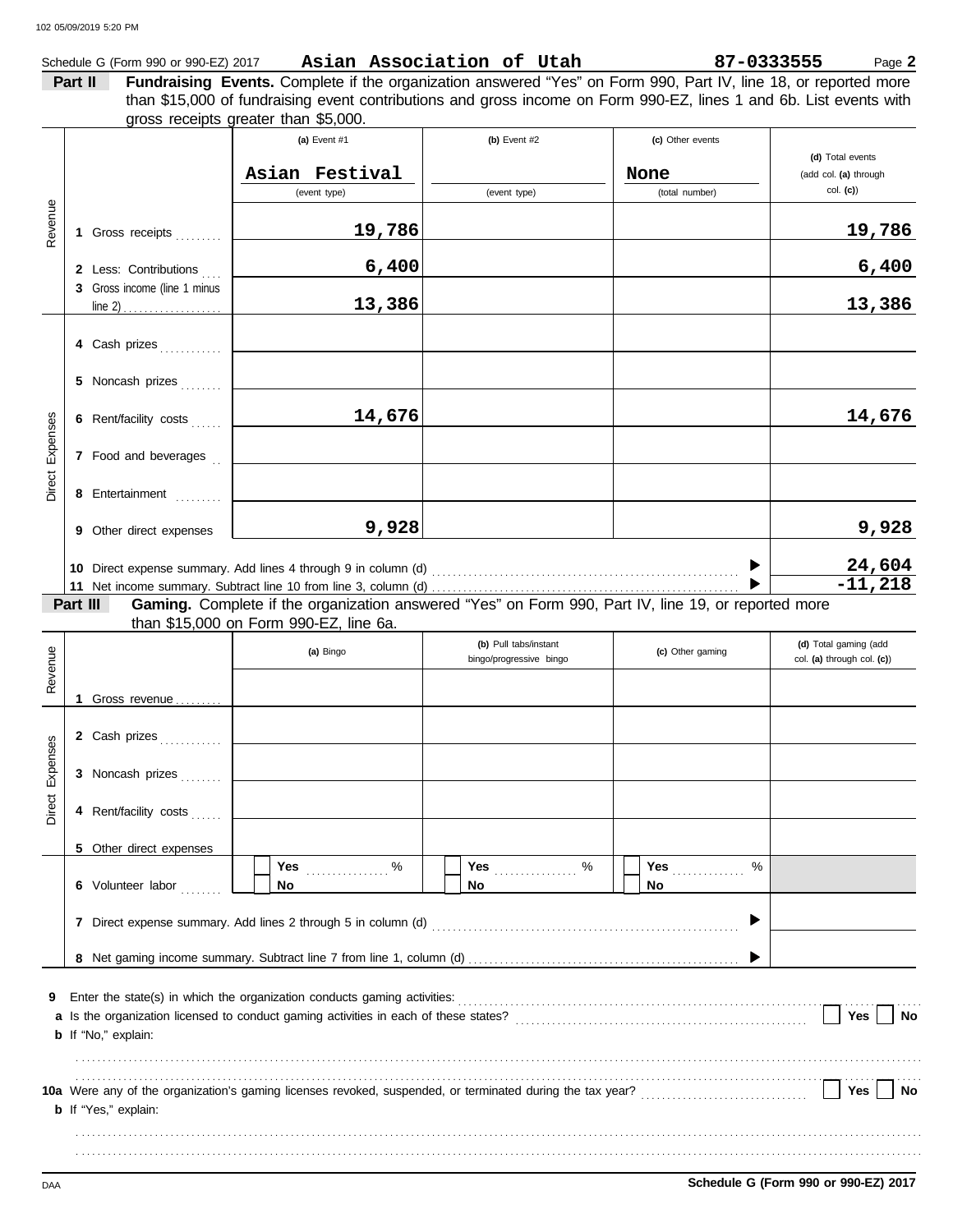102 05/09/2019 5:20 PM

|     | Schedule G (Form 990 or 990-EZ) 2017                                                                                                                                                                                                |          |                        | Asian Association of Utah                                                                                                                                                                                                | 87-0333555                           |     | Page 3 |      |
|-----|-------------------------------------------------------------------------------------------------------------------------------------------------------------------------------------------------------------------------------------|----------|------------------------|--------------------------------------------------------------------------------------------------------------------------------------------------------------------------------------------------------------------------|--------------------------------------|-----|--------|------|
| 11  |                                                                                                                                                                                                                                     |          |                        |                                                                                                                                                                                                                          |                                      | Yes |        | No   |
| 12  | Is the organization a grantor, beneficiary or trustee of a trust, or a member of a partnership or other entity                                                                                                                      |          |                        |                                                                                                                                                                                                                          |                                      |     |        |      |
|     |                                                                                                                                                                                                                                     |          |                        |                                                                                                                                                                                                                          |                                      | Yes |        | No   |
| 13  | Indicate the percentage of gaming activity conducted in:                                                                                                                                                                            |          |                        |                                                                                                                                                                                                                          |                                      |     |        |      |
| a   |                                                                                                                                                                                                                                     |          |                        |                                                                                                                                                                                                                          | 13а                                  |     |        | %    |
| b   | An outside facility <i>contained a contained a contained a contained a contained a contained a contained a contained a</i>                                                                                                          |          |                        |                                                                                                                                                                                                                          | 13b                                  |     |        | $\%$ |
| 14  | Enter the name and address of the person who prepares the organization's gaming/special events books and<br>records:                                                                                                                |          |                        |                                                                                                                                                                                                                          |                                      |     |        |      |
|     |                                                                                                                                                                                                                                     |          |                        |                                                                                                                                                                                                                          |                                      |     |        |      |
|     |                                                                                                                                                                                                                                     |          |                        |                                                                                                                                                                                                                          |                                      |     |        |      |
|     | Address <b>u</b>                                                                                                                                                                                                                    |          |                        |                                                                                                                                                                                                                          |                                      |     |        |      |
| 15а | Does the organization have a contract with a third party from whom the organization receives gaming                                                                                                                                 |          |                        |                                                                                                                                                                                                                          |                                      | Yes |        | No   |
| b   |                                                                                                                                                                                                                                     |          |                        |                                                                                                                                                                                                                          |                                      |     |        |      |
|     |                                                                                                                                                                                                                                     |          |                        |                                                                                                                                                                                                                          |                                      |     |        |      |
|     | If "Yes," enter name and address of the third party:                                                                                                                                                                                |          |                        |                                                                                                                                                                                                                          |                                      |     |        |      |
|     |                                                                                                                                                                                                                                     |          |                        |                                                                                                                                                                                                                          |                                      |     |        |      |
|     |                                                                                                                                                                                                                                     |          |                        |                                                                                                                                                                                                                          |                                      |     |        |      |
|     |                                                                                                                                                                                                                                     |          |                        |                                                                                                                                                                                                                          |                                      |     |        |      |
|     | Address <b>u</b>                                                                                                                                                                                                                    |          |                        |                                                                                                                                                                                                                          |                                      |     |        |      |
| 16  | Gaming manager information:                                                                                                                                                                                                         |          |                        |                                                                                                                                                                                                                          |                                      |     |        |      |
|     |                                                                                                                                                                                                                                     |          |                        |                                                                                                                                                                                                                          |                                      |     |        |      |
|     |                                                                                                                                                                                                                                     |          |                        |                                                                                                                                                                                                                          |                                      |     |        |      |
|     |                                                                                                                                                                                                                                     |          |                        |                                                                                                                                                                                                                          |                                      |     |        |      |
|     | Description of services provided <b>u</b> electron contract the contract of the contract of the contract of the contract of the contract of the contract of the contract of the contract of the contract of the contract of the con |          |                        |                                                                                                                                                                                                                          |                                      |     |        |      |
|     | Director/officer                                                                                                                                                                                                                    | Employee | Independent contractor |                                                                                                                                                                                                                          |                                      |     |        |      |
|     |                                                                                                                                                                                                                                     |          |                        |                                                                                                                                                                                                                          |                                      |     |        |      |
| 17  | Mandatory distributions:                                                                                                                                                                                                            |          |                        |                                                                                                                                                                                                                          |                                      |     |        |      |
| a   | Is the organization required under state law to make charitable distributions from the gaming proceeds to                                                                                                                           |          |                        |                                                                                                                                                                                                                          |                                      |     |        |      |
|     |                                                                                                                                                                                                                                     |          |                        |                                                                                                                                                                                                                          |                                      | Yes |        | No   |
| b   | Enter the amount of distributions required under state law to be distributed to other exempt organizations or                                                                                                                       |          |                        |                                                                                                                                                                                                                          |                                      |     |        |      |
|     | spent in the organization's own exempt activities during the tax year $\mathbf{u}$ \$                                                                                                                                               |          |                        |                                                                                                                                                                                                                          |                                      |     |        |      |
|     | Part IV                                                                                                                                                                                                                             |          |                        | Supplemental Information. Provide the explanations required by Part I, line 2b, columns (iii) and (v); and<br>Part III, lines 9, 9b, 10b, 15b, 15c, 16, and 17b, as applicable. Also provide any additional information. |                                      |     |        |      |
|     | See instructions.                                                                                                                                                                                                                   |          |                        |                                                                                                                                                                                                                          |                                      |     |        |      |
|     |                                                                                                                                                                                                                                     |          |                        |                                                                                                                                                                                                                          |                                      |     |        |      |
|     |                                                                                                                                                                                                                                     |          |                        |                                                                                                                                                                                                                          |                                      |     |        |      |
|     |                                                                                                                                                                                                                                     |          |                        |                                                                                                                                                                                                                          |                                      |     |        |      |
|     |                                                                                                                                                                                                                                     |          |                        |                                                                                                                                                                                                                          |                                      |     |        |      |
|     |                                                                                                                                                                                                                                     |          |                        |                                                                                                                                                                                                                          |                                      |     |        |      |
|     |                                                                                                                                                                                                                                     |          |                        |                                                                                                                                                                                                                          |                                      |     |        |      |
|     |                                                                                                                                                                                                                                     |          |                        |                                                                                                                                                                                                                          |                                      |     |        |      |
|     |                                                                                                                                                                                                                                     |          |                        |                                                                                                                                                                                                                          |                                      |     |        |      |
|     |                                                                                                                                                                                                                                     |          |                        |                                                                                                                                                                                                                          |                                      |     |        |      |
|     |                                                                                                                                                                                                                                     |          |                        |                                                                                                                                                                                                                          |                                      |     |        |      |
|     |                                                                                                                                                                                                                                     |          |                        |                                                                                                                                                                                                                          |                                      |     |        |      |
|     |                                                                                                                                                                                                                                     |          |                        |                                                                                                                                                                                                                          | Schedule G (Form 990 or 990-EZ) 2017 |     |        |      |

DAA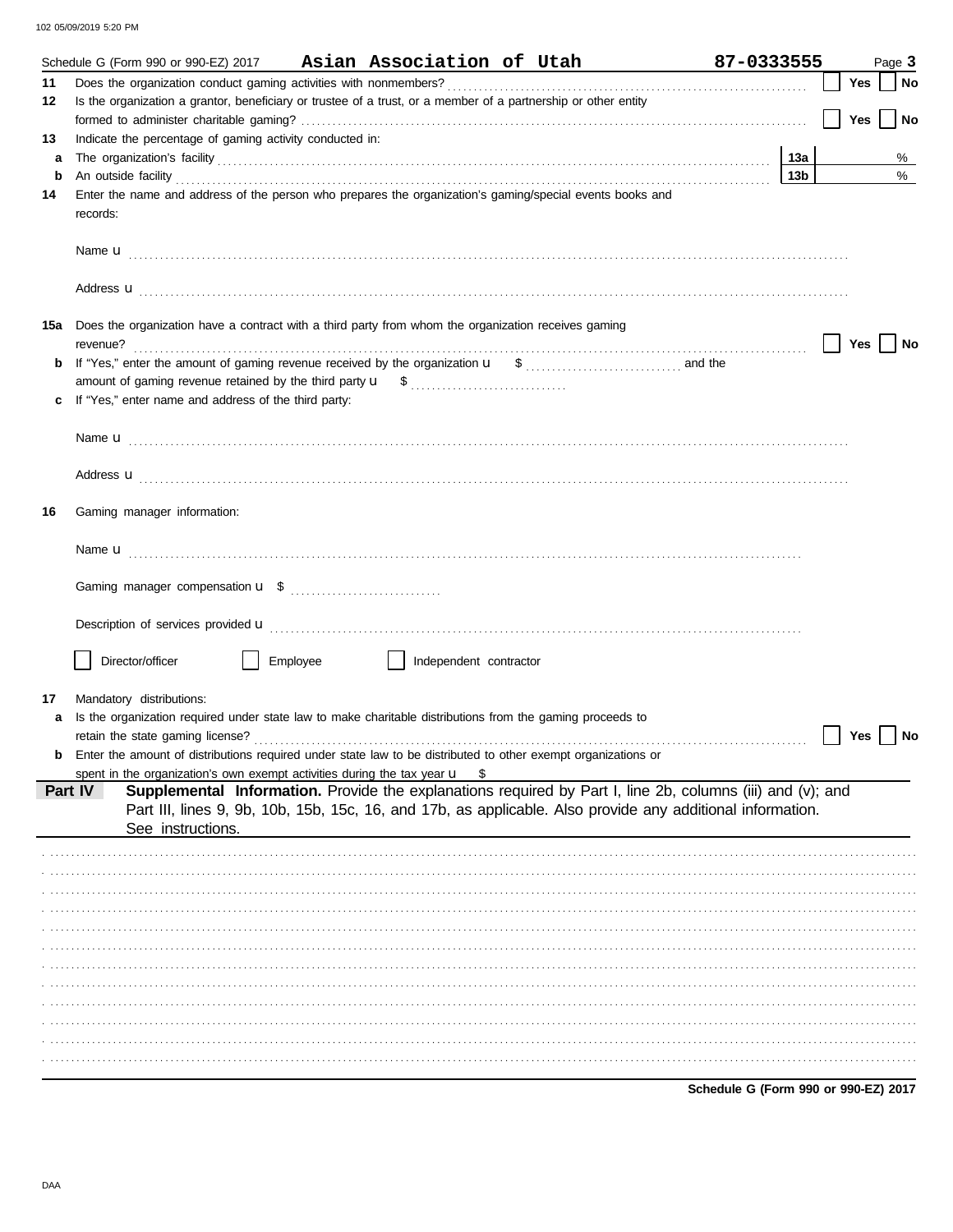| <b>SCHEDULE I</b>                                      |                                                                                                                                                                                                                                                        |           |                      | Grants and Other Assistance to Organizations,                                                                                         |                                       |                                                   |                                          | OMB No. 1545-0047                          |                   |
|--------------------------------------------------------|--------------------------------------------------------------------------------------------------------------------------------------------------------------------------------------------------------------------------------------------------------|-----------|----------------------|---------------------------------------------------------------------------------------------------------------------------------------|---------------------------------------|---------------------------------------------------|------------------------------------------|--------------------------------------------|-------------------|
| (Form 990)                                             |                                                                                                                                                                                                                                                        |           |                      | Governments, and Individuals in the United States<br>Complete if the organization answered "Yes" on Form 990, Part IV, line 21 or 22. |                                       |                                                   |                                          |                                            |                   |
| Department of the Treasury<br>Internal Revenue Service |                                                                                                                                                                                                                                                        |           |                      | u Attach to Form 990.<br>u Go to www.irs.gov/Form990 for the latest information.                                                      |                                       |                                                   |                                          | <b>Open to Public</b><br><b>Inspection</b> |                   |
| Name of the organization                               |                                                                                                                                                                                                                                                        |           |                      |                                                                                                                                       |                                       |                                                   |                                          | Employer identification number             |                   |
|                                                        | Asian Association of Utah                                                                                                                                                                                                                              |           |                      |                                                                                                                                       |                                       |                                                   |                                          | 87-0333555                                 |                   |
| Part I                                                 | <b>General Information on Grants and Assistance</b>                                                                                                                                                                                                    |           |                      |                                                                                                                                       |                                       |                                                   |                                          |                                            |                   |
| 1                                                      | Does the organization maintain records to substantiate the amount of the grants or assistance, the grantees' eligibility for the grants or assistance, and                                                                                             |           |                      |                                                                                                                                       |                                       |                                                   |                                          | Yes                                        | $ \mathbf{X} $ No |
| Part II                                                | 2 Describe in Part IV the organization's procedures for monitoring the use of grant funds in the United States.<br>Grants and Other Assistance to Domestic Organizations and Domestic Governments. Complete if the organization answered "Yes" on Form |           |                      |                                                                                                                                       |                                       |                                                   |                                          |                                            |                   |
|                                                        | 990, Part IV, line 21, for any recipient that received more than \$5,000. Part II can be duplicated if additional space is needed.                                                                                                                     |           |                      |                                                                                                                                       |                                       |                                                   |                                          |                                            |                   |
| -1                                                     | (a) Name and address of organization<br>or government                                                                                                                                                                                                  | $(b)$ EIN | $(c)$ IRC<br>section | (d) Amount of cash<br>grant                                                                                                           | (e) Amount of non-<br>cash assistance | (f) Method of valuation<br>(book, FMV, appraisal, | (q) Description of<br>noncash assistance | (h) Purpose of grant<br>or assistance      |                   |
|                                                        |                                                                                                                                                                                                                                                        |           | (if applicable)      |                                                                                                                                       |                                       | other)                                            |                                          |                                            |                   |
| (1)                                                    |                                                                                                                                                                                                                                                        |           |                      |                                                                                                                                       |                                       |                                                   |                                          |                                            |                   |
| (2)                                                    |                                                                                                                                                                                                                                                        |           |                      |                                                                                                                                       |                                       |                                                   |                                          |                                            |                   |
|                                                        |                                                                                                                                                                                                                                                        |           |                      |                                                                                                                                       |                                       |                                                   |                                          |                                            |                   |
| (3)                                                    |                                                                                                                                                                                                                                                        |           |                      |                                                                                                                                       |                                       |                                                   |                                          |                                            |                   |
|                                                        |                                                                                                                                                                                                                                                        |           |                      |                                                                                                                                       |                                       |                                                   |                                          |                                            |                   |
| (4)                                                    |                                                                                                                                                                                                                                                        |           |                      |                                                                                                                                       |                                       |                                                   |                                          |                                            |                   |
|                                                        |                                                                                                                                                                                                                                                        |           |                      |                                                                                                                                       |                                       |                                                   |                                          |                                            |                   |
| (5)                                                    |                                                                                                                                                                                                                                                        |           |                      |                                                                                                                                       |                                       |                                                   |                                          |                                            |                   |
|                                                        |                                                                                                                                                                                                                                                        |           |                      |                                                                                                                                       |                                       |                                                   |                                          |                                            |                   |
| (6)                                                    |                                                                                                                                                                                                                                                        |           |                      |                                                                                                                                       |                                       |                                                   |                                          |                                            |                   |
|                                                        |                                                                                                                                                                                                                                                        |           |                      |                                                                                                                                       |                                       |                                                   |                                          |                                            |                   |
| (7)                                                    |                                                                                                                                                                                                                                                        |           |                      |                                                                                                                                       |                                       |                                                   |                                          |                                            |                   |
|                                                        |                                                                                                                                                                                                                                                        |           |                      |                                                                                                                                       |                                       |                                                   |                                          |                                            |                   |
| (8)                                                    |                                                                                                                                                                                                                                                        |           |                      |                                                                                                                                       |                                       |                                                   |                                          |                                            |                   |
|                                                        |                                                                                                                                                                                                                                                        |           |                      |                                                                                                                                       |                                       |                                                   |                                          |                                            |                   |
| (9)                                                    |                                                                                                                                                                                                                                                        |           |                      |                                                                                                                                       |                                       |                                                   |                                          |                                            |                   |
|                                                        |                                                                                                                                                                                                                                                        |           |                      |                                                                                                                                       |                                       |                                                   |                                          |                                            |                   |
| 2<br>3                                                 | Enter total number of section 501(c)(3) and government organizations listed in the line 1 table<br>Enter total number of other organizations listed in the line 1 table                                                                                |           |                      |                                                                                                                                       |                                       |                                                   |                                          | u                                          |                   |
|                                                        | For Paperwork Reduction Act Notice, see the Instructions for Form 990.                                                                                                                                                                                 |           |                      |                                                                                                                                       |                                       |                                                   |                                          | u<br>Schedule I (Form 990) (2017)          |                   |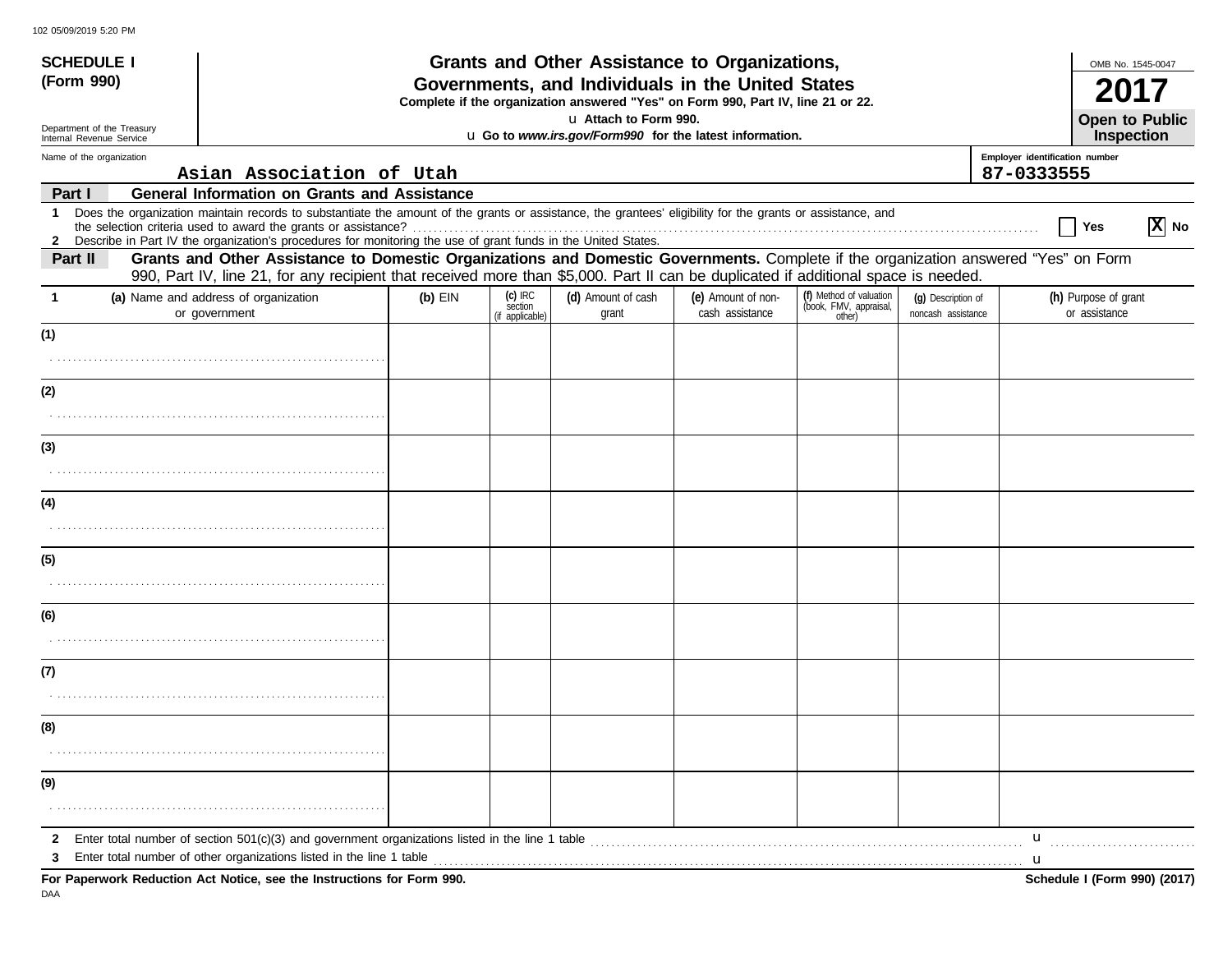### Schedule I (Form 990) (2017) Asian Association of Utah

#### 87-0333555

Page 2

Grants and Other Assistance to Domestic Individuals. Complete if the organization answered "Yes" on Form 990, Part IV, line 22. Part III Part III can be duplicated if additional space is needed.

| (a) Type of grant or assistance                                                                                                                      | (b) Number of<br>recipients | (c) Amount of<br>cash grant | (d) Amount of<br>noncash assistance | (e) Method of valuation (book,<br>FMV, appraisal, other) | (f) Description of noncash assistance |
|------------------------------------------------------------------------------------------------------------------------------------------------------|-----------------------------|-----------------------------|-------------------------------------|----------------------------------------------------------|---------------------------------------|
| 1 Employment<br>supplies                                                                                                                             | 81                          | 7,564                       |                                     |                                                          |                                       |
| 2 Transportation                                                                                                                                     | 756                         | 78,118                      |                                     |                                                          |                                       |
| 3 Housing (rent, utilities)                                                                                                                          | 263                         | 136,276                     |                                     |                                                          |                                       |
| 4 Parenting education                                                                                                                                | 312                         | 37,167                      |                                     |                                                          |                                       |
| 5 Medical services                                                                                                                                   | 101                         | 12,113                      |                                     |                                                          |                                       |
| 6 Other (furniture)                                                                                                                                  | 527                         | 240,172                     |                                     |                                                          |                                       |
| 7 Trafficking                                                                                                                                        | 178                         | 70,634                      |                                     |                                                          |                                       |
| Supplemental Information. Provide the information required in Part I, line 2; Part III, column (b); and any other additional information.<br>Part IV |                             |                             |                                     |                                                          |                                       |

**Schedule I (Form 990) (2017)**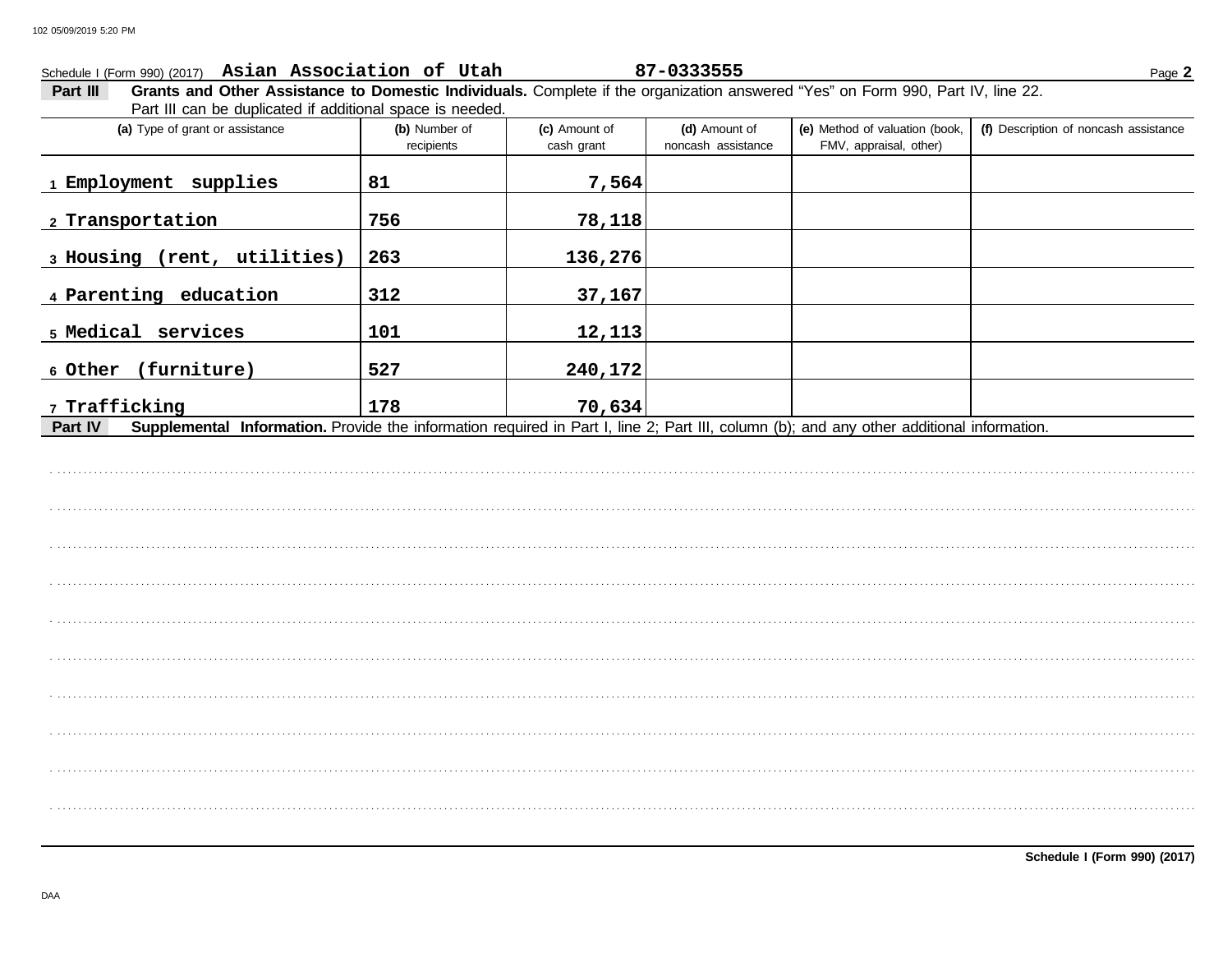| Part III<br>Part III can be duplicated if additional space is needed.                                                                                |                             |                             |                                     | Grants and Other Assistance to Domestic Individuals. Complete if the organization answered "Yes" on Form 990, Part IV, line 22. |                                       |
|------------------------------------------------------------------------------------------------------------------------------------------------------|-----------------------------|-----------------------------|-------------------------------------|---------------------------------------------------------------------------------------------------------------------------------|---------------------------------------|
| (a) Type of grant or assistance                                                                                                                      | (b) Number of<br>recipients | (c) Amount of<br>cash grant | (d) Amount of<br>noncash assistance | (e) Method of valuation (book,<br>FMV, appraisal, other)                                                                        | (f) Description of noncash assistance |
| 1 ESL classes                                                                                                                                        | 132                         | 5,883                       |                                     |                                                                                                                                 |                                       |
|                                                                                                                                                      |                             |                             |                                     |                                                                                                                                 |                                       |
| $\overline{\mathbf{3}}$                                                                                                                              |                             |                             |                                     |                                                                                                                                 |                                       |
|                                                                                                                                                      |                             |                             |                                     |                                                                                                                                 |                                       |
| 5                                                                                                                                                    |                             |                             |                                     |                                                                                                                                 |                                       |
| 6                                                                                                                                                    |                             |                             |                                     |                                                                                                                                 |                                       |
| 7                                                                                                                                                    |                             |                             |                                     |                                                                                                                                 |                                       |
| Part IV<br>Supplemental Information. Provide the information required in Part I, line 2; Part III, column (b); and any other additional information. |                             |                             |                                     |                                                                                                                                 |                                       |
|                                                                                                                                                      |                             |                             |                                     |                                                                                                                                 |                                       |
|                                                                                                                                                      |                             |                             |                                     |                                                                                                                                 |                                       |

Schedule I (Form 990) (2017)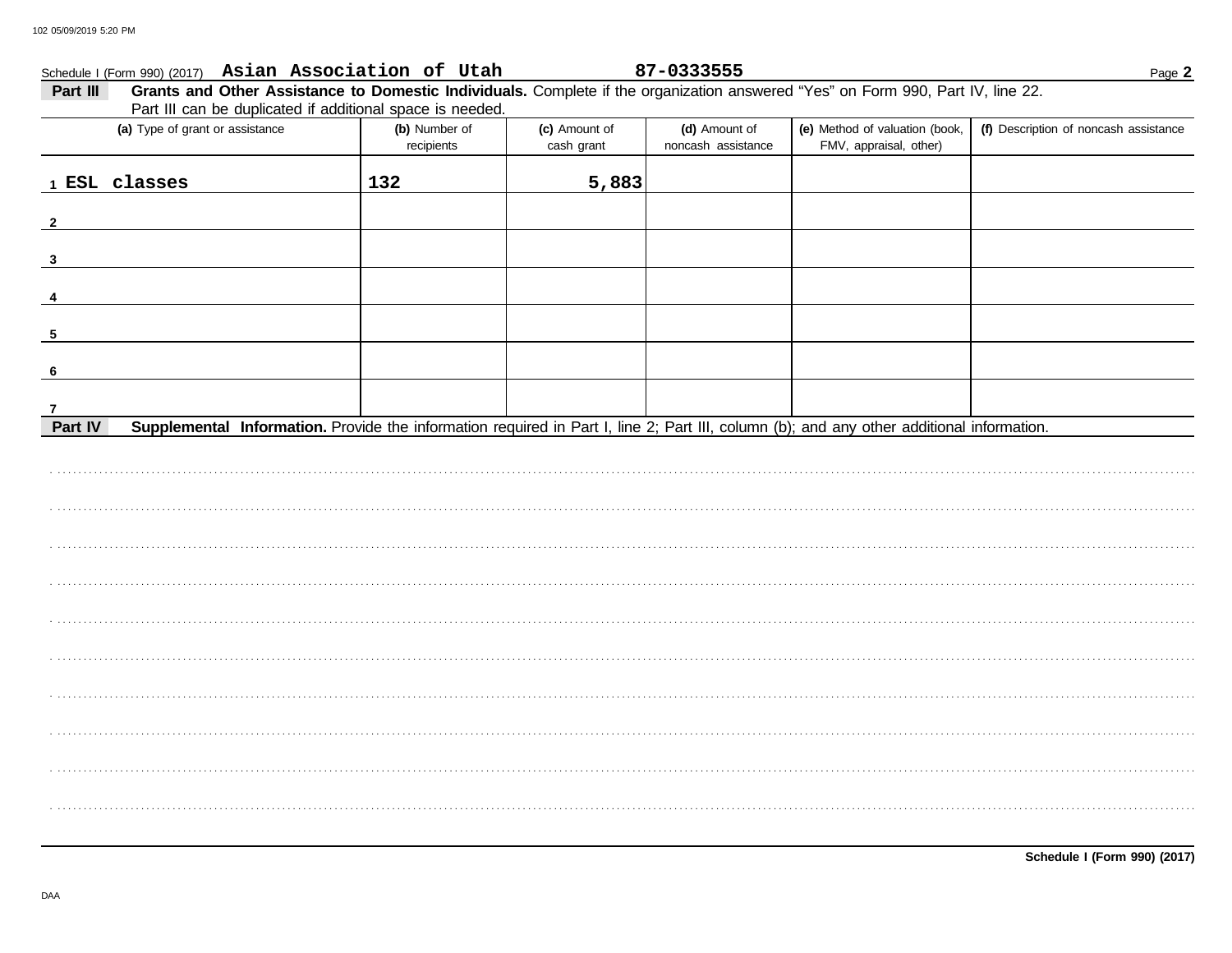# **(Form 990)**

# **SCHEDULE M Noncash Contributions**

u **Complete if the organizations answered "Yes" on Form 990, Part IV, lines 29 or 30.** u **Attach to Form 990.**

**Inspection Open To Public**

| <b>u</b> Go to www.irs.gov/Form990 for the latest information. |  |  |
|----------------------------------------------------------------|--|--|
|----------------------------------------------------------------|--|--|

Name of the organization **Employer identification number Employer identification number** Department of the Treasury<br>Internal Revenue Service

#### **Part I Types of Property Asian Association of Utah 87-0333555**

|              | וטקטו ו וט נאקעו                                                                                                   |                               |                                                        |                                                    |                                                              |     |     |     |
|--------------|--------------------------------------------------------------------------------------------------------------------|-------------------------------|--------------------------------------------------------|----------------------------------------------------|--------------------------------------------------------------|-----|-----|-----|
|              |                                                                                                                    | (a)<br>Check if<br>applicable | (b)<br>Number of contributions or<br>items contributed | (c)<br>Noncash contribution<br>amounts reported on | (d)<br>Method of determining<br>noncash contribution amounts |     |     |     |
|              |                                                                                                                    |                               |                                                        | Form 990, Part VIII, line 1g                       |                                                              |     |     |     |
| 1.           | Art - Works of art                                                                                                 |                               |                                                        |                                                    |                                                              |     |     |     |
| $\mathbf{2}$ | Art - Historical treasures                                                                                         |                               |                                                        |                                                    |                                                              |     |     |     |
| 3            | Art - Fractional interests                                                                                         |                               |                                                        |                                                    |                                                              |     |     |     |
| 4            | Books and publications                                                                                             |                               |                                                        |                                                    |                                                              |     |     |     |
| 5            | Clothing and household<br>$\mathsf{goods}\xrightarrow{\hspace{0.5cm}}$                                             |                               |                                                        |                                                    |                                                              |     |     |     |
| 6            | Cars and other vehicles                                                                                            |                               |                                                        |                                                    |                                                              |     |     |     |
| 7            | Boats and planes                                                                                                   |                               |                                                        |                                                    |                                                              |     |     |     |
| 8            | Intellectual property                                                                                              |                               |                                                        |                                                    |                                                              |     |     |     |
| 9            | Securities - Publicly traded                                                                                       |                               |                                                        |                                                    |                                                              |     |     |     |
| 10           | Securities - Closely held stock                                                                                    |                               |                                                        |                                                    |                                                              |     |     |     |
| 11           | Securities - Partnership, LLC,                                                                                     |                               |                                                        |                                                    |                                                              |     |     |     |
|              | or trust interests                                                                                                 |                               |                                                        |                                                    |                                                              |     |     |     |
| 12           | Securities - Miscellaneous                                                                                         |                               |                                                        |                                                    |                                                              |     |     |     |
| 13           | Qualified conservation                                                                                             |                               |                                                        |                                                    |                                                              |     |     |     |
|              | contribution - Historic                                                                                            |                               |                                                        |                                                    |                                                              |     |     |     |
|              | structures                                                                                                         |                               |                                                        |                                                    |                                                              |     |     |     |
| 14           | Qualified conservation                                                                                             |                               |                                                        |                                                    |                                                              |     |     |     |
|              | contribution - Other                                                                                               |                               |                                                        |                                                    |                                                              |     |     |     |
| 15           | Real estate - Residential                                                                                          |                               |                                                        |                                                    |                                                              |     |     |     |
| 16           | Real estate - Commercial                                                                                           |                               |                                                        |                                                    |                                                              |     |     |     |
| 17           | Real estate - Other                                                                                                |                               |                                                        |                                                    |                                                              |     |     |     |
| 18           |                                                                                                                    |                               |                                                        |                                                    |                                                              |     |     |     |
| 19           | Food inventory                                                                                                     |                               |                                                        |                                                    |                                                              |     |     |     |
| 20           | Drugs and medical supplies                                                                                         |                               |                                                        |                                                    |                                                              |     |     |     |
| 21           | Taxidermy                                                                                                          |                               |                                                        |                                                    |                                                              |     |     |     |
| 22           | Historical artifacts                                                                                               |                               |                                                        |                                                    |                                                              |     |     |     |
| 23           | Scientific specimens                                                                                               |                               |                                                        |                                                    |                                                              |     |     |     |
| 24           | Archeological artifacts                                                                                            |                               |                                                        |                                                    |                                                              |     |     |     |
| 25           | Other <b>u</b> (DI Vouchers                                                                                        | X                             | 356                                                    | 244, 228                                           | Thrift shop value                                            |     |     |     |
| 26           |                                                                                                                    |                               |                                                        |                                                    |                                                              |     |     |     |
| 27           |                                                                                                                    |                               |                                                        |                                                    |                                                              |     |     |     |
| 28           | Other $\mathbf{u}$ (                                                                                               |                               |                                                        |                                                    |                                                              |     |     |     |
| 29           | Number of Forms 8283 received by the organization during the tax year for contributions for                        |                               |                                                        |                                                    |                                                              |     |     |     |
|              | which the organization completed Form 8283, Part IV, Donee Acknowledgement                                         |                               |                                                        |                                                    | 29                                                           |     |     |     |
|              |                                                                                                                    |                               |                                                        |                                                    |                                                              |     | Yes | No. |
| 30a          | During the year, did the organization receive by contribution any property reported in Part I, lines 1 through     |                               |                                                        |                                                    |                                                              |     |     |     |
|              | 28, that it must hold for at least three years from the date of the initial contribution, and which isn't required |                               |                                                        |                                                    |                                                              |     |     |     |
|              |                                                                                                                    |                               |                                                        |                                                    |                                                              | 30a |     | X   |
| b            | If "Yes," describe the arrangement in Part II.                                                                     |                               |                                                        |                                                    |                                                              |     |     |     |
| 31           | Does the organization have a gift acceptance policy that requires the review of any nonstandard                    |                               |                                                        |                                                    |                                                              |     |     |     |
|              | contributions?                                                                                                     |                               |                                                        |                                                    |                                                              | 31  |     | X   |
| 32a          | Does the organization hire or use third parties or related organizations to solicit, process, or sell noncash      |                               |                                                        |                                                    |                                                              |     |     |     |
|              | contributions?                                                                                                     |                               |                                                        |                                                    |                                                              | 32a |     | X   |
| b            | If "Yes," describe in Part II.                                                                                     |                               |                                                        |                                                    |                                                              |     |     |     |
| 33           | If the organization didn't report an amount in column (c) for a type of property for which column (a) is checked,  |                               |                                                        |                                                    |                                                              |     |     |     |
|              | describe in Part II.                                                                                               |                               |                                                        |                                                    |                                                              |     |     |     |

**For Paperwork Reduction Act Notice, see the Instructions for Form 990. Schedule M (Form 990) 2017**

OMB No. 1545-0047

**2017**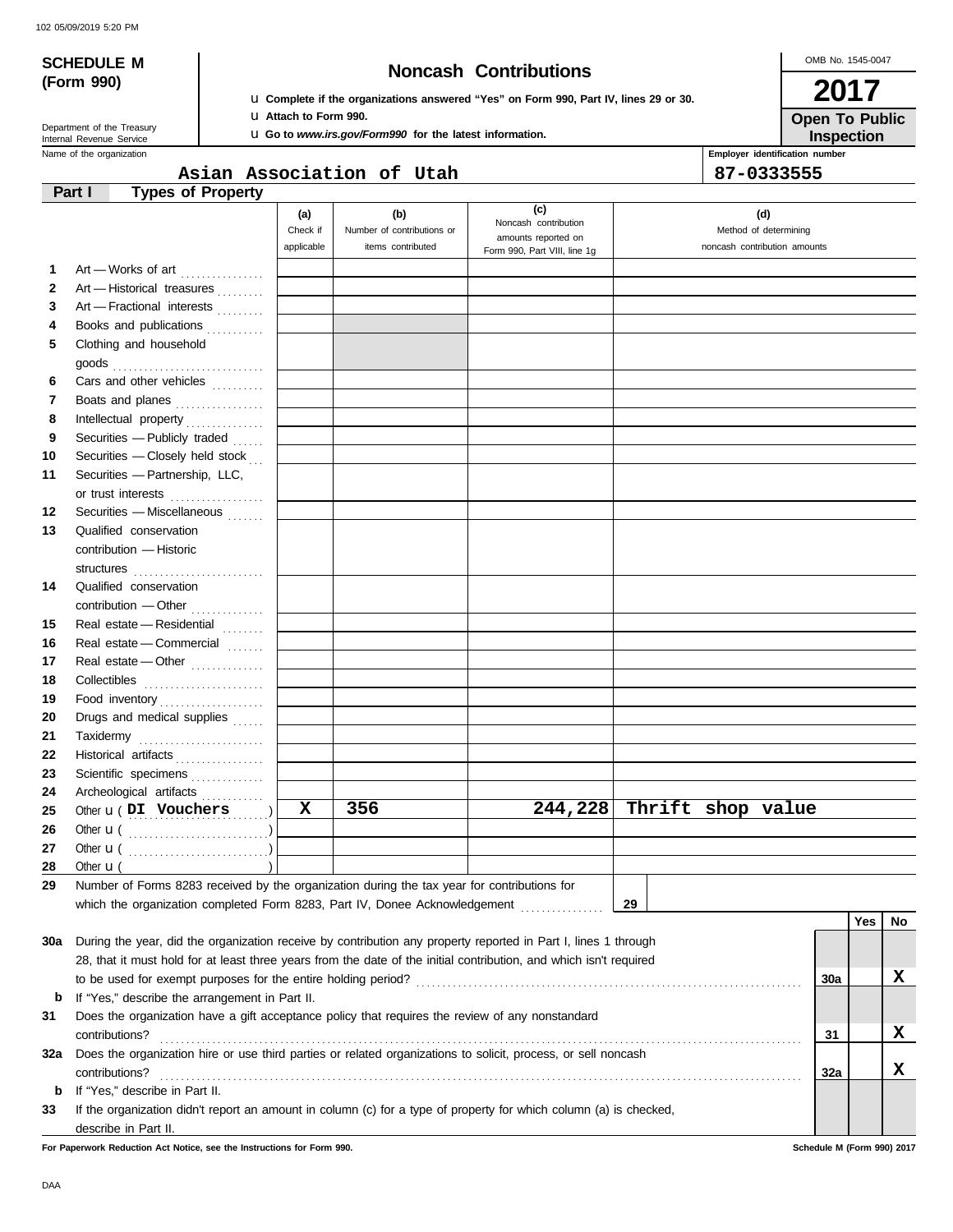|         | Schedule M (Form 990) 2017            |  | Asian Association of Utah |                                                                                   | 87-0333555 |                                                                                                                                                                                                                              | Page $2$ |
|---------|---------------------------------------|--|---------------------------|-----------------------------------------------------------------------------------|------------|------------------------------------------------------------------------------------------------------------------------------------------------------------------------------------------------------------------------------|----------|
| Part II |                                       |  |                           | or a combination of both. Also complete this part for any additional information. |            | Supplemental Information. Provide the information required by Part I, lines 30b, 32b, and 33, and whether<br>the organization is reporting in Part I, column (b), the number of contributions, the number of items received, |          |
|         | Schedule M - Supplemental Information |  |                           |                                                                                   |            |                                                                                                                                                                                                                              |          |
|         |                                       |  |                           |                                                                                   |            | This reports the number of vouchers distributed by the organization.                                                                                                                                                         |          |
|         |                                       |  |                           |                                                                                   |            |                                                                                                                                                                                                                              |          |
|         |                                       |  |                           |                                                                                   |            |                                                                                                                                                                                                                              |          |
|         |                                       |  |                           |                                                                                   |            |                                                                                                                                                                                                                              |          |
|         |                                       |  |                           |                                                                                   |            |                                                                                                                                                                                                                              |          |
|         |                                       |  |                           |                                                                                   |            |                                                                                                                                                                                                                              |          |
|         |                                       |  |                           |                                                                                   |            |                                                                                                                                                                                                                              |          |
|         |                                       |  |                           |                                                                                   |            |                                                                                                                                                                                                                              |          |
|         |                                       |  |                           |                                                                                   |            |                                                                                                                                                                                                                              |          |
|         |                                       |  |                           |                                                                                   |            |                                                                                                                                                                                                                              |          |
|         |                                       |  |                           |                                                                                   |            |                                                                                                                                                                                                                              |          |
|         |                                       |  |                           |                                                                                   |            |                                                                                                                                                                                                                              |          |
|         |                                       |  |                           |                                                                                   |            |                                                                                                                                                                                                                              |          |
|         |                                       |  |                           |                                                                                   |            |                                                                                                                                                                                                                              |          |
|         |                                       |  |                           |                                                                                   |            |                                                                                                                                                                                                                              |          |
|         |                                       |  |                           |                                                                                   |            |                                                                                                                                                                                                                              |          |
|         |                                       |  |                           |                                                                                   |            |                                                                                                                                                                                                                              |          |
|         |                                       |  |                           |                                                                                   |            |                                                                                                                                                                                                                              |          |
|         |                                       |  |                           |                                                                                   |            |                                                                                                                                                                                                                              |          |
|         |                                       |  |                           |                                                                                   |            |                                                                                                                                                                                                                              |          |
|         |                                       |  |                           |                                                                                   |            |                                                                                                                                                                                                                              |          |
|         |                                       |  |                           |                                                                                   |            |                                                                                                                                                                                                                              |          |
|         |                                       |  |                           |                                                                                   |            |                                                                                                                                                                                                                              |          |
|         |                                       |  |                           |                                                                                   |            |                                                                                                                                                                                                                              |          |
|         |                                       |  |                           |                                                                                   |            |                                                                                                                                                                                                                              |          |
|         |                                       |  |                           |                                                                                   |            |                                                                                                                                                                                                                              |          |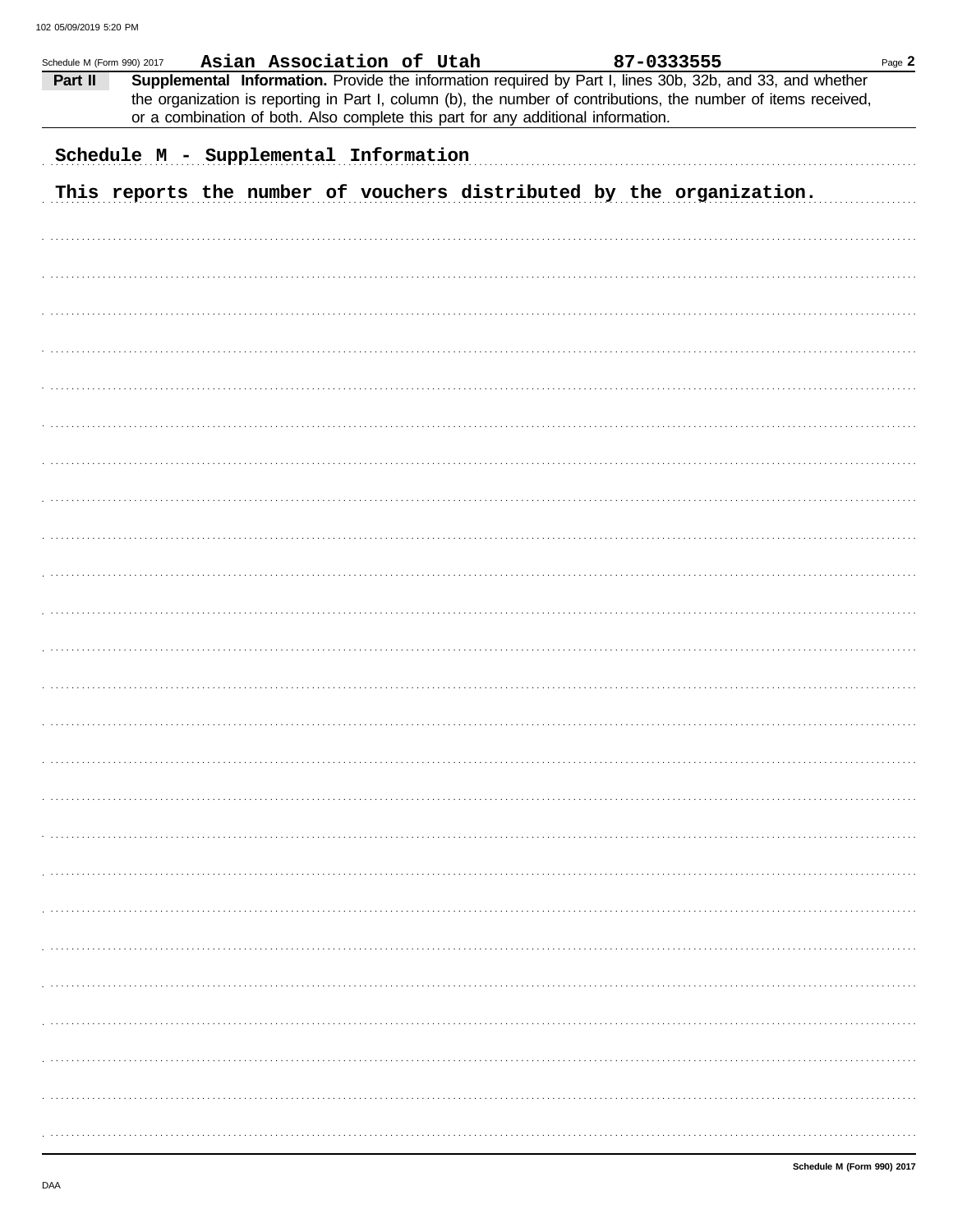#### **SCHEDULE O Supplemental Information to Form 990 or 990-EZ**

**Form 990 or 990-EZ or to provide any additional information. (Form 990 or 990-EZ) Complete to provide information for responses to specific questions on**

> u **Attach to Form 990 or 990-EZ.** u **Go to** *www.irs.gov/Form990* **for the latest information.**

OMB No. 1545-0047

**2017 Open to Public**

**Inspection**

Name of the organization **Employer identification number Employer identification number** Internal Revenue Service Department of the Treasury

#### **Asian Association of Utah 87-0333555**

Form 990 - Organization's Mission (1998) (1999) (1999) (1999) (1999) (1999) (1999) (1999) (1999) (1999) (1999) The Refugee and Immigrant Center at the Asian Association of Utah (RIC-AAU) was founded in 1977 and is a private, non-profit, community-based organization located in Salt Lake City. Originally established to support Asian immigrants and refugees in their transition to life in the United States, the organization has expanded its resources and services over the past 37 years to assist refugees and immigrants from around the world. Today, we serve over 2,000 refugees, immigrants, and other community members each year. With over 60 staff members, our backgrounds cover 17 countries and over 30 languages. We are devoted to helping clients become more self-sufficient in their daily lives, and aim to reduce the barriers that refugees and immigrants face when adapting to life in the U.S. With the help of staff, volunteers, and community leaders, we are continually developing and expanding our services to meet the needs of our clients. We offer comprehensive services in one physical location, reducing transportation barriers and promoting access to a wide range of resources. Individuals and families in need can get case management services, employment help, counseling and mental health treatment, English classes, after-school tutoring and more. We also work closely with the Utah resettlement agencies, refugee communities, state protective services, and many others, to ensure a greater network of support for our clients. RIC-AAU is committed to walking with people on their journeys to selfsufficiency. We know that our work not only makes a difference in the

lives of those we serve, but changes our whole community for the better.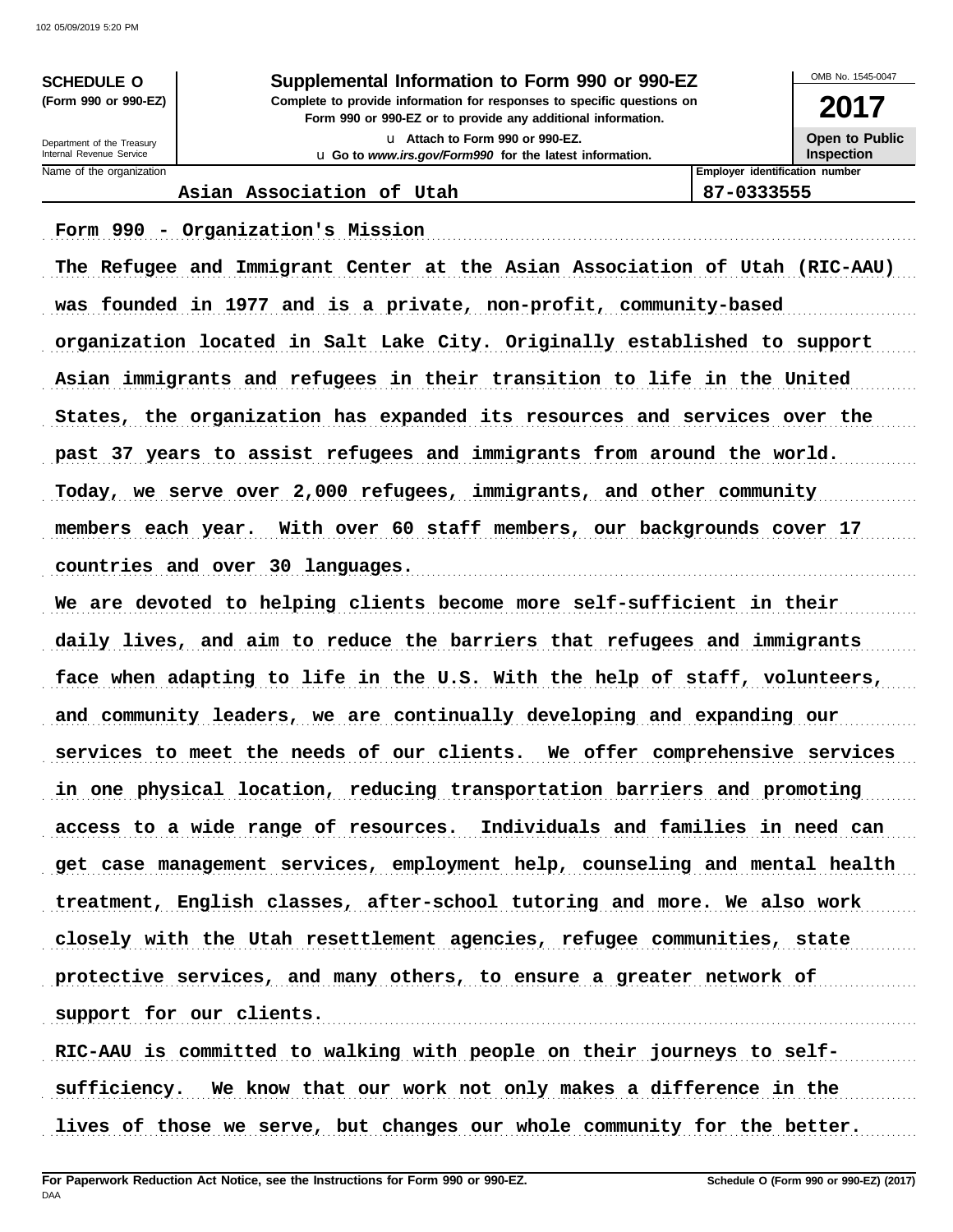| Schedule O (Form 990 or 990-EZ) (2017)<br>Name of the organization          | Page 2<br>Employer identification number |
|-----------------------------------------------------------------------------|------------------------------------------|
| Asian Association of Utah                                                   | 87-0333555                               |
| Form 990, Part III, Line 4a - First Accomplishment                          |                                          |
| Targeted Assistance Grant (TAG) :                                           |                                          |
| The TAG program focuses on providing support for refugee work-readiness     |                                          |
| through job search preparation, skills-building and case management to      |                                          |
| assist in overcoming employment barriers and other situations that may      |                                          |
| jeopardize employment. The program also includes a significant Refugee      |                                          |
| Community Organization capacity building component, partnering with three   |                                          |
| key refugee communities (Congolese, Somali, and Sudanese) to provide        |                                          |
| training, monitoring and mentoring so they can serve their own communities  |                                          |
| in the future.                                                              |                                          |
| Work Readiness English as a Second Language (WRESL):                        |                                          |
| WRESL provides a six month intensive curriculum for newly arrived refugees, |                                          |
| focused on developing work readiness skills to help them attain the skills  |                                          |
| needed to find and retain long-term employment. Preference is given to      |                                          |
| pre-literate refugees who are single parents with one or more dependent     |                                          |
| children or to refugees in a two parent household with one or more          |                                          |
| dependent children where one parent has a physical or mental incapacity.    |                                          |
| Payroll Grant:                                                              |                                          |
| Through a collaborative partnership with Department of Workforce Services   |                                          |
| (DWS) and LDS Church, refugees are placed either at the Humanitarian Center |                                          |
| or Deseret Industries Manufacturing. Refugees who participate in this       |                                          |
| program are scheduled for an eight hour work day, which consists of four    |                                          |
| hours of hands on work and four hours of classroom education. The LDS       |                                          |
| Church pays for the four hours of work and DWS pays for the four hours of   |                                          |
| education.                                                                  |                                          |
| FY 2017 Accomplishments:                                                    |                                          |

Page 1 of 8 Schedule O (Form 990 or 990-EZ) (2017)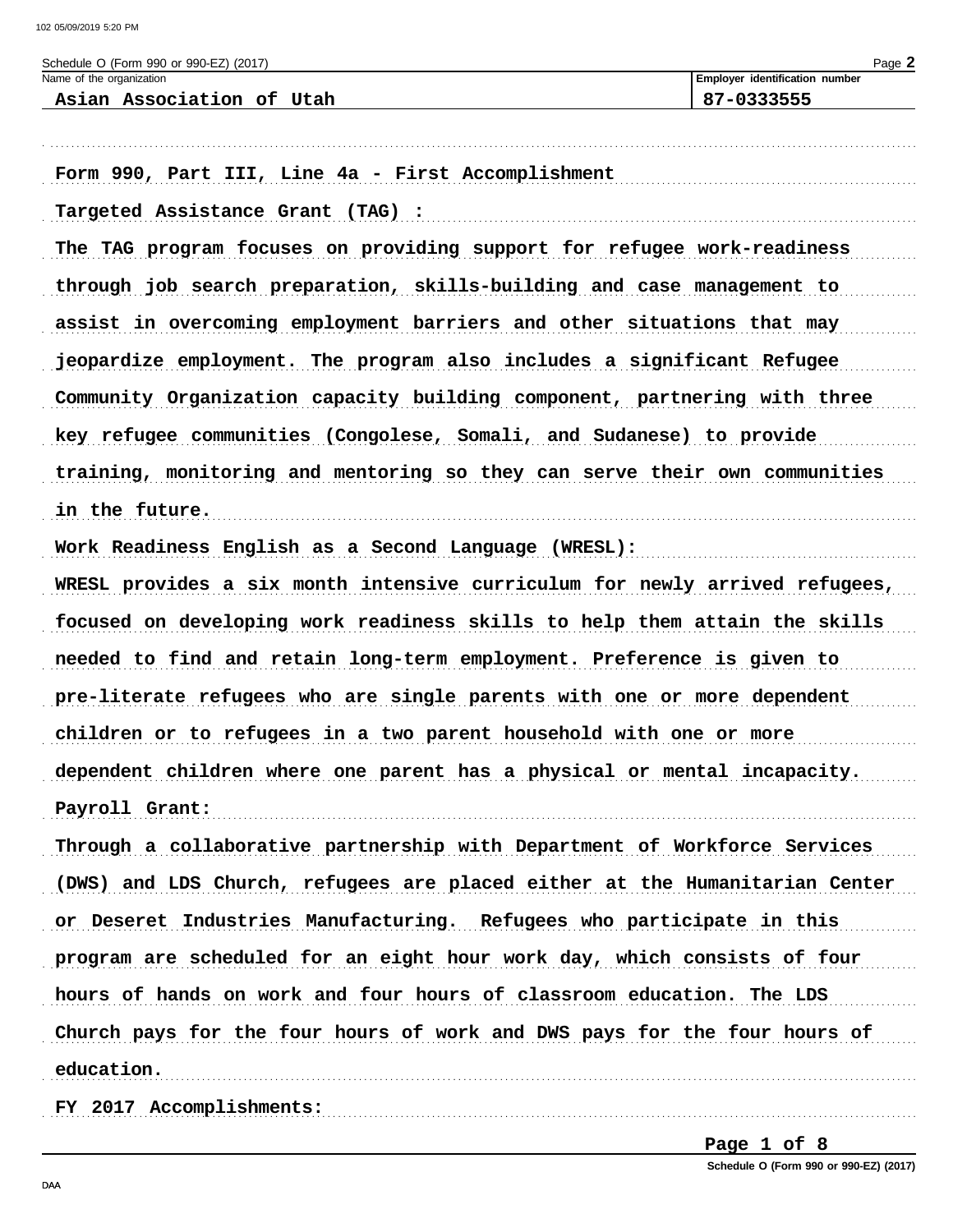| Schedule O (Form 990 or 990-EZ) (2017)                                       | Page 2                                       |
|------------------------------------------------------------------------------|----------------------------------------------|
| Name of the organization<br>Asian Association of Utah                        | Employer identification number<br>87-0333555 |
| The Organization matched refugees with 300 job placements, 87% which were    |                                              |
| full-time placements. Average hourly wage of all placements was \$10, which  |                                              |
| exceeds Utah's minimum wage by nearly \$3. Partnered with over 180 employers |                                              |
| to help refugees secure employment                                           |                                              |
| SOCIAL SERVICES                                                              |                                              |
| Social Services provides comprehensive, wrap-around case management          |                                              |
| services to second migration refugees, asylees, Special Immigrant Visa       |                                              |
| (SIV) and parolee clients who resettle in Utah. Case managers provide        |                                              |
| assistance with: health and mental health care, legal matters, public        |                                              |
| transportation, safe and affordable housing, school enrollment, and other    |                                              |
| critical matters. Each step of the way, we emphasize teaching clients how    |                                              |
| to access resources and navigate systems themselves, empowering them to      |                                              |
| become more self-sufficient.                                                 |                                              |
| Our case managers are refugees themselves and bring 23 different languages   |                                              |
| to serve our refugee clients. The case management team is culturally aware   |                                              |
| of the barriers facing refugees and provide the best services possible to    |                                              |
| meet the needs of our clients.                                               |                                              |
| The Social Services program is funded by the Department of Workforce         |                                              |
| Services and the Utah Health Policy Project.                                 |                                              |
| Extended Case Management (ECM):                                              |                                              |
| The ECM program provides case management services for refugees, aslyees,     |                                              |
| SIVs, and parolees up to 24 months of their arrival to the U.S. The purpose  |                                              |
| is to bridge the gap between refugees and the resources necessary for        |                                              |
| integration in the U.S.                                                      |                                              |
| Temporary Assistance for Needy Families Grant - Family Preservation (TANF-   |                                              |
| FP)                                                                          |                                              |
| The purpose of this program is to serve refugees that are TANF eligible      |                                              |

Page 2 of 8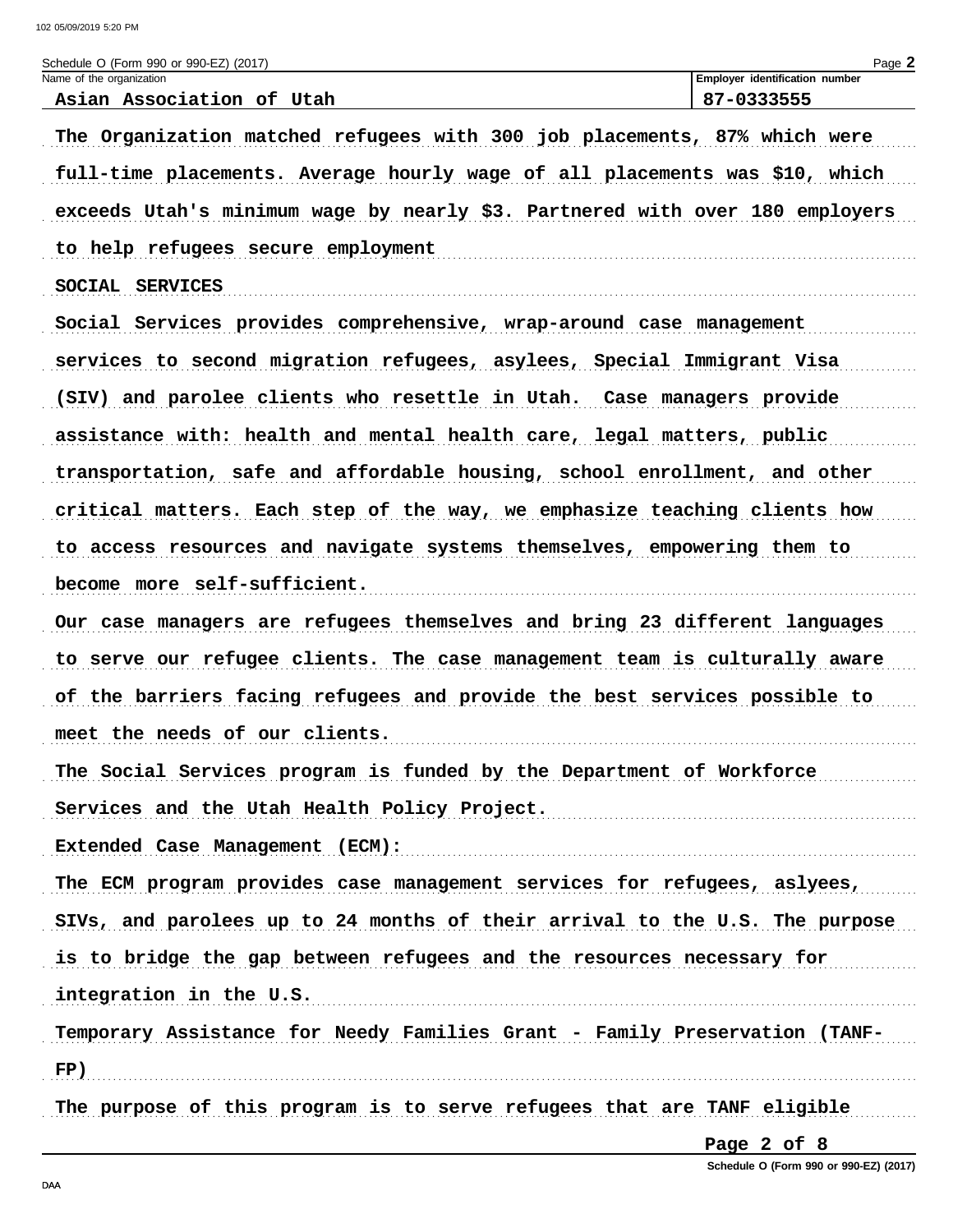102 05/09/2019 5:20 PM

| Schedule O (Form 990 or 990-EZ) (2017)<br>Name of the organization          | Page 2<br>Employer identification number |
|-----------------------------------------------------------------------------|------------------------------------------|
| Asian Association of Utah                                                   | 87-0333555                               |
| (must have children under the age of 18 and meet income requirements) and   |                                          |
| have exceeded their two year ECM program. There is no time limit for their  |                                          |
| arrival in the United States. These cases are not long term but have        |                                          |
| significant problems and/or crisis that need to be addressed and resolved.  |                                          |
| This program continues to grow because many refugees seek additional help   |                                          |
| as their cases exit the two year program.                                   |                                          |
| Affordable Care Act (ACA) Navigator:                                        |                                          |
| Our Affordable Care Act Navigator connects refugees and immigrants with     |                                          |
| health coverage through the Marketplace, including completing eligibility   |                                          |
| and enrollment forms.                                                       |                                          |
| FY 2017 Accomplishments:                                                    |                                          |
| Provided a clear path to integration for 1,310 refugees this year.          |                                          |
|                                                                             |                                          |
| Form 990, Part III, Line 4b - Second Accomplishment                         |                                          |
| psychiatric symptoms but to restore a client's previous functioning level   |                                          |
| prior to their behavioral health issue.                                     |                                          |
| The program provides an array of clinical services that includes: mental    |                                          |
| health treatment, substance use disorder services, psycho-tropic medication |                                          |
| management, domestic violence treatment services and targeted case          |                                          |
| management to refugees and immigrants. All services are conducting in the   |                                          |
| client's preferred language with our bi-lingual team or interpreters are    |                                          |
| used to ensure language barriers are bridged.                               |                                          |
| Community Wellness program leverages many different funding streams to      |                                          |
| ensure comprehensive clinical services are available for our target         |                                          |
| population. The program is an Optum Medicaid provider for Salt Lake County  |                                          |
| Residence, a Salt Lake County Substance Use Disorder provider for adults    |                                          |
| and adolescents, a provider for mental health and substance use disorder    |                                          |

Page 3 of 8

Schedule O (Form 990 or 990-EZ) (2017)

DAA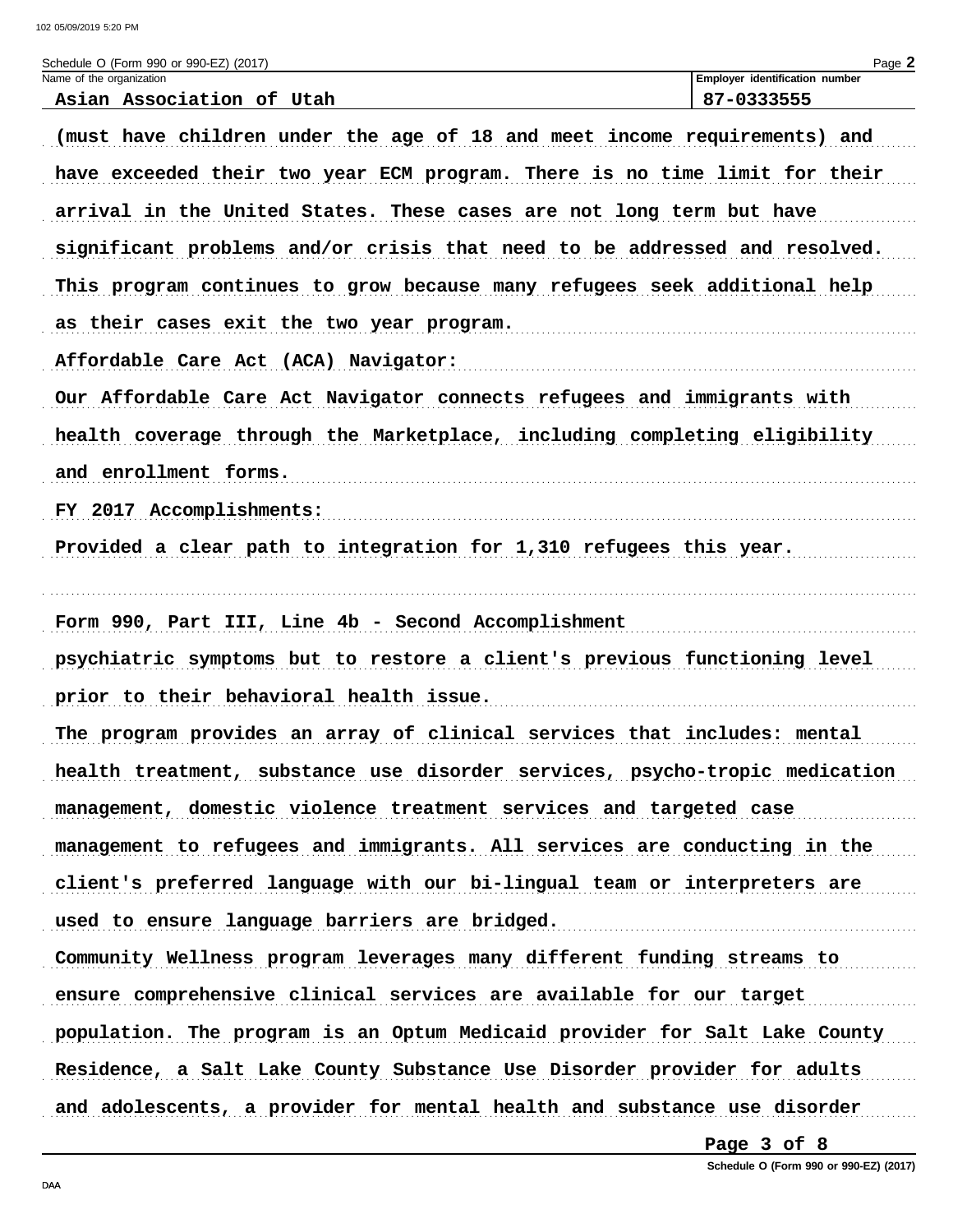| Schedule O (Form 990 or 990-EZ) (2017)<br>Name of the organization          | Employer identification number |
|-----------------------------------------------------------------------------|--------------------------------|
| Asian Association of Utah                                                   | 87-0333555                     |
| treatment services for Department Workforce Services, a domestic violence   |                                |
| provider to perpetrators and victims for the Department of Child and Family |                                |
| Services and a provider for mental health services to refugees who are      |                                |
| "uninsured" through the Utah Department of Health are some of the diverse   |                                |
| funding streams utilized within the program.                                |                                |
| FY 2017 Accomplishments:                                                    |                                |
| - Provided clinical services to over 600 unduplicated clients               |                                |
| - Conducted over 5,800 hours of clinical services--821 hours of psychiatric |                                |
| evaluations, 1,925 hours of individual/group psychotherapy, and 608 hours   |                                |
| of medication management, 2,545 hours of case management services.          |                                |
| - From current case load, random sampling of 1/3 of caseload of RHS-15      |                                |
| Scores indicated 57% of clients reported reduced psychiatric symptoms, 38%  |                                |
| reported an increase in their psychiatric symptoms while 5% reported no     |                                |
| change in their symptoms.                                                   |                                |
| - Client who reported a decrease in their RHS-15 scores reported an average |                                |
| of 31% decrease in their RHS-15 scores while clients who reported an        |                                |
| increased in symptoms have an average of 23% increase in their RHS-15       |                                |
| scores.                                                                     |                                |
| - Completed yearly audits with Salt Lake County, Optum and Utah Health      |                                |
| Department without major concerns.                                          |                                |
| - Awarded funding from LDS Church to provide clinical services to uninsured |                                |
| clients.                                                                    |                                |
| - Engaged refugee communities and stakeholders regarding behavioral health  |                                |
| services offered by the program. Increased program visibility to hospitals  |                                |
| and clinics throughout Salt Lake City.                                      |                                |
| - Billing Department received over 95% approval of Medicaid billing.        |                                |
| - Open dialogue with Weber Health Services to be a provider of mental       |                                |

Page 4 of 8

Schedule O (Form 990 or 990-EZ) (2017)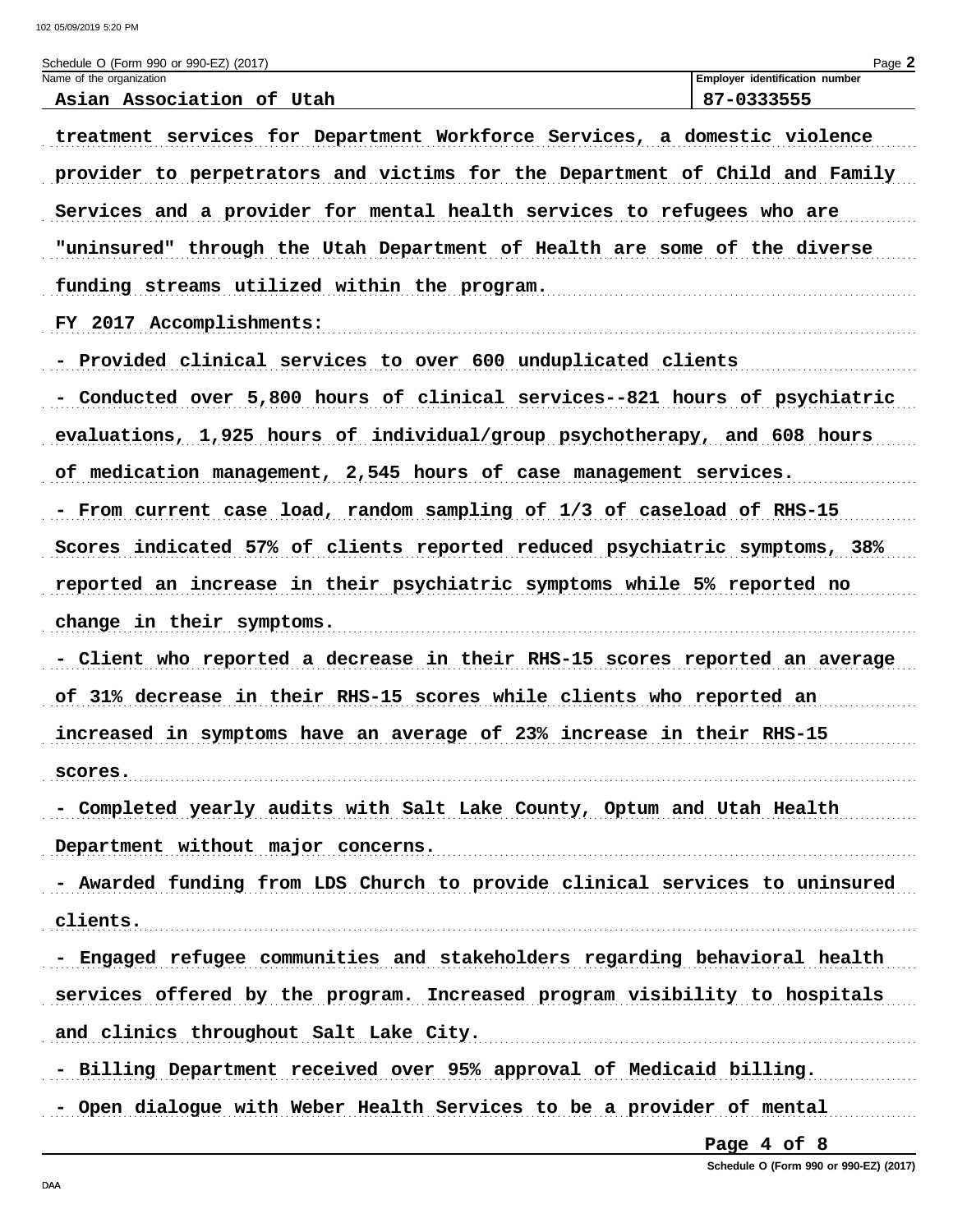| Schedule O (Form 990 or 990-EZ) (2017)                                     | Page 2                                       |
|----------------------------------------------------------------------------|----------------------------------------------|
| Name of the organization<br>Asian Association of Utah                      | Employer identification number<br>87-0333555 |
| health                                                                     |                                              |
| services for refugees who are being resettled in Ogden area.               |                                              |
| INTERPRETING AND TRANSLATION:                                              |                                              |
| The Interpreting & Translation program is a fee-for-service program that   |                                              |
| contracts with over 100 interpreters with over 50 languages that provides  |                                              |
| vital services to the refugee and immigrant population in the greater Salt |                                              |
| Lake area. Our interpreters provide services throughout the valley for     |                                              |
| hospitals, health and mental health clinics, school districts, and state   |                                              |
| and federal agencies. Additionally, interpreters provide document          |                                              |
| translation.                                                               |                                              |
| RIC-AAU is licensed to teach the "Bridging the Gap" training course to     |                                              |
| agency contracted interpreters to guarantee the highest quality of         |                                              |
| interpreting services available.                                           |                                              |
| FY 2017 Accomplishments:                                                   |                                              |
| Provided over 3,000 interpreting services per month                        |                                              |
| Became certified to teach "Bridging the Gap" within the agency             |                                              |
| - 85% of requested appointments are covered                                |                                              |
| Form 990, Part III, Line 4c - Third Accomplishment                         |                                              |
| connect clients with the services that will be the best fit, in the right  |                                              |
| geographic area, with staff who have been trained in trafficking.          |                                              |
| FY 2017 Accomplishments:                                                   |                                              |
| - Provided services to more than 89 trafficking survivors.                 |                                              |
| Form 990, Part III, Line 4d - All Other Accomplishment                     |                                              |
| See Schedule O                                                             |                                              |
| ENGLISH AS A SECOND LANGUAGE (ESL) & LIFE SKILLS                           |                                              |
|                                                                            |                                              |

Page 5 of 8 Schedule O (Form 990 or 990-EZ) (2017)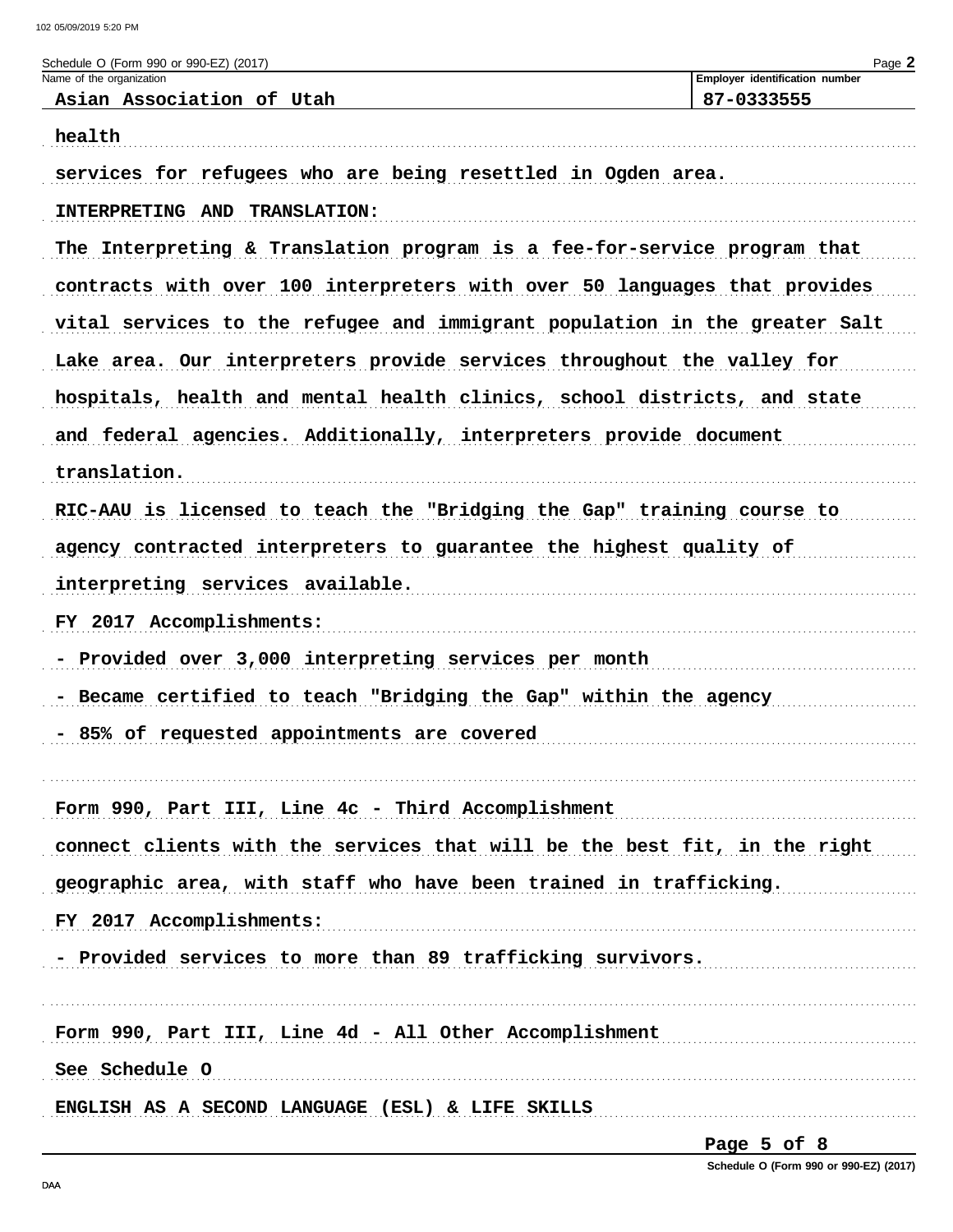| Schedule O (Form 990 or 990-EZ) (2017)                                      | Page 2                                       |
|-----------------------------------------------------------------------------|----------------------------------------------|
| Name of the organization<br>Asian Association of Utah                       | Employer identification number<br>87-0333555 |
| RIC-AAU empowers refugees and immigrants through three level English        |                                              |
| language classes which are tailored to their needs. Classes are held at our |                                              |
| downtown office our Sunnyvale Neighborhood Center and at Village North      |                                              |
| Apartment complex. Classes are free for refugees and low-cost for           |                                              |
| immigrants, range from non-literate to intermediate level, and offered      |                                              |
| RIC-AAU's instructors are State Board Certified and TESOL<br>year-round.    |                                              |
| Certified. The program also provides digital literacy training, utilizing   |                                              |
| gently used computers that have been donated to the program.                |                                              |
| FY 2017 Accomplishments:                                                    |                                              |
| 192 students attended English classes                                       |                                              |
| SUNNYVALE NEIGHBORHOOD CENTER                                               |                                              |
| The Sunnyvale Neighborhood Center is located in a refugee and immigrant     |                                              |
| dense neighborhood that has been historically under-resourced. By locating  |                                              |
| the center within walking distance of residents' homes, critical community  |                                              |
| services become easily accessible. The Sunnyvale Neighborhood Center allows |                                              |
| residents to leverage RIC-AAU's programs, such as ESL, Community Wellness,  |                                              |
| Employment, Social Services, and Youth and Family Services.                 |                                              |
| As of 2016, RIC-AAU provides the Early Learning program for children who    |                                              |
| have parents attending the ESL program at our Sunnyvale Neighborhood Center |                                              |
| location. As many refugee children face a gap in school readiness, the      |                                              |
| program prepares children to enter school by teaching them literacy skills, |                                              |
| recognition of shapes and numbers, and appropriate social skills.           |                                              |
| FY 2017 Accomplishments:                                                    |                                              |
| Served over 500 adults and 80 youth                                         |                                              |
| YOUTH AND FAMILY SERVICES                                                   |                                              |
| The Organization provides a holistic approach for refugee and immigrant     |                                              |
| youth and their parents as they adjust to new systems in the U.S. The       |                                              |

Page 6 of 8

Schedule O (Form 990 or 990-EZ) (2017)

DAA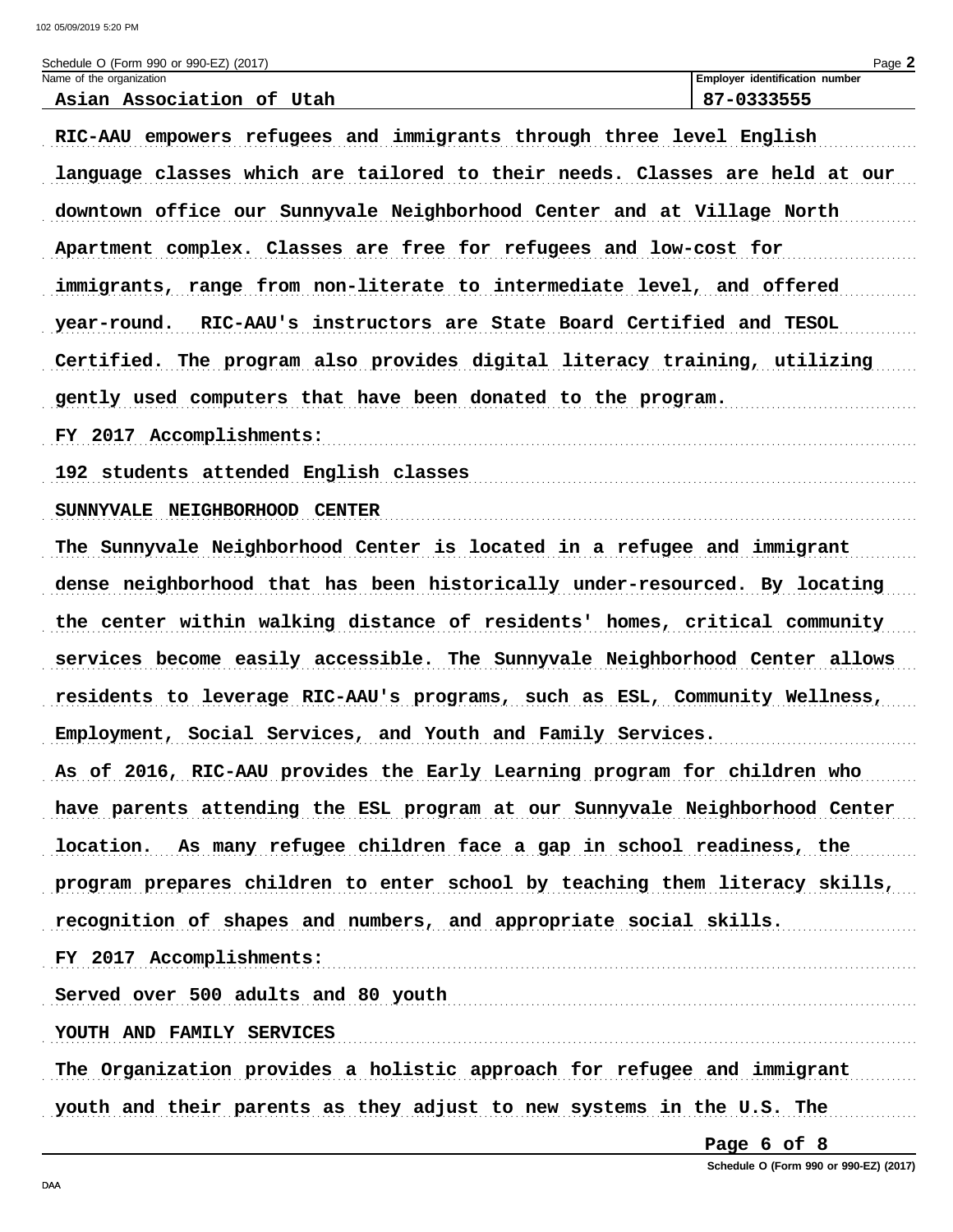| Schedule O (Form 990 or 990-EZ) (2017)                                     | Page 2                                       |
|----------------------------------------------------------------------------|----------------------------------------------|
| Name of the organization<br>Asian Association of Utah                      | Employer identification number<br>87-0333555 |
|                                                                            |                                              |
| Organization's Youth and Family program provides parenting classes,        |                                              |
| afterschool programs, leadership development, and youth case management.   |                                              |
| After School Programs:                                                     |                                              |
| Provides social skills building, academic assistance and leadership        |                                              |
| opportunities.                                                             |                                              |
| Four afterschool programs are provided: Leaders and Counselor in Training  |                                              |
| (LCIT), Evergreen Jr High Afterschool Program, Sunnyvale Elementary        |                                              |
| Afterschool Program and Sunnyvale Teen Afterschool Program.                |                                              |
| In total, during the 2016-17 fiscal year, the Youth and Family afterschool |                                              |
| programs have served over 100 youth totaling over 3,100 hours of direct    |                                              |
| service TO 300+ youth.                                                     |                                              |
|                                                                            |                                              |
| Form 990, Part VI, Line 11b - Organization's Process to Review Form 990    |                                              |
| A draft copy of the Form 990 is prepared and delivered to management and   |                                              |
| the board for their review prior to filing the return. Management and the  |                                              |
| board has the opportunity to examine, ask questions, and request any       |                                              |
| changes or clarifications prior to filing the return.                      |                                              |
|                                                                            |                                              |
| Form 990, Part VI, Line 12c - Enforcement of Conflicts Policy              |                                              |
|                                                                            |                                              |
| For all board members and officers, the chairman of the board reviews the  |                                              |
| annual disclosures of conflict of interest to determine whether an         |                                              |
| actual conflict exists. For all staff, the executive director directs and  |                                              |
| handles all conflicts within the organization with an open door policy.    |                                              |
| Financial policies and procedures are reviewed monthly and quarterly. If a |                                              |
| conflict is determined to exist, by the chairman of the board or the       |                                              |
| executive director, the board will determine if the conflict is material   |                                              |
| and will determine specific actions to be taken. One thing the             |                                              |

Page 7 of 8

Schedule O (Form 990 or 990-EZ) (2017)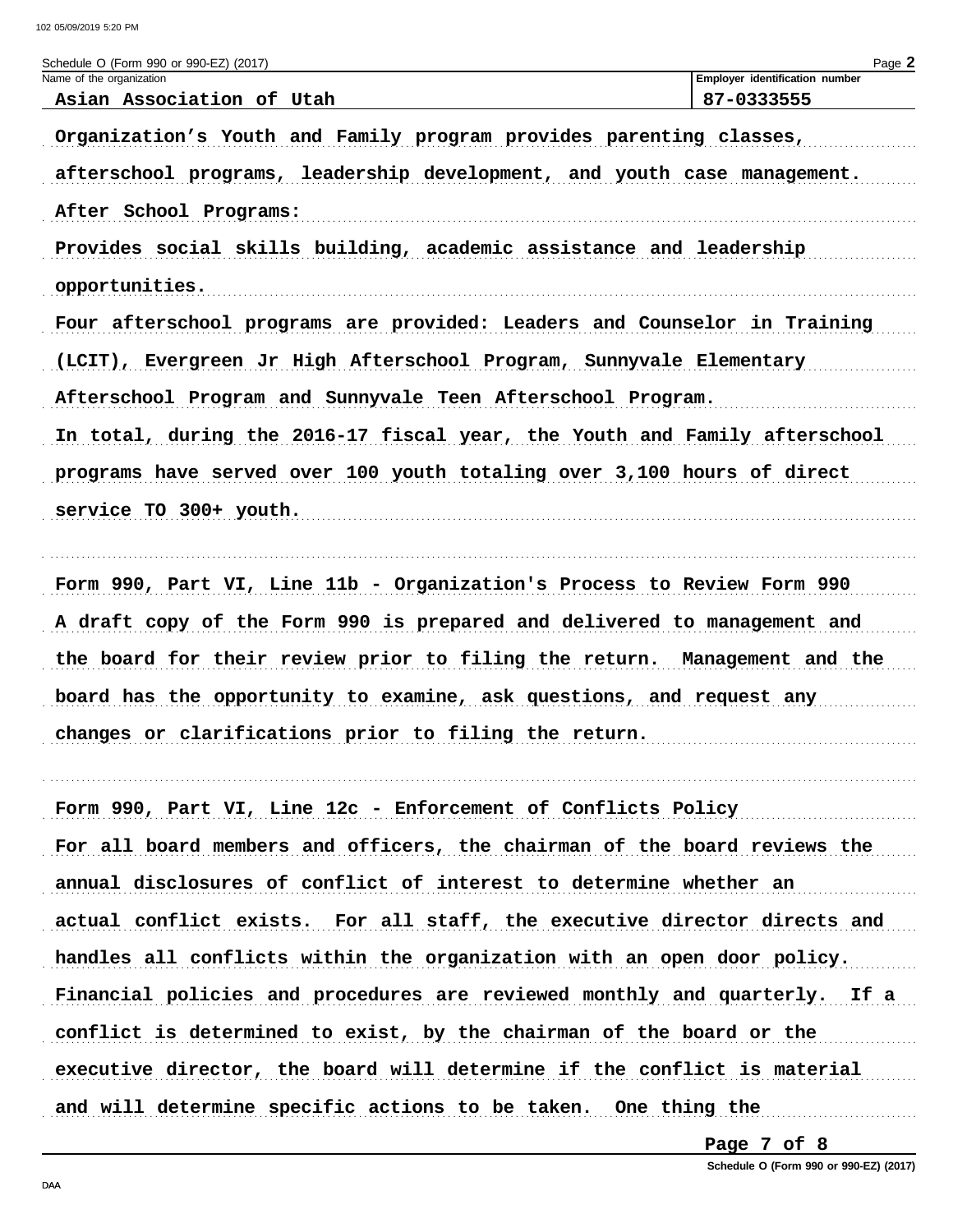| Schedule O (Form 990 or 990-EZ) (2017)<br>Name of the organization         |            | Page 2<br>Employer identification number |
|----------------------------------------------------------------------------|------------|------------------------------------------|
| Asian Association of Utah                                                  | 87-0333555 |                                          |
| organization does to avoid conflicts of interest is to bid out contracts.  |            |                                          |
| Form 990, Part VI, Line 15a - Compensation Process for Top Official        |            |                                          |
| The executive director's salary is set by the executive board after review |            |                                          |
| of comparable data, economic conditions, and health of the agency.         |            |                                          |
| Approval of the executive director's salary is documented.                 |            |                                          |
| Form 990, Part VI, Line 19 - Governing Documents Disclosure Explanation    |            |                                          |
| Governing document are available upon request at the Organization's        |            |                                          |
| offices.                                                                   |            |                                          |
|                                                                            |            |                                          |
| Form 990, Part IX, Line 11g - Other Fees for Services                      |            |                                          |
| Description                                                                |            |                                          |
| Program Service<br>Mgt & General                                           |            | Fundraising                              |
| Other contract services                                                    |            |                                          |
| \$.<br>902,883<br>\$.<br>40,163                                            | \$.        | 931                                      |
| Form 990, Part XI, Line 9 - Other Changes in Net Assets Explanation        |            |                                          |
| Rental expenses                                                            | \$         | 40,202                                   |
| Special events expenses                                                    | \$         | 24,604                                   |
| Rental expenses                                                            | \$         | $-40,202$                                |
| Special event expenses                                                     | \$         | $-24,604$                                |
|                                                                            |            |                                          |
|                                                                            |            |                                          |
|                                                                            |            |                                          |
|                                                                            |            |                                          |
|                                                                            |            |                                          |
|                                                                            |            | Page 8 of 8                              |